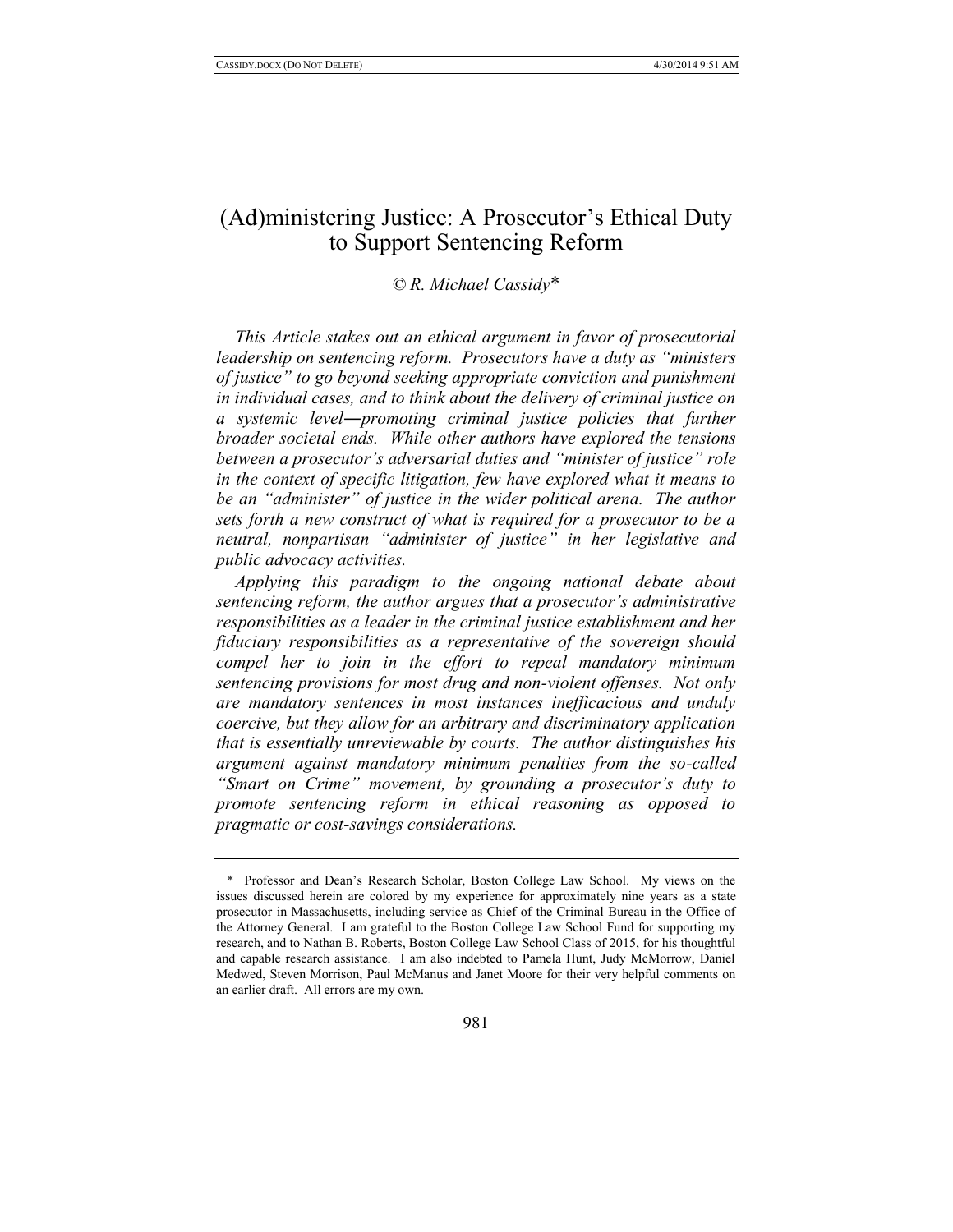*A second important question the author addresses in this Article is how an ethical prosecutor should make plea bargaining decisions in the face of mandatory minimum prison terms that are retained by the legislature. Even with political support from some of this nation's most conscientious prosecutors, state legislatures are unlikely to repeal or cut back on all mandatory minimum sentences. Some mandatory prison terms*—*for crimes such as murder, repeat offense OUI and aggravated sexual assault*—*will likely stay on the books notwithstanding current calls for reform and the robust advocacy recommended above. In the second half of this Article, the author addresses the prosecutor's ethical conduct in charging and plea bargaining crimes that carry mandatory prison terms. While there has been substantial legal scholarship to date that has decried the manner in which mandatory minimum penalties have transferred sentencing discretion from judges to prosecutors, beyond that descriptive lament there has been very little attention paid to how exactly prosecutorial discretion might be more meaningfully channeled and constrained. The author argues that prosecutors could mitigate many of the harsh and unjust consequences of mandatory minimum sentences through internal self-regulation; that is, by instituting and publishing clear office policies governing when line prosecutors may dismiss or reduce charges that carry them. He proposes specific guidelines that state prosecutors should adopt to ensure a consistent and even-handed application of mandatory minimum penalties, so that line prosecutors do not abuse the substantial discretion that has been afforded them in the plea bargaining process.*

## TABLE OF CONTENTS

| MANDATORY MINIMUM SENTENCES AND THE PROBLEM OF MASS<br>$\mathbf{I}$ |  |
|---------------------------------------------------------------------|--|
|                                                                     |  |
| II. THE PROSECUTOR'S ETHICAL DUTY TO SUPPORT SENTENCING             |  |
|                                                                     |  |
| A. Promoting Public Safety by Reducing Recidivism  997              |  |
|                                                                     |  |
|                                                                     |  |
|                                                                     |  |
| III. MITIGATING MANDATORY MINIMUMS: A PROSECUTOR'S                  |  |
|                                                                     |  |
|                                                                     |  |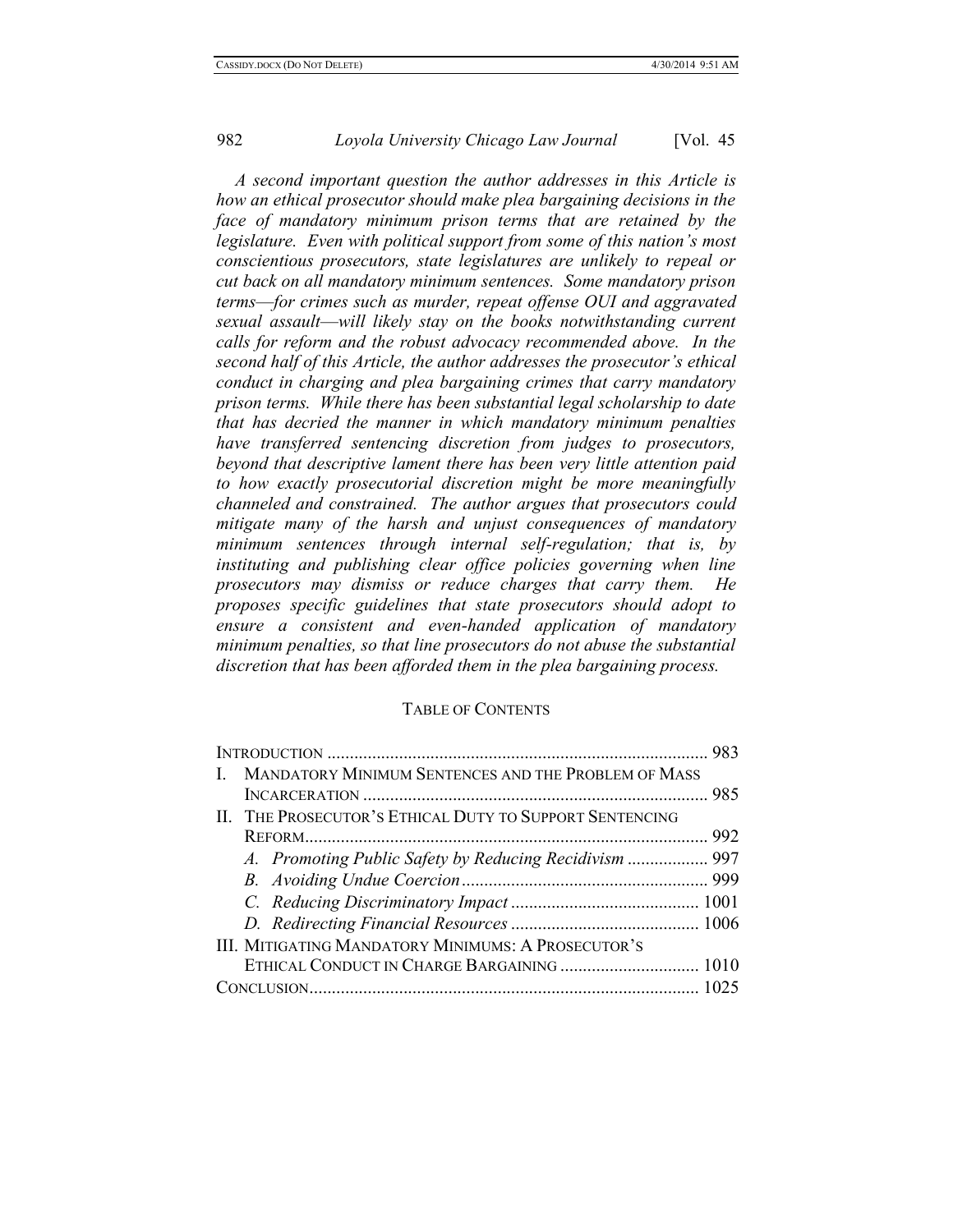#### **INTRODUCTION**

In 1995, former District Attorney Robert Morgenthau of Manhattan wrote a now-famous editorial in the *New York Times* opposing a death penalty bill then pending before the New York State legislature. With courage and candor, Morgenthau said this about the death penalty:

It exacts a terrible price in dollars, lives and human decency. Rather than tamping down the flames of violence, it fuels them while draining millions of dollars from more promising efforts to restore safety to our lives. . . . That's why many district attorneys throughout New York State and America oppose it—privately. Fear of political repercussions keeps them from saying so publicly.1

Notwithstanding Morgenthau's plaint, the New York legislature passed, and the Governor signed, an act authorizing the imposition of the death penalty.2 The act remained in effect for the next nine years until the New York Court of Appeals suspended its implementation citing state constitutional infirmities.3

Today, prosecutors across this country face a moral, ethical and political dilemma with respect to mandatory minimum sentences similar to the one they first faced with respect to the death penalty in the latter part of the twentieth century. Should they admit that mandatory minimum sentences have been a failure and advocate for their repeal in favor of more penalogically sound sentencing strategies? Or, should they continue their "tough on crime" stance on punishment, because it is both politically expedient and provides them with strategic leverage for plea bargaining in a horribly overburdened criminal justice system?

In this Article, I stake out an ethical argument in favor of prosecutorial leadership on sentencing reform. Prosecutors have a duty as "ministers of justice" to go beyond seeking convictions and legislatively authorized sentences in individual cases, and to think about the delivery of criminal justice on a systemic level, promoting criminal justice policies that further broader societal ends. Specifically, I argue that a prosecutor's administrative responsibilities as a leader in the criminal justice establishment, and her fiduciary responsibilities as a representative of the sovereign, should compel her to join the effort to repeal mandatory minimum sentencing provisions for most drug and nonviolent offenses. Not only are mandatory sentences in most instances unduly coercive and counterproductive, but they also allow

<sup>1.</sup> Robert Morganthau, Op-Ed., *What Prosecutors Won't Tell You*, N.Y. TIMES, Feb. 7, 1995, at A25.

<sup>2.</sup> Act of Mar. 7, 1995, ch. 1, 1995 N.Y. Laws 1.

<sup>3.</sup> People v. LaValle, 817 N.E.2d 341, 366–67 (N.Y. 2004).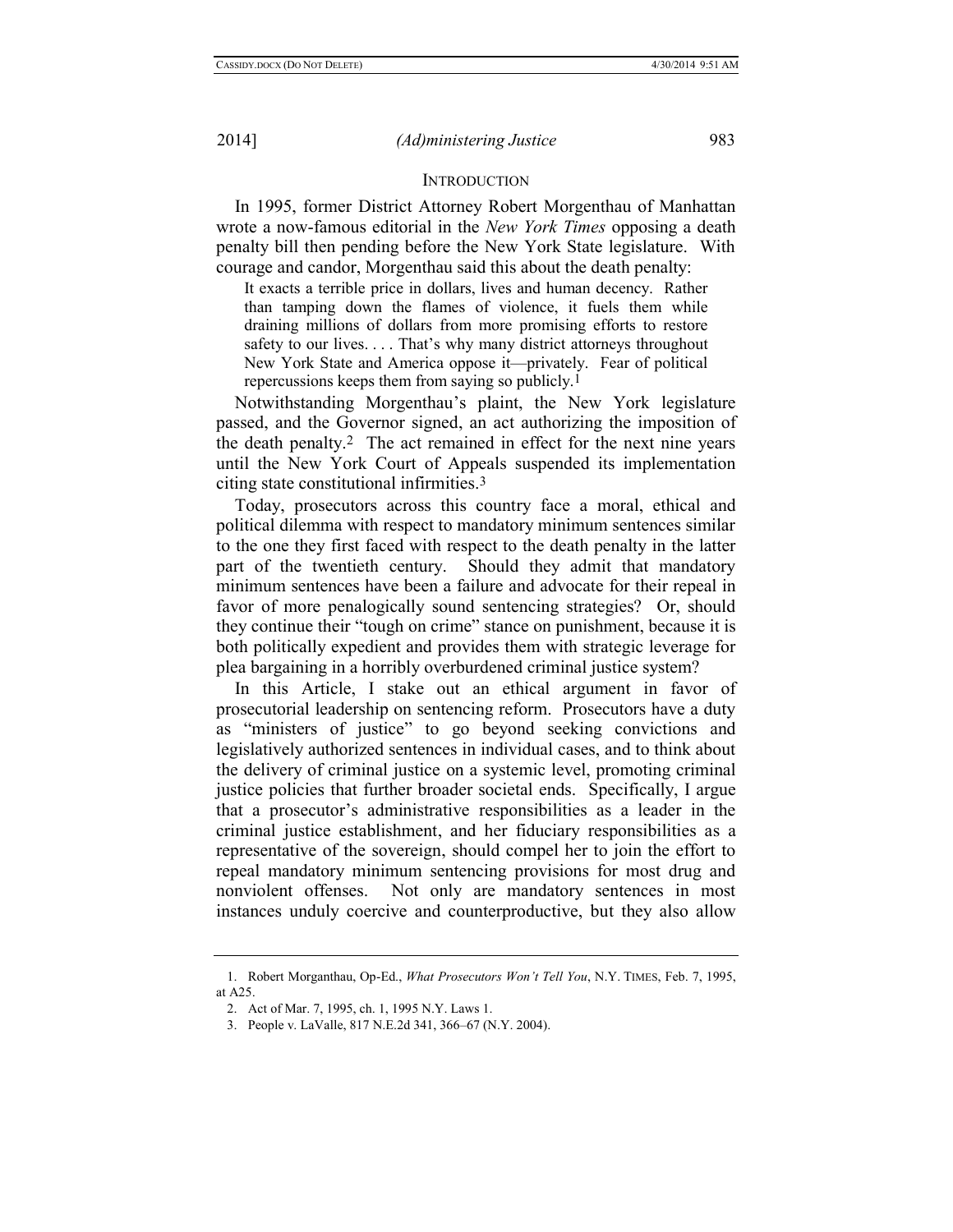for an arbitrary and discriminatory application that is essentially unreviewable by courts.

I recognize that even with the political support of this nation's prosecutors, state legislatures are unlikely to repeal or cut back on all mandatory minimum sentences. Some mandatory prison terms—for crimes such as murder and repeat violent offenses—will likely stay on the books notwithstanding even the most robust law reform efforts by conscientious prosecutors. Thus, a second question I grapple with in this Article is how an ethical prosecutor should make discretionary charge reduction decisions in the face of mandatory minimum prison terms duly enacted and retained by the legislature. While there has been substantial legal scholarship to date that has decried the manner in which mandatory minimum penalties have transferred sentencing discretion from judges to prosecutors, beyond that descriptive lament there has been very little attention paid to how exactly prosecutorial discretion might be more meaningfully constrained through internal self-regulation and transparency. In this Article I argue that prosecutors can mitigate many of the harsh and unjust consequences of mandatory minimum sentences by instituting and publishing office policies governing when line prosecutors may dismiss or reduce charges that carry them. I also propose and draft specific guidelines that state prosecutors should follow to ensure a consistent and even-handed application of mandatory minimum penalties so that line prosecutors do not abuse the substantial discretion that has been afforded them by the plea bargaining process.

This Article proceeds in three parts. In Part I, I examine the so-called "prison problem" in America, and explain how the rise of mandatory sentencing in the 1980s and 1990s has contributed to our country's alarming and unparalleled incarceration rate. In Part II, I examine the ethical responsibilities of prosecutors under the American Bar Association ("ABA") *Model Rules of Professional Conduct* and the nonbinding ABA *Criminal Justice Standards*. I shape the contours of a duty that prosecutors owe to their constituents not only to seek just results in individual cases, but also to help shape a criminal justice system that is collectively just and consonant with the public interest: that is, effective at protecting public safety, transparent, consistent and fair. I explain how most mandatory minimum sentences, in practice, are antithetical to each of these overarching systemic goals. I also describe isolated but important instances in recent years where prosecutors in certain states have joined in the fight to repeal or limit mandatory sentencing schemes, and I examine the political, demographic and social conditions that have made such leadership possible. In Part III, I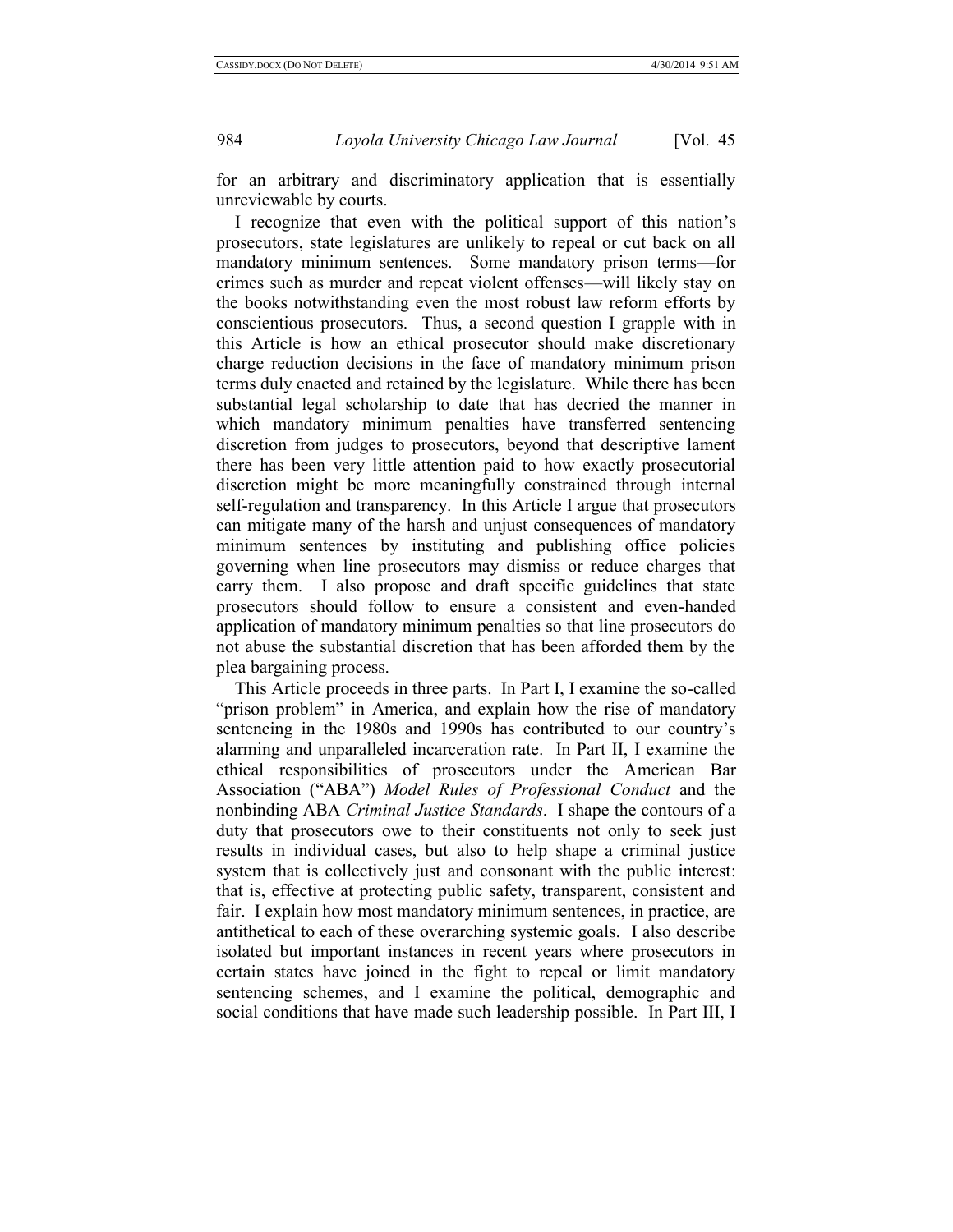propose a form of internal self-regulation for prosecutors interested in promoting consistency and avoiding arbitrary and discriminatory application of mandatory sentences—urging them to set up a committee in their jurisdictions to review and approve (against established criteria) any dismissals of charges involving mandatory sentences. I also propose a role for judges to play in promoting such prosecutorial selfregulation by insisting on a written statement of reasons for dismissal of charges carrying a mandatory minimum penalty during the plea bargaining process.

My focus for reform will be on state prosecutors and state sentencing systems. While attention to federal sentencing practices seems to be a deeply ingrained habit of criminal law scholars, the federal system accounts for only 6% of felony convictions in the United States each year.4 With regards to criminal justice—or injustice—in America, the rubber meets the road in state courts, because that is where the vast majority of property, vice and violent crimes are prosecuted. Moreover, federal prosecutors are already regulated in part by the plea bargaining guidelines of the *United States Attorneys' Manual*, by the adoption of substantial cooperation procedures (so-called "5k1.1 Committees") in district offices and by the federal safety valve, which allows a United States District Court judge to deviate from mandatory sentences in limited circumstances for a small number of low-level drug crimes.<sup>5</sup> I will draw on some of these constraints on federal prosecutorial discretion in Part III of the Article, where I describe the wisdom and contours of proposed state-level reforms.

# I. MANDATORY MINIMUM SENTENCES AND THE PROBLEM OF MASS **INCARCERATION**

The United States imprisons more people than any other country, including China (a nation with four times our population).6 At the end of 2012, the United States was incarcerating a total of 2.2 million people in local, state and federal jails and prisons.7 To put this

<sup>4.</sup> Marc L. Miller, *A Map of Sentencing and a Compass for Judges: Sentencing Information Systems, Transparency, and the Next Generation of Reform*, 105 COLUM. L. REV. 1351, 1353  $(2005)$ 

<sup>5.</sup> 18 U.S.C. § 3553(f) (2012). For a proposal to broaden the federal safety valve, see S. 619, 113th Cong. (2013).

<sup>6.</sup> United States v. Bannister, 786 F. Supp. 2d 617, 650 (E.D.N.Y 2011) (citing JAMES AUSTIN ET AL., JFA INST., UNLOCKING AMERICA: WHY AND HOW TO REDUCE AMERICA'S PRISON POPULATION 3 (2007)).

<sup>7.</sup> According to the Bureau of Justice Statistics, as of 2012 there were over 1.5 million people incarcerated in our nation's state and federal prisons. *Prisoners in 2012 – Advance Counts*, BUREAU JUST. STAT. (July 25, 2013), http://www.bjs.gov/index.cfm?ty=pbdetail&iid=4737. An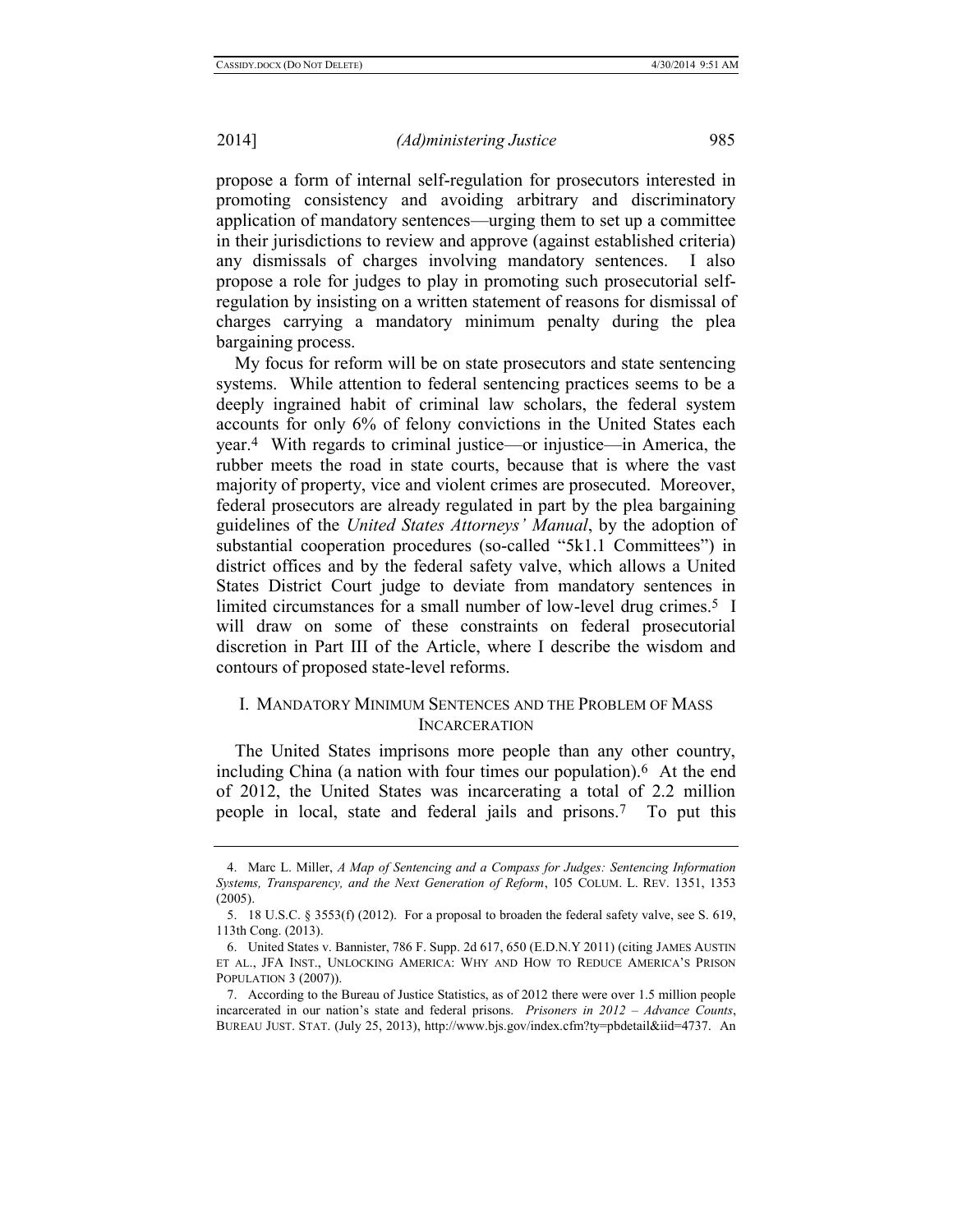"incarceration explosion"8 in even more dramatic relief, the United States comprises 5% of the world's population, but houses 25% of its prisoners.9

<span id="page-5-1"></span><span id="page-5-0"></span>Our three-decade-long incarceration spiral10 has coincided with the disturbing proliferation of mandatory minimum penalties enacted by Congress and state legislatures. Every state and the federal government now has at least one criminal offense on the books carrying a mandatory minimum penalty,  $11$  and most have many more. In the federal system, there are now over 170 federal crimes that carry mandatory sentences, an increase of 78% since 1991.12 At the state level, common crimes carrying mandatory sentences include: drug trafficking (distribution of or possession with intent to distribute narcotics above a certain weight);<sup>13</sup> distribution of narcotics within a school zone;<sup>14</sup> assault on an elderly, blind or disabled person; 15 possession or use of a firearm during the commission of a felony; 16 repeat offender operating under the influence ("OUI");<sup>17</sup> committing designated crimes while masked;<sup>18</sup> commission of a felony at the direction of or in affiliation with a gang; 19 carjacking; 20 certain hate crimes; 21 vehicular manslaughter; 22 rape; 23

10. Since 1980, the size of the American prison population has more than quadrupled. Viguerie, *supra* note [9.](#page-5-0) Over this same period, the federal prison population has increased by an even more alarming 790%. NATHAN JAMES, CONG. RESEARCH SERV., THE FEDERAL PRISON POPULATION BUILDUP: OVERVIEW, POLICY CHANGES, ISSUES, AND OPTIONS 51 (2013).

11. Rachel E. Barkow, *Administering Crime*, 52 UCLA. L. REV. 715, 748 (2005); David Bjerk, *Making the Crime Fit the Penalty: The Role of Prosecutorial Discretion*, 48 J.L. & ECON. 591, 591 (2005).

12. William K. Sessions III, *At the Crossroads of the Three Branches: The U.S. Sentencing Commission's Attempts to Achieve Sentencing Reform in the Midst of Inter-Branch Power Struggles*, 26 J.L. & POL. 305, 331 (2011).

13*. See, e.g.*, FLA. STAT. § 893.135 (2013); 18 PA. CONS. STAT. § 7508 (2013).

14*. See, e.g.*, MASS. GEN. LAWS ch. 94C, § 32J (2013); TENN. CODE ANN. § 39-17-432 (2013).

15*. See, e.g.*, CONN. GEN. STAT. § 53a-60c (2013); HAW. REV. STAT. § 706-660.2 (2013).

16*. See, e.g.*, FLA. STAT. § 775.087; MINN. STAT. § 609.11(5)(b) (2013).

17*. See, e.g.*, IOWA CODE § 321J.2 (2013); ME. REV. STAT. tit. 29-A, § 2411 (2013)**.**

18*. See, e.g.*, MASS. GEN. LAWS ch. 265, § 17; OKLA. STAT. tit. 21, § 1303 (2013).

19*. See, e.g.*, CAL. PENAL CODE § 186.22 (West 2013); MINN. STAT. § 609.229.

20*. See, e.g.*, CONN. GEN. STAT. § 53a-136a; VA. CODE ANN. § 18.2-58.1 (2013).

21*. See, e.g.*, N.Y. PENAL LAW § 485.10(4) (McKinney 2010).

22*. See, e.g.*, MASS. GEN. LAWS ch. 265, § 13 ½; N.J. STAT. ANN. § 2C:11-5 (West 2013).

23*. See, e.g.*, OKLA. STAT. tit. 21, § 1115; VA. CODE ANN. § 18.2-61.

additional approximately 740,000 were housed in local jails and houses of correction. *Jail Inmates at Midyear 2012 – Statistical Tables*, BUREAU JUST. STAT. (May 22, 2013), http://www.bjs.gov/index.cfm?ty=pbdetail&iid=4655.

<sup>8</sup>*. Bannister*, 786 F. Supp. 2d at 649 (internal quotations omitted).

<sup>9.</sup> John F. Pfaff, *Waylaid by a Metaphor: A Deeply Problematic Account of Prison Growth*, 111 MICH. L. REV. 1087, 1087 (2013); Richard A. Viguerie, Op-Ed., *A Conservative Case for Prison Reform*, N.Y. TIMES, June 9, 2013, at A23.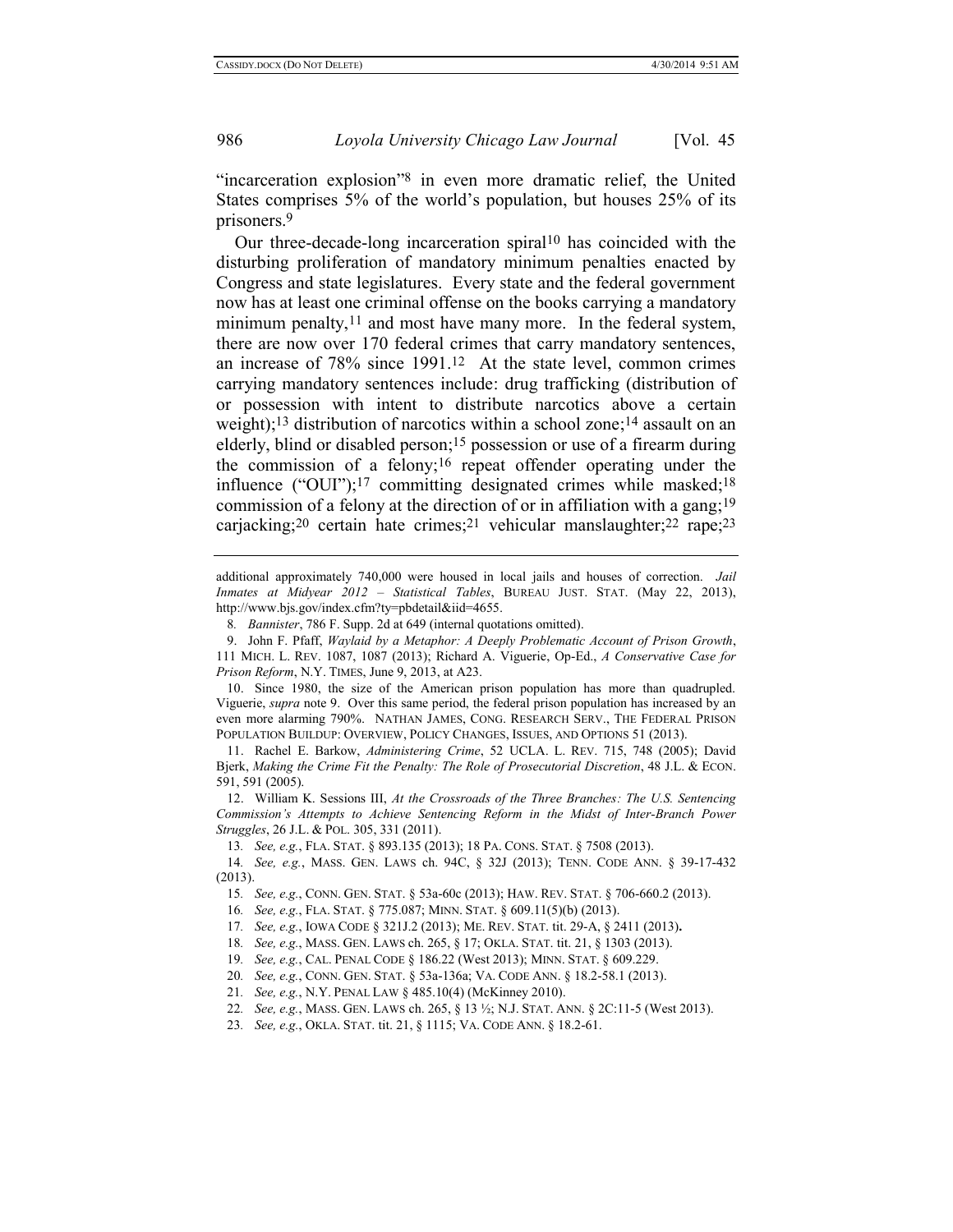certain sexual offenses involving minors;24 so-called "three strikes and you're out" punishments for habitual offenders; 25 and murder.26 This list certainly is not exhaustive.

Legislatures began to enact mandatory minimum penalties more routinely in the early 1980s, in order to counteract widely disparate sentences handed out by judges and to promote uniformity in sentencing.<sup>27</sup> Some scholars thought that mandatory minimum sentences would increase the general deterrent effect of criminal laws by sending a strong message to would-be offenders about the likelihood of imprisonment upon apprehension.28 Other commentators thought that these sentences would promote public safety by specifically incapacitating some of our nation's most dangerous criminals.29 Uniformity, deterrence and incapacitation were thus the most frequently expressed grounds for taking sentencing discretion away from judges in this fashion.30 But a hidden contributing factor was what Philip Pettit terms the "outrage dynamic": dramatic and highly sensationalized media accounts of some criminals receiving lenient sentences were often followed by renewed "tough on crime" measures by lawmakers.31

<span id="page-6-0"></span>While it has become popular to blame our current mass incarceration crisis on the "war on drugs" that commenced with the Reagan administration in the 1980s,32 draconian narcotics penalties are not the only source of the problem. The *length* of prison sentences is an oftenoverlooked piece of the incarceration puzzle,33 and increased sentence

<sup>24</sup>*. See, e.g.*, CONN. GEN. STAT. § 53a-70c; IDAHO CODE ANN. § 19-2520G (2013).

<sup>25</sup>*. See, e.g.*, CAL. PENAL CODE § 667 (West 2013); FLA. STAT. § 775.084 (2013).

<sup>26</sup>*. See e.g.*, MASS. GEN. LAWS ch. 265, § 2; OR. REV. STAT. § 163.115 (2013).

<sup>27</sup>*. See* Orrin G. Hatch, *The Role of Congress in Sentencing: The United States Sentencing Commission, Mandatory Minimum Sentences, and the Search for a Certain and Effective Sentencing System*, 28 WAKE FOREST L. REV. 185, 193 (1993).

<sup>28</sup>*. See* Gary S. Becker, *Crime and Punishment: An Economic Approach*, 76 J. POL. ECON. 169, 176–77 (1968); Phil Gramm, *Drugs, Crime and Punishment; Don't Let Judges Set Crooks Free*, N.Y. TIMES, July 8, 1993, at A19.

<sup>29</sup>*. See, e.g.*, Robert S. Mueller, III, *Mandatory Minimum Sentencing*, 4 FED. SENT'G REP. 230, 230 (1992).

<sup>30.</sup> U.S. SENTENCING COMM'N, REPORT TO THE CONGRESS: MANDATORY MINIMUM PENALTIES IN THE FEDERAL CRIMINAL JUSTICE SYSTEM 85–88 (2011), *available at* http://www. ussc.gov/Legislative and Public Affairs/Congressional Testimony and Reports/Mandatory Mi nimum\_Penalties/20111031\_RtC\_PDF/Chapter\_05.pdf.

<sup>31</sup>*. See* Philip Pettit, *Is Criminal Justice Politically Feasible?*, 5 BUFF. CRIM. L. REV. 427, 437 (2002).

<sup>32</sup>*. See* MICHELLE ALEXANDER, THE NEW JIM CROW 5 (rev. ed. 2012); ERNEST DRUCKER, A PLAGUE OF PRISONS 50-51 (2011).

<sup>33</sup>*. See* Kevin R. Reitz, *Don't Blame Determinacy: U.S. Incarceration Growth has been Driven by other Forces*, 84 TEX. L. REV. 1787, 1799 (2006).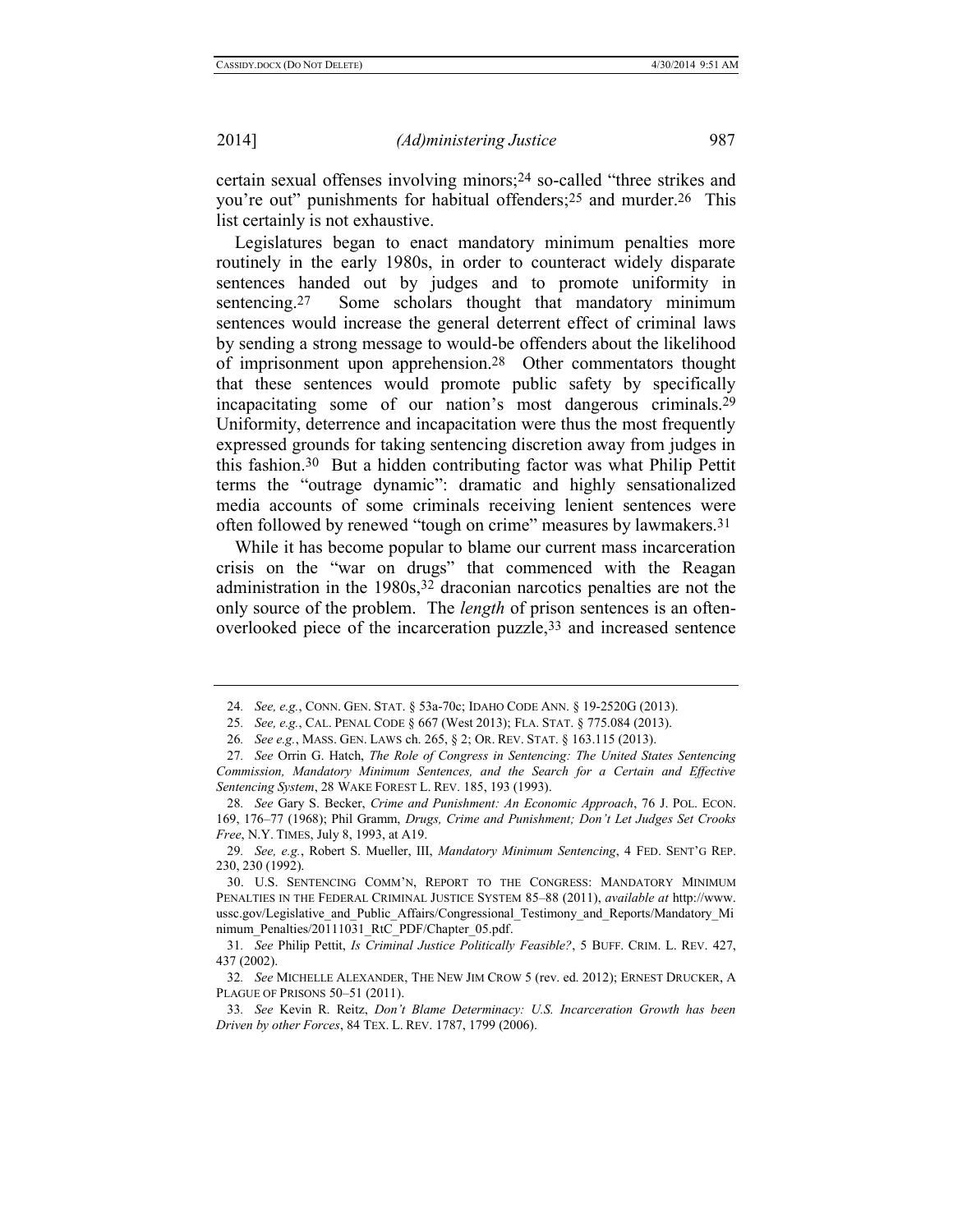<span id="page-7-1"></span>length is a direct product of mandatory minimum sentencing schemes.<sup>34</sup> Simply put, more people are being sentenced to prison in the United States as a result of mandatory minimum penalties, and those who are sentenced to prison are staying there longer.<sup>35</sup> The drug war was not the *sole* driver of mass incarceration36 because mandatory sentences for weapons offenses, vehicular offenses and certain forms of aggravated assault have also contributed to prison growth.But there is also a subtle way in which the war on drugs has *magnified* our incarceration problem, by allowing more defendants to be treated as habitual offenders as a result of prior drug convictions as opposed to diversions.37 Mandatory sentences for narcotics and weapons offenses have thus worked in tandem with habitual offender laws to fuel our nation's incarceration spiral.

Although mandatory sentences have caused our nation's prison population to explode, they have not achieved the desired goal of sentencing uniformity. These laws have simply shifted sentencing authority to prosecutors,38 who enjoy unfettered discretion to dismiss or reduce a charge carrying a mandatory sentence in exchange for a guilty plea.39 Overlapping criminal codes magnify this enlargement of executive authority because they permit prosecutors to select charges from a broad menu of criminal offenses that may fit the defendant's behavior.40 A study by the United States Sentencing Commission found that in about 25% of the cases in the federal system where the arrested

<span id="page-7-0"></span><sup>34.</sup> United States v. Bannister, 786 F. Supp. 2d 617, 650 (E.D.N.Y. 2011).

<sup>35.</sup> According to a report by MassINC, the average length of stay of incarceration in the United States since 1990 has increased by one-third. BENJAMIN FORMAN & JOHN LARIVEE, MASSINC, CRIME, COST, AND CONSEQUENCES: IS IT TIME TO GET SMART ON CRIME? 12 (2013).

<sup>36.</sup> John Pfaff has studied state prison growth between 1980 and 2009, and has concluded that incarcerations for narcotics offenses account for only 21% of prison growth during that period, while violent offenders account for 51% of that growth and property offenders 16%. Pfaff, *supra* note [9,](#page-5-0) at 1093. While the percentage *change* in incarceration rates for state narcotics offenders dwarfs that for violent and property offenders (the percentage of state prisoners serving time for narcotics offenses has grown by over 1000% between 1980 and 2009), that is because the base rate of incarceration for narcotics offenses was so low in 1980 compared to the other two classes of offense. *Id.*

<sup>37</sup>*. Id.* at 1096–97.

<sup>38.</sup> Bjerk, *supra* not[e 11,](#page-5-1) at 592.

<sup>39.</sup> MICHAEL TONRY, SENTENCING MATTERS 147 (1996) ("Prosecutors often avoid application of mandatory sentencing laws simply by filing charges for a different, but roughly comparable offense that is not subject to mandatory sentences."); *see* Kyle Graham, *Overcharging*, SANTA CLARA L. DIGITAL COMMONS 4 (Mar. 1, 2013), http://digitalcommons. law.scu.edu/cgi/viewcontent.cgi?article=1609&context=facpubs (discussing the "chargebargaining" and "overcharging" practices that prosecutors engage in to secure guilty pleas).

<sup>40.</sup> William J. Stuntz, *The Pathological Politics of Criminal Law*, 100 MICH. L. REV. 505, 509 (2001) (describing how the broad range and overlapping nature of activities criminalized by the legislature shifts power to prosecutors).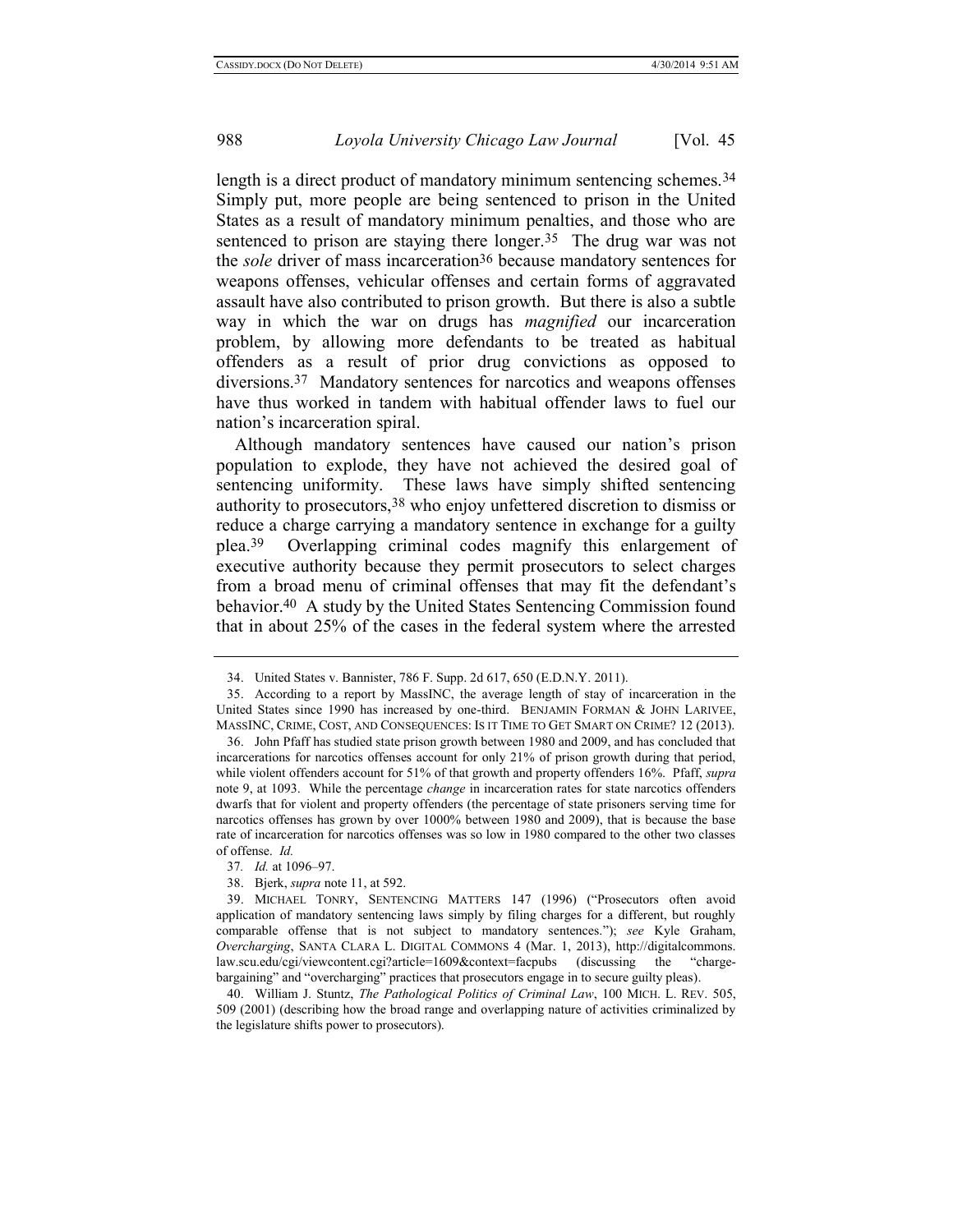<span id="page-8-1"></span>offense was covered by a mandatory minimum penalty, the defendant was ultimately tried or sentenced under an alternative statute.<sup>41</sup> Moreover, as I will discuss in Part III, prosecutors tend to circumvent these mandatory minimum laws based on their own preferences or constraints, rather than any transparent assessment of the strengths or weaknesses of the case.42 Prosecutorial choices—not legislative preferences—are thus driving sentencing outcomes.43 Because prosecutors can readily bargain around mandatory minimums without stating their reasons and subjecting these reasons to review, mandatory sentencing laws are fostering disparity rather than promoting uniformity.

There is also strong evidence that the second rationale for mandatory sentencing—deterrence—has proven to be a massive failure. At both the federal and the state level, mandatory minimum penalties for drug crimes have proliferated.<sup>44</sup> But after thirty years of enforcing harsh drug laws, the demand for narcotics in the United States has remained relatively stable, causing many commentators to liken this failed thirtyyear experiment to Prohibition.45 The overwhelming empirical

43. Professors Stuntz and Barkow have argued convincingly that legislatures implicitly tolerate this manipulation of mandatory minimum penalties because the prosecutor's power to coerce guilty pleas reduces the overall cost of convicting criminal defendants. *See* Barkow, *supra* note [11,](#page-5-1) at 728; Stuntz, *supra* not[e 40,](#page-7-0) at 520.

44. Christopher Mascharka, *Mandatory Minimum Sentences: Exemplifying the Law of Unintended Consequences*, 28 FLA. ST. U. L. REV. 935, 936 (2001). Close to 50% of federal inmates are now serving time for drug offenses. NANCY LA VIGNE & JULIE SAMUELS, URBAN INST., THE GROWTH & INCREASING COST OF THE FEDERAL PRISON SYSTEM: DRIVERS AND POTENTIAL SOLUTIONS 5 (2012), *available at* [http://www.urban.org/UploadedPDF/412693-The-](http://www.urban.org/UploadedPDF/412693-The-Growth-and-Increasing-Cost-of-the-Federal-Prison-System.pdf)[Growth-and-Increasing-Cost-of-the-Federal-Prison-System.pdf.](http://www.urban.org/UploadedPDF/412693-The-Growth-and-Increasing-Cost-of-the-Federal-Prison-System.pdf) Many of these inmates are serving mandatory minimum sentences. *See* Mark W. Bennett, *How Mandatory Minimums Forced Me to Send More Than 1000 Nonviolent Drug Offenders to Federal Prison*, NATION (Oct. 24, 2012), http://www.thenation.com/article/170815/how-mandatory-minimums-forced-me-sendmore-1000-nonviolent-drug-offenders-federal-pri#.

45*. See, e.g.*, Hon. Juan R. Torruella, *Déjà Vu: A Federal Judge Revisits the War on Drugs, or Life in a Balloon*, 20 B.U. PUB. INT. L.J. 167, 199 (2011); Grover Norquist, *What Conservatives Are Saying*, RIGHT ON CRIME, [http://www.rightoncrime.com/the-conservative-case-for](http://www.rightoncrime.com/the-conservative-case-for-reform/what-conservatives-are-saying)[reform/what-conservatives-are-saying](http://www.rightoncrime.com/the-conservative-case-for-reform/what-conservatives-are-saying) (last visited Aug. 21, 2013) ("Illegal drug use rates are relatively stable, not shrinking. It appears that mandatory minimums have become a sort of poor man's Prohibition: a grossly simplistic and ineffectual government response to a problem that has

<span id="page-8-0"></span><sup>41.</sup> U.S. SENTENCING COMM'N, SPECIAL REPORT TO THE CONGRESS: MANDATORY MINIMUM PENALTIES IN THE FEDERAL CRIMINAL JUSTICE SYSTEM 56–58 (1991), *available at*  http://www.ussc.gov/Legislative and Public Affairs/Congressional Testimony and Reports/Ma ndatory\_Minimum\_Penalties/199108\_RtC\_Mandatory\_Minimum.htm.

<sup>42</sup>*. See* Bjerk, *supra* note [11,](#page-5-1) at 606–08. As I will argue in Part III, *infra*, the considerations that are invisibly guiding a prosecutor's discretion with respect to charge reductions are not presently subject to any real political check. *See* Marc L. Miller & Ronald F. Wright, *The Worldwide Accountability Deficit for Prosecutors*, 67 WASH. & LEE L. REV. 1587, 1597–99 (2010) [hereinafter *Accountability Deficit for Prosecutors*].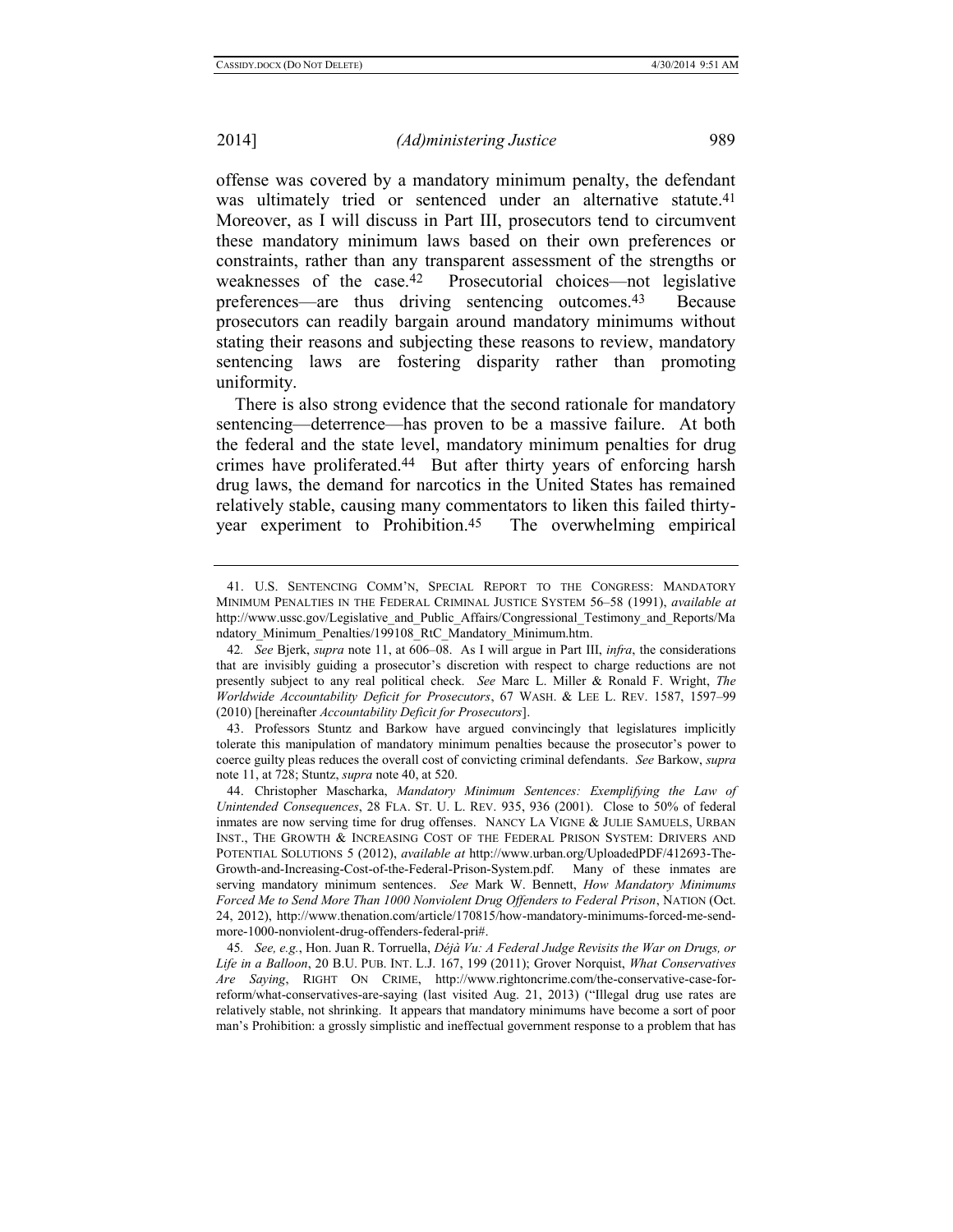evidence suggests that increases in sentence length for drug crimes in this country have not had a significant effect on deterrence.46 As will be discussed in Part III, if there is any deterrent value whatsoever to mandatory sentencing that outweighs its high costs and negative effects, it is likely to be limited to the specific deterrent effect of incapacitating a very narrow class of violent offenders.

<span id="page-9-1"></span>We may have reached a tipping point. Some signs now suggest that our nation's overemphasis on incarceration—particularly its preference for mandatory minimum sentencing schemes—is starting to erode.<sup>47</sup> More than a dozen jurisdictions have begun to roll-back certain mandatory minimum sentences, particularly for drug crimes, through a variety of mechanisms,<sup>48</sup> such as: increasing the quantity of drugs which is necessary to kick in the mandatory penalty, <sup>49</sup> decreasing the distance necessary to establish the required proximity element of a school zone offense<sup>50</sup> and providing judges with discretion to deviate from statutory mandatories and divert offenders to probation for certain first time narcotics offenses.<sup>51</sup> In those states that have modified their mandatory sentences, however, incremental reform rather than outright repeal has been the dominant theme.52 These modest reforms have been motivated by a number of interdependent factors such as the high cost of incarceration,53 a recognition that diversion and treatment may be

<span id="page-9-0"></span>been around longer than our government itself.").

<sup>46</sup>*. See, e.g.*, Michael Tonry, *Purposes and Functions of Sentencing*, 34 CRIME & JUST. 1, 28– 29 (2006) ("Imaginable increases in severity of punishment do not yield significant (if any) marginal deterrent effects. Three National Academy of Science panels . . . reached that conclusion, as has every major survey of the evidence." (citation omitted)).

<sup>47</sup>*. See* Erica Goode, *U.S. Prison Populations Decline, Reflecting New Approach to Crime*, N.Y. TIMES, July 26, 2013, at A11 (explaining that many states are decreasing their prison populations by altering sentencing for lower-level drug-related offenses and creating alternatives to prison for these crimes); Nicholas D. Kristof, *Help Thy Neighbor and Go Straight to Prison*, N.Y. TIMES, Aug. 11, 2013, at SR1 (same).

<sup>48</sup>*. See* Families Against Mandatory Minimums, *Recent State-Level Reforms to Mandatory Minimum Laws*, FAMM (Feb. 25, 2013), http://famm.org/Repository/Files/FS%20List%20of% 20State%20Reforms%202.25.13.pdf.

<sup>49</sup>*. See, e.g.*, Act of Aug, 2, 2012, ch. 192, 2012 Mass. Legis. Serv. (West); Act of July 14, 2012, S.B. 628, §§ 195.222–23, 2012 Mo. Legis. Serv. (West); *see also* Fair Sentencing Act of 2010, Pub. L. No. 111-220, §§ 2–3, 124 Stat. 2372, 2372 (eliminating the mandatory minimum penalty for possession of crack cocaine and reducing crack cocaine disparity under sentencing guidelines from 100:1 to 18:1).

<sup>50</sup>*. See*, *e.g.*, Act of Apr. 20, 2011, ch. 13, 2011 Del. Legis. Serv. (West); Act of Aug, 2, 2012, ch. 192, 2012 Mass. Legis. Serv. (West).

<sup>51</sup>*. See*, *e.g.*, Act of June 29, 2011, file 29, 2011 Ohio Legis. Serv. Ann. (West); Act of June 2, 2010, No. 273, § 37, 2010 S.C. Acts.

<sup>52</sup>*. See* Marc Mauer, *State Sentencing Reforms: Is the "Get Tough" Era Coming to a Close?*, 15 FED. SENT'G. REP. 50, 52 (2002).

<sup>53</sup>*. Id.* at 51; *see* ALEXANDER, *supra* note [32,](#page-6-0) at 14 ("Many of the states that have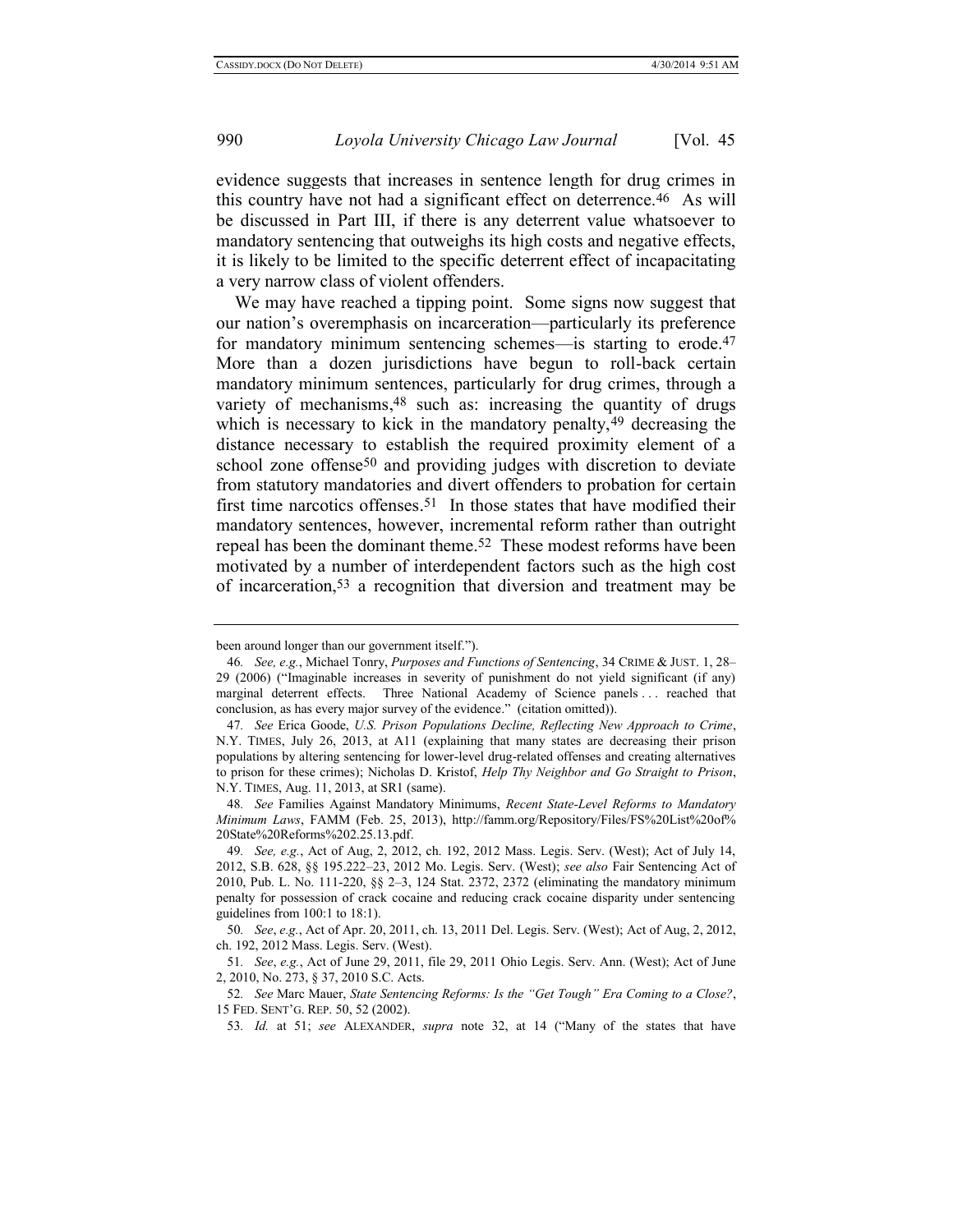more effective approaches than incarceration for low-level drug offenses54 and the loss of political saliency for "get tough on crime" rhetoric during an era of declining crime rates.55 While these incremental reforms to our nation's narcotics laws have begun—just slightly—to reduce the size of our nation's prison population, these reductions have been exceptionally modest compared to the overall scale of our mass incarceration problem.<sup>56</sup> More importantly, the chief prosecutors who have supported such limited reform have done so not because the laws amended were fundamentally unfair or inequitable, but because they believed that alternative punishment schemes for certain crimes would be less costly and more efficient.57 So far, what has been missing from the discourse about mandatory minimum sentencing is a discussion of the ethical responsibilities of prosecutors who perceive themselves as operating within a flawed system.

In Part II, I intend to set forth an *ethical* (as opposed to an economic, political or pragmatic) argument in favor of prosecutorial leadership in sentencing reform. My primary audience in Part II includes chief prosecutors, criminal justice scholars and law reform advocates in those thirty or so states that have not yet undertaken any meaningful repeal of mandatory minimum sentences. In Part III, I will address a more

reconsidered their harsh sentencing schemes have done so not out of concern for the lives and families that have been destroyed by these laws or the racial dimensions of the drug war, but out of concern for bursting state budgets in a time of economic recession. In other words, the racial ideology that gave rise to these laws remains largely undisturbed.").

<sup>54.</sup> Mauer, *supra* not[e 52,](#page-9-0) at 51.

<sup>55</sup>*. Id.* In 2012, the U.S. crime rates for serious violent crime—murder, rape, robbery and assault—fell to their lowest point since 1963. Daniel B. Wood, *US Crime Rate at Lowest Point in Decades. Why America is Safer Now.*, CHRISTIAN SCI. MONITOR (Jan. 9, 2012) http://www.csmonitor.com/USA/Justice/2012/0109/US-crime-rate-at-lowest-point-in-decades.- Why-America-is-safer-now.

<sup>56.</sup> Goode, *supra* note [47](#page-9-1) (reporting that the number inmates in state and federal prisons dropped for a third straight year from a peak of 1.61 million in 2009 to 1.57 million in 2012).

<sup>57.</sup> Such pragmatic arguments in favor of incremental criminal justice reform have been cleverly labeled the "'smart on crime' movement." *See* Roger Fairfax, *The "Smart on Crime" Prosecutor*, 25 GEO. J. LEGAL ETHICS 905, 906 (2012). Several prominent chief prosecutors have jumped on the "smart on crime" bandwagon. Attorney General Eric Holder, at a 2009 meeting of the American Bar Association, argued that "[g]etting smart on crime requires talking openly about which policies have worked and which have not. And we have to do so without worrying about being labeled as too soft or too hard on crime. Getting smart on crime means moving beyond useless labels and catch-phrases, and instead relying on science and data to shape policy." Eric Holder, U.S. Attorney Gen., Remarks at the 2009 ABA Convention (Aug. 3, 2009), *available at* [http://www.justice.gov/ag/speeches/2009/ag-speech-090803.html.](http://www.justice.gov/ag/speeches/2009/ag-speech-090803.html) California Attorney General Kamala Harris, during her tenure as San Francisco District Attorney, authored a book urging law enforcement officials to "reject[] our old, unsuccessful approaches and rhetoric, having realized that if we truly want to be tough, we must be much smarter in our modern war on crime." KAMALA HARRIS, SMART ON CRIME: A CAREER PROSECUTOR'S PLAN TO MAKE US SAFER 199 (2009).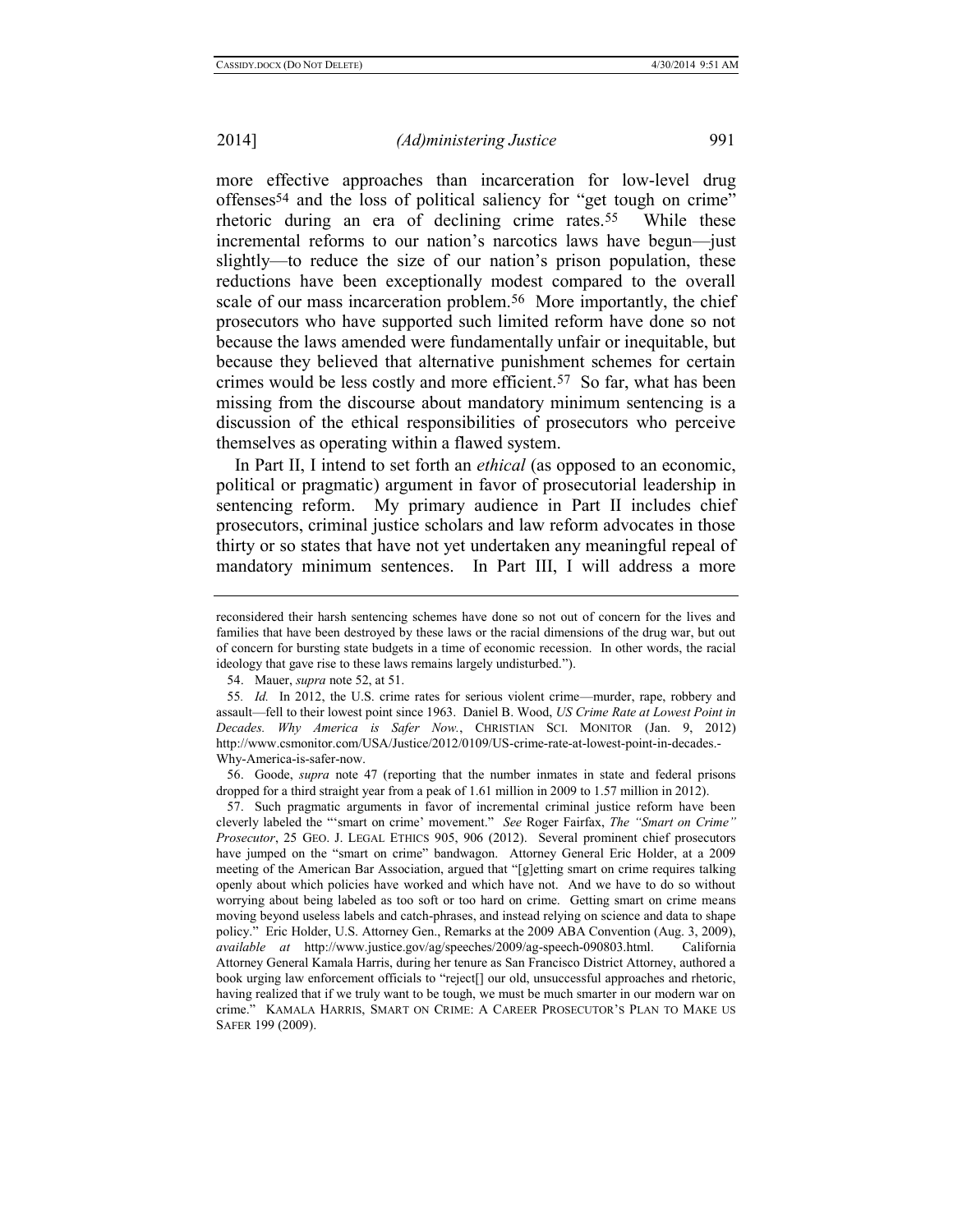national audience, and attempt to set the framework for an internal regulatory structure that will enable prosecutors in all states to fulfill their ethical obligations as "ministers of justice" by changing the manner in which they exercise discretion when enforcing those criminal statutes that are likely to continue to carry mandatory sentences, even after the current wave of state reform movements has tempered or concluded.

# II. THE PROSECUTOR'S ETHICAL DUTY TO SUPPORT SENTENCING REFORM

<span id="page-11-1"></span>For almost a century, courts, scholars and bar disciplinary authorities have promoted the image of our nation's prosecutors as quasi-judicial officers whose role in criminal adjudication differs from that of an ordinary advocate.58 Comment [1] to the ABA *Model Rules of Professional Conduct* Rule 3.8 notes that "[a] prosecutor has the responsibility of a *minister of justice* and not simply that of an advocate."59 Its predecessor, the *Model Code of Professional Responsibility* EC 7-13, similarly provided that "[t]he responsibility of a public prosecutor differs from that of the usual advocate; his duty is to *seek justice*, not merely to convict."60 Both formulations hail from a 1935 Supreme Court opinion, wherein Justice Sutherland stated that:

<span id="page-11-0"></span>[The prosecutor] is the representative not of an ordinary party to a controversy, but of a sovereignty whose obligation to govern impartially is as compelling as its obligation to govern at all; and whose interest, therefore, in a criminal prosecution is not that it shall win a case, but that *justice shall be done*. 61

The most commonly cited and convincing ground for imposing a special obligation on prosecutors to serve as "ministers of justice" is their special role as a fiduciary representing the sovereign.62 Because the prosecutor represents society at large, she has no personal client to direct her course of action and must make decisions about what is in the best interests of the sovereign that ordinarily would be entrusted to a client. This unique role of both principal and agent requires the prosecutor to pursue the public interest, rather than simply pursue a conviction. Former *Model Code* provision EC 7-13 accurately captured

<sup>58</sup>*. See* Daniel S. Medwed, *The Prosecutor as Minister of Justice: Preaching to the Unconverted from the Post-Conviction Pulpit*, 84 WASH. L. REV. 35, 39 (2009).

<sup>59.</sup> MODEL RULES OF PROF'L CONDUCT R. 3.8 cmt.[1] (2013) (emphasis added).

<sup>60.</sup> MODEL CODE OF PROF'L RESPONSIBILITY Canon 7 EC 7-13 (1982) (emphasis added).

<sup>61.</sup> Berger v. United States, 295 U.S. 78, 88 (1935) (emphasis added) (reversing conspiracy conviction due to prosecutor's improper cross examination and closing argument).

<sup>62</sup>*. See* R. MICHAEL CASSIDY, PROSECUTORIAL ETHICS 2 (2d ed. 2013); Bruce A. Green, *Why Should Prosecutors Seek Justice?*, 26 FORDHAM URB. L.J. 607, 634 (1999).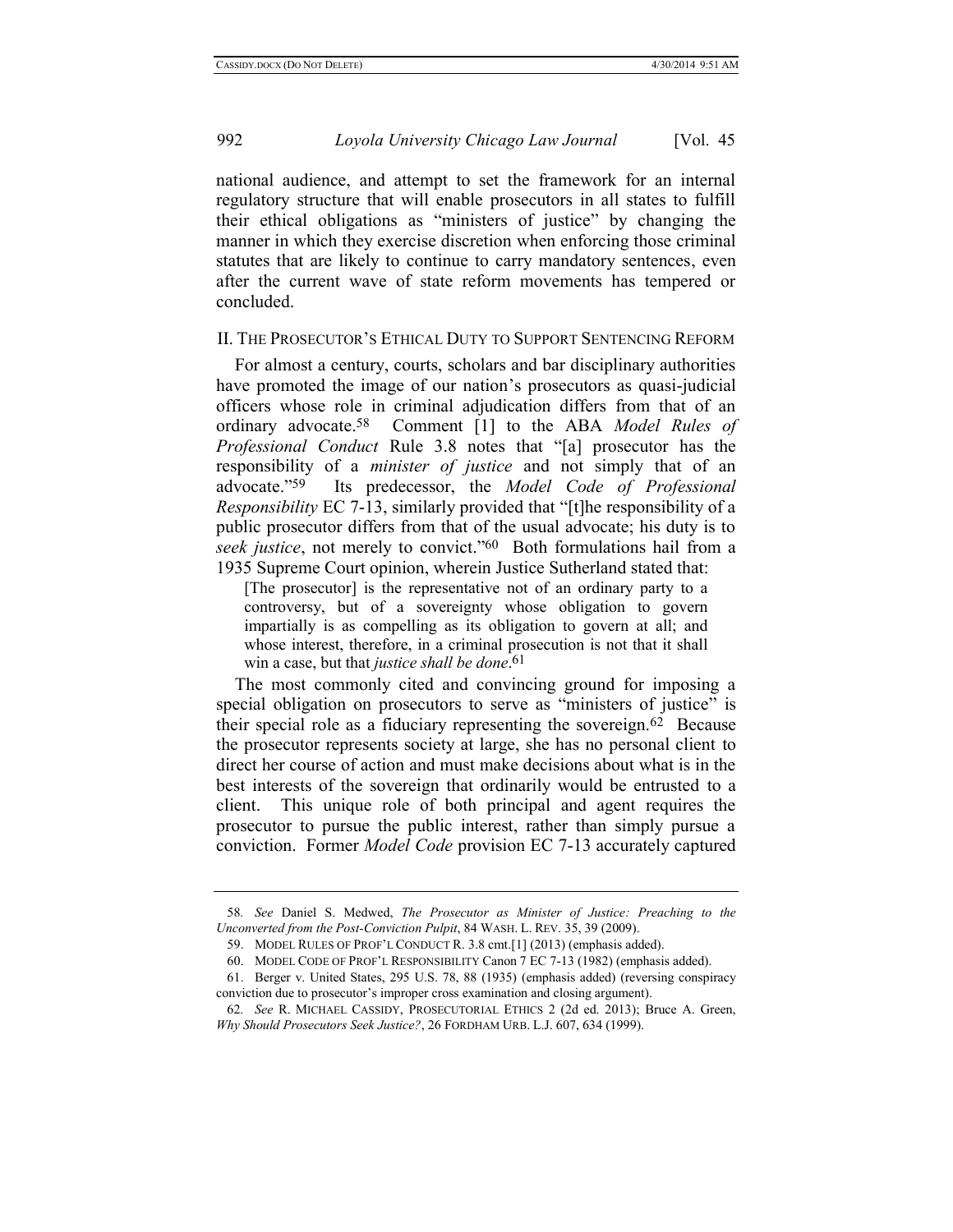this unique fiduciary obligation by requiring that all decisions of a prosecutor "affecting the public interest should be fair to all."63 Yet except for a narrow range of very specific limitations on a prosecutor's discretion—such as the duty to refrain from prosecuting a case without probable cause, the duty to disclose exculpatory information to the defense and the duty to refrain from urging an unrepresented accused to waive important pre-trial rights<sup>64</sup>—attorney discipline rules offer very little guidance on what exactly it means to "seek justice" if you are a public prosecutor.65 The prosecutor's duty has been described by one leading authority as "maddeningly vague and frustratingly amorphous."66

<span id="page-12-0"></span>In analyzing the contours of a prosecutor's unique ethical responsibilities, scholars typically focus on litigation and allude to the prosecutor's "dual role" as both an advocate and quasi-judicial officer.67 Certainly the sovereign is a client who is deserving of competent, strong and persuasive advocacy in pursuit of the conviction and punishment of guilty persons. When a prosecutor is performing an adversarial function in court (e.g., arguing for conditions of bail, opposing a motion to suppress evidence, presenting evidence at trial) the prosecutor's role as advocate therefore requires her to represent the state's case in the light most favorable to the government. The critical ethical inquiry in that context, however, is whether and how such zeal should be tempered by the prosecutor's additional obligation as a "minister of justice," and what exactly that phrase might mean. Several scholars, including myself, have attempted to stake out some contours to this "justice" obligation in the context of litigation. The late Fred Zacharias argued that it requires attention to adversarial fairness to help ensure that the results of criminal proceedings are both as accurate as possible and worthy of respect.68 Dan Medwed has argued that the obligation to seek justice requires a fundamental commitment to protecting the innocent from wrongful conviction and punishment.69 Alafair Burke has argued

<sup>63.</sup> MODEL CODE OF PROF'L RESPONSIBILITY Canon 7 EC 7-13 (1982).

<sup>64</sup>*. See* MODEL RULES OF PROF'L CONDUCT Rs. 3.8(a), 3.8(c), 3.8(d) (2012).

<sup>65.</sup> Green, *supra* note [62,](#page-11-0) at 615–16.

<sup>66.</sup> Bennett L. Gershman, *The Zealous Prosecutor as Minister of Justice*, 48 SAN DIEGO L. REV. 151, 155 (2011).

<sup>67</sup>*. See* Alafair Burke, *Prosecution (is) Complex*, 10 OHIO ST. J. CRIM. L. 697, 706 (2013); Fred C. Zacharias, *Structuring the Ethics of Trial Practice: Can Prosecutors Do Justice?*, 44 VAND. L. REV. 45, 72 (1991).

<sup>68.</sup> Zacharias, *supra* note [67,](#page-12-0) at 61–62; *see* MODEL RULES OF PROF'L CONDUCT R. 3.8 cmt.[1] (2013) ("[R]esponsibility [of the prosecutor] carries with it specific obligations to see that the defendant is accorded procedural justice . . . .").

<sup>69.</sup> Medwed, *supra* not[e 58,](#page-11-1) at 48 (2009); *see also* Green, *supra* note [62,](#page-11-0) at 622 (stating that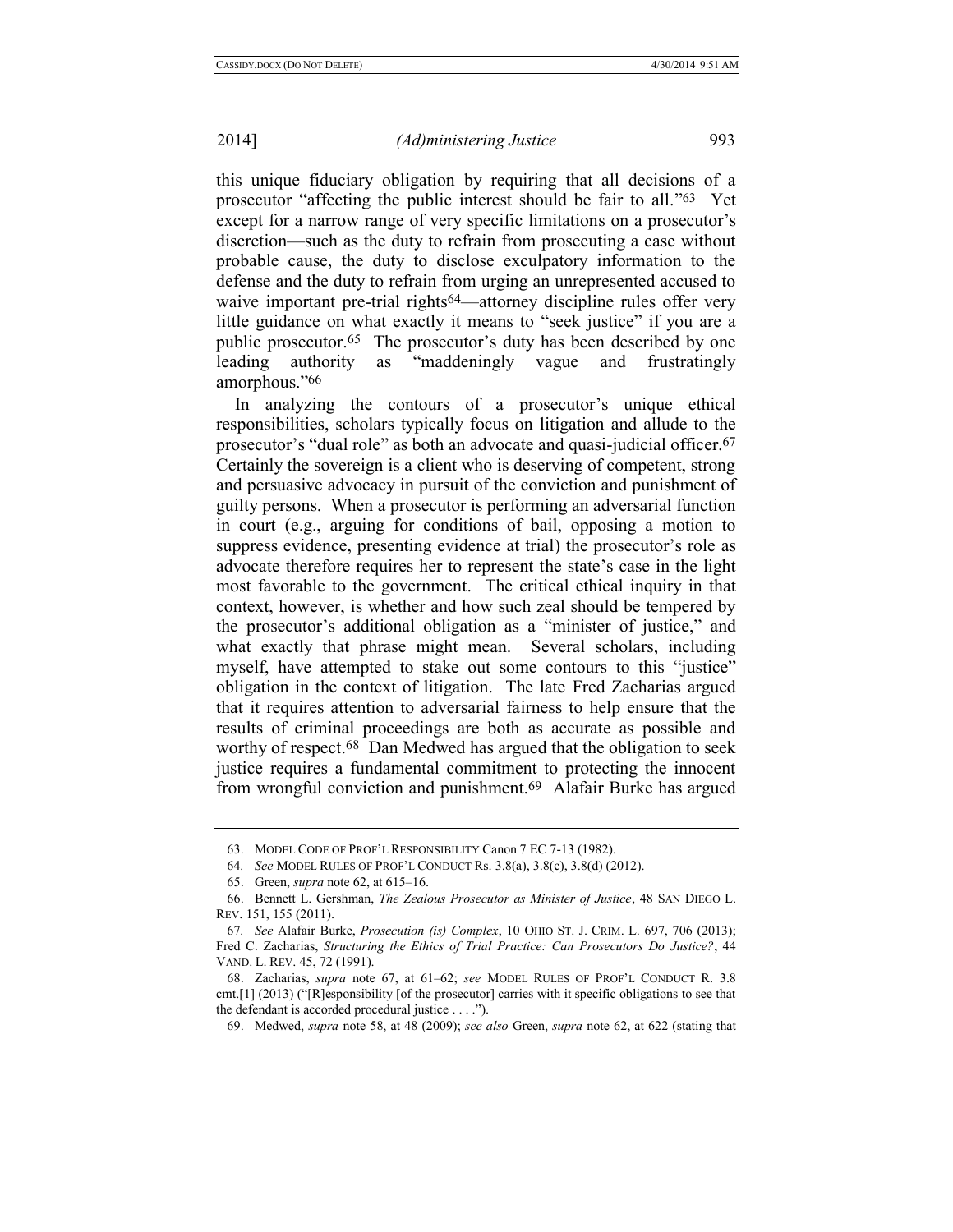<span id="page-13-0"></span>that serving as a "minister of justice" requires neutrality in decisionmaking, particularly with respect to important pretrial decisions such as investigation, charging and plea bargaining.70 Without rejecting any of these extremely helpful formulations, I have argued elsewhere that a prosecutor's unique professional responsibility in litigation also requires a fidelity to empathy and honesty.71

Outside the adversarial context, however, it is simply not accurate to say that a prosecutor is performing a "dual role," because she is not serving as an advocate for a party in litigation before a neutral fact finder. Perhaps that is why ABA *Criminal Justice Standards* § 3-1.2(b) uses slightly different language than ABA Model Rule 3.8 to describe a prosecutor's special responsibilities. This section describes a prosecutor as "an *administrator* of justice, an advocate, and an officer of the court" and explains that the prosecutor must "exercise sound discretion" in performing each of these distinct yet overlapping roles.72 The use of the term "*ad*ministrator," as opposed to "minister," is meaningful and highlights the difference between pursuing justice in individual cases as a litigator, and pursuing the public interest by promoting a just system as a government official. This construction is consistent with the Supreme Court's suggestion in *Berger* that because a prosecutor is both a representative and a fiduciary, she has a prominent role to play in *governing* as well as in litigating.73

When the prosecutor is serving in a governing capacity rather than a litigation capacity (as she often does when giving speeches, drafting legislation, working with the police and community leaders to develop crime-prevention programs and serving on boards or commissions) the prosecutor is not performing an adversarial role in representing the sovereign, and therefore does not have any duty of zealous advocacy that must be balanced against other competing public demands. While performing these functions, a prosecutor committed to justice must detach herself from the partisan role that we normally ascribe to advocates under the standard conception of professional

the goal to "seek justice" implies pursuing substantive fairness to assure that innocent are not convicted).

<sup>70.</sup> Burke, *supra* note [67,](#page-12-0) at 705; *cf.* Bruce A. Green & Fred C. Zacharias, *Prosecutorial Neutrality*, 2004 WIS. L. REV. 837, 897.

<sup>71.</sup> R. Michael Cassidy, *Character and Context: What Virtue Theory Can Teach Us About a Prosecutor's Ethical Duty to Seek Justice*, 82 NOTRE DAME L. REV. 635, 653, 667 (2006).

<sup>72.</sup> AM. BAR ASS'N, STANDARDS FOR CRIMINAL JUSTICE: PROSECUTION & DEF. FUNCTION § 3-1.2(b) (3d ed. 1993) (emphasis added).

<sup>73</sup>*. See* Berger v. United States, 295 U.S. 78, 88 (1935) ("It is as much [the prosecutor's] duty to refrain from improper methods calculated to produce a wrongful conviction as it is to bring about a just one.").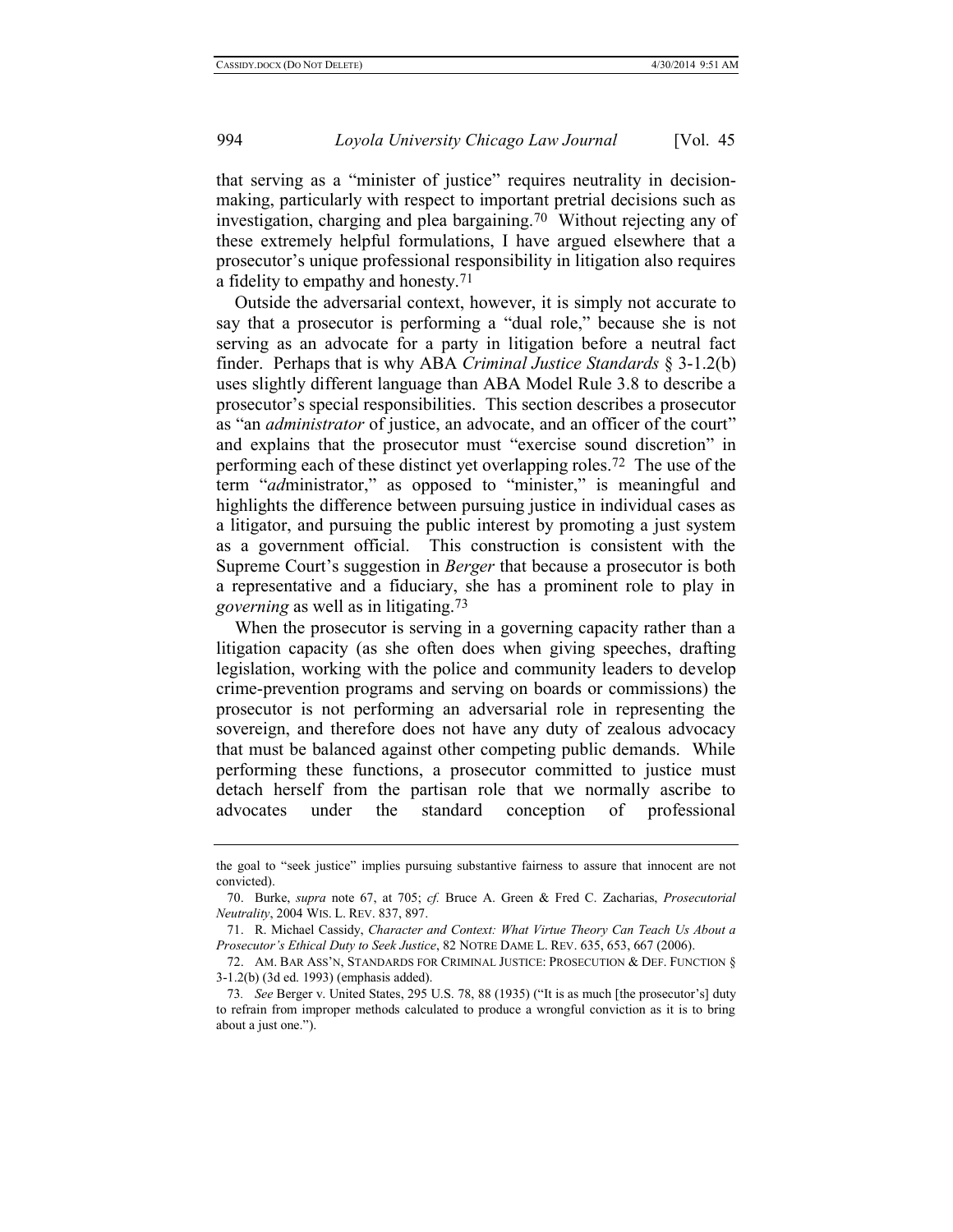responsibility.74 This theme of detachment and non-partisanship is emphasized in the commentary to ABA *Criminal Justice Standards* §3- 1.2, which elaborates on the prosecutor's role as an "administrator" of justice as follows: "Such professional integrity and *detachment* is furthered by the prosecutor's efforts, independent of the prosecutorial role, to engage in appropriate law reform activities and to remedy injustices that the prosecutor sees in the administration of criminal justice generally in his or her jurisdiction."75 A prosecutor who is engaged in governing should thus abandon her partisan role, and pursue the public interest broadly conceived without regard to whether it will provide the government with strategic advantages in litigation.

All too frequently, prosecutors in the United States embrace their responsibility as ministers of justice, while ignoring their responsibility as administrators of justice. In her role as an advocate (*minister*), a prosecutor must temper zeal with a fidelity to truth and a commitment to fair play. In her role as a leader/governor (*administrator*), a prosecutor must be guided by the public interest in promoting a fair, reliable and efficient criminal justice system worthy of confidence and respect. Prosecutors cannot shrink from this second responsibility by seeking justice in individual cases, while simply hoping or expecting that overall systemic justice will result. Being an *administrator* means that a prosecutor must have the courage to speak up about what works and what does not work in our criminal justice system, and to advocate for law reform whenever systemic inequities come to her attention.<sup>76</sup> That is why ABA *Criminal Justice Standards* § 3-1.2(d) advises that "[i]t is an important function of the prosecutor to seek to reform and improve the *administration* of criminal justice."77 Representing a sovereign requires special attention to the public interest broadly conceived, not just to procedural fairness and accuracy in the litigation of individual cases.

<sup>74.</sup> TIM DARE, THE COUNSEL OF ROGUES? A DEFENCE OF THE STANDARD CONCEPTION OF THE LAWYER'S ROLE 5–11 (2009) (describing the three elemental maxims of the standard conception of legal ethics as: *neutrality*, under which a lawyer should refrain from reaching independent moral judgments about the merits of a client's objective; *partisanship*, under which lawyers should vigorously pursue their client's objectives; and *nonaccountability*, under which a lawyer may not be held morally responsible for the objectives she pursues on behalf of a client.).

<sup>75.</sup> AM. BAR ASS'N, STANDARDS FOR CRIMINAL JUSTICE: PROSECUTION & DEF. FUNCTION § 3-1.2(d) cmt.6 (3d ed. 1993) (emphasis added).

<sup>76</sup>*. See* Bruce A. Green, Gideon*'s Amici: Why Do Prosecutors So Rarely Defend the Rights of the Accused?*, 122 YALE L.J. 2336, 2343 (2013) ("While government lawyers undoubtedly see their litigating role as paramount, they also have a responsibility to promote the sound development of the law . . . .").

<sup>77.</sup> AM. BAR ASS'N, STANDARDS FOR CRIMINAL JUSTICE: PROSECUTION & DEF. FUNCTION § 3-1.2(d) (3d. ed. 1993) (emphasis added).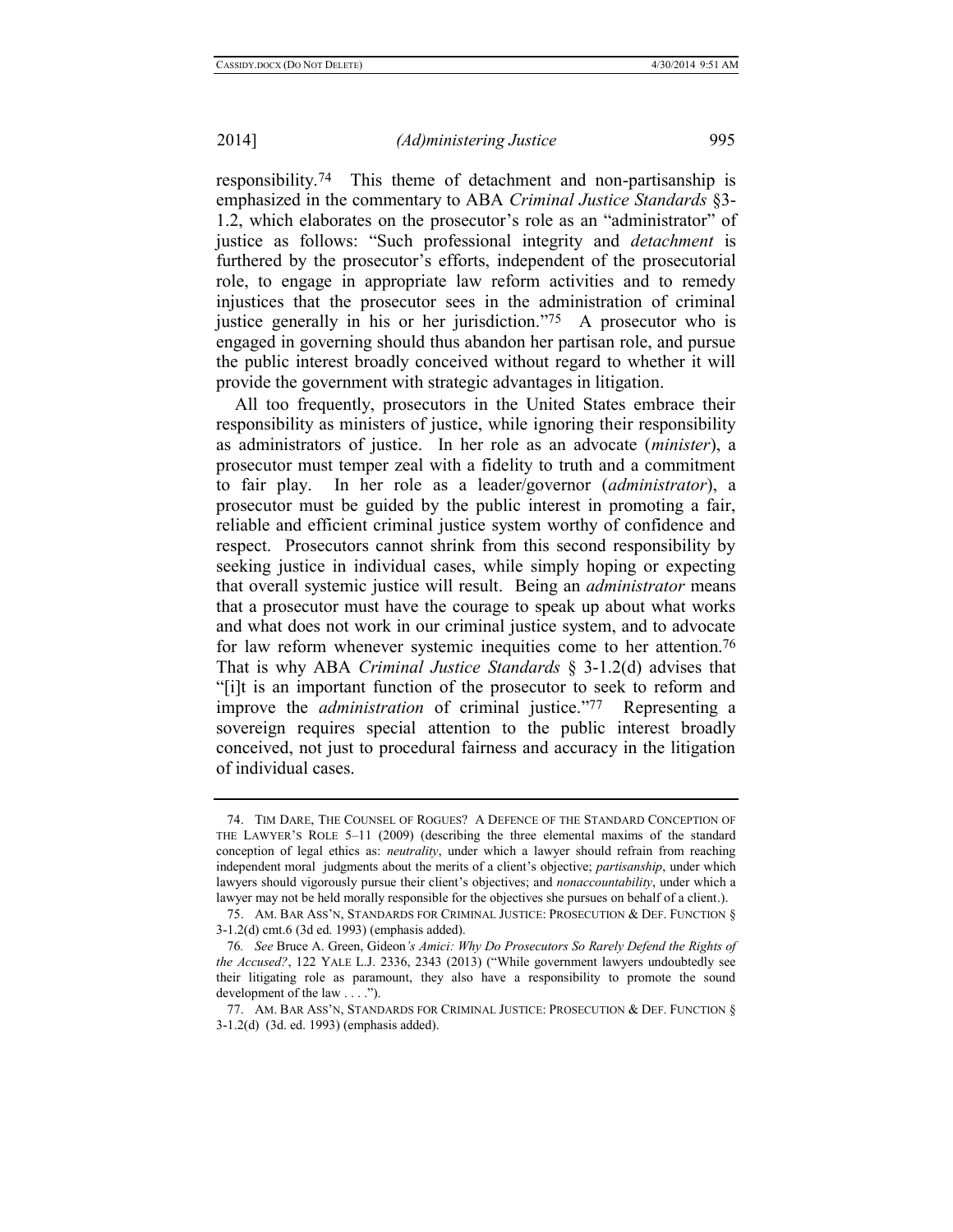This expectation of nonpartisanship in a prosecutor's administrative functions should extend beyond sentencing reform. Prosecutors perform a variety of administrative functions in their roles as leaders in the criminal justice community. When a prosecutor is serving on a judicial committee to study revision of the rules of criminal procedure, or is advising the executive on the composition, duties or procedures of the parole board, or is testifying before the legislature on the operational standards and audit procedures of state forensic laboratories, the prosecutor's primary function as an "(ad)minister of justice" should be to ensure the fairness and accountability of the criminal justice system—not swift and certain convictions. In those contexts, the prosecutor's duty of loyalty toward their client (the state) requires the prosecutor to abandon a partisan adversarial role in a fashion that simply would not be expected of a private defense attorney called upon to render similar advice on law reform initiatives.

<span id="page-15-0"></span>What are some of the critical components of a fair and effective criminal justice system? As an "(ad)minister" of justice, a prosecutor should, at a minimum,<sup>78</sup> be concerned about promoting consistency in the application of the criminal laws, fairness in plea bargaining, protection of public safety through a reduction of recidivism and an efficient expenditure of limited criminal justice resources. As I will argue below, each of these four components of "systemic" justice is compromised by mandatory sentencing schemes. Prosecutors should thus feel ethically compelled to lend their considerable expertise and

<sup>78.</sup> A fifth argument in favor of repealing mandatory sentences is that they impose unduly harsh and *disproportionate* punishments; that is, they sacrifice individualized justice (calibrated punishment based on an actor's individual moral desert) in favor of deterrence and uniformity. In my view, such considerations are uniquely within the province of the legislature. The traditionally recognized goals of criminal punishment—deterrence, incapacitation, retribution and rehabilitation—involve constantly shifting and sometimes competing considerations. *See* Nancy Gertner, *A Short History of American Sentencing: Too Little Law, Too Much Law, or Just Right?*, 100 J. CRIM. L. & CRIMINOLOGY 691, 691 (2010). It is difficult to construct an *ethical* (as opposed to a political, economic or pragmatic) argument that a prosecutor must oppose mandatory sentences across the board, where the legislative branch, as the primary actor in our system of government responsible for defining crimes and setting penalties, has consciously decided to value uniformity and deterrence over proportionality for particular offenses. In other words, the fact that a mandatory sentence may be harsh in individual circumstances might prompt a prosecutor as a *minister* of justice to avoid or reduce a particular charge in the context of specific litigation (as I argue in Part IV below). But it is hard to argue that as an *(ad)minister* of justice, a prosecutor is ethically required to oppose the legislature's decision to enact mandatory penalties for that crime in all instances on the ground of proportionality, without disturbing our traditional respect for the primacy of the legislature. Other grounds for opposing mandatory sentences that I discuss in this Part directly relate to the fair and efficient operation of the criminal justice system, which I contend are matters over which the prosecutor has at least equivalent, if not greater, day-to-day expertise than legislators. *See infra* Part IV.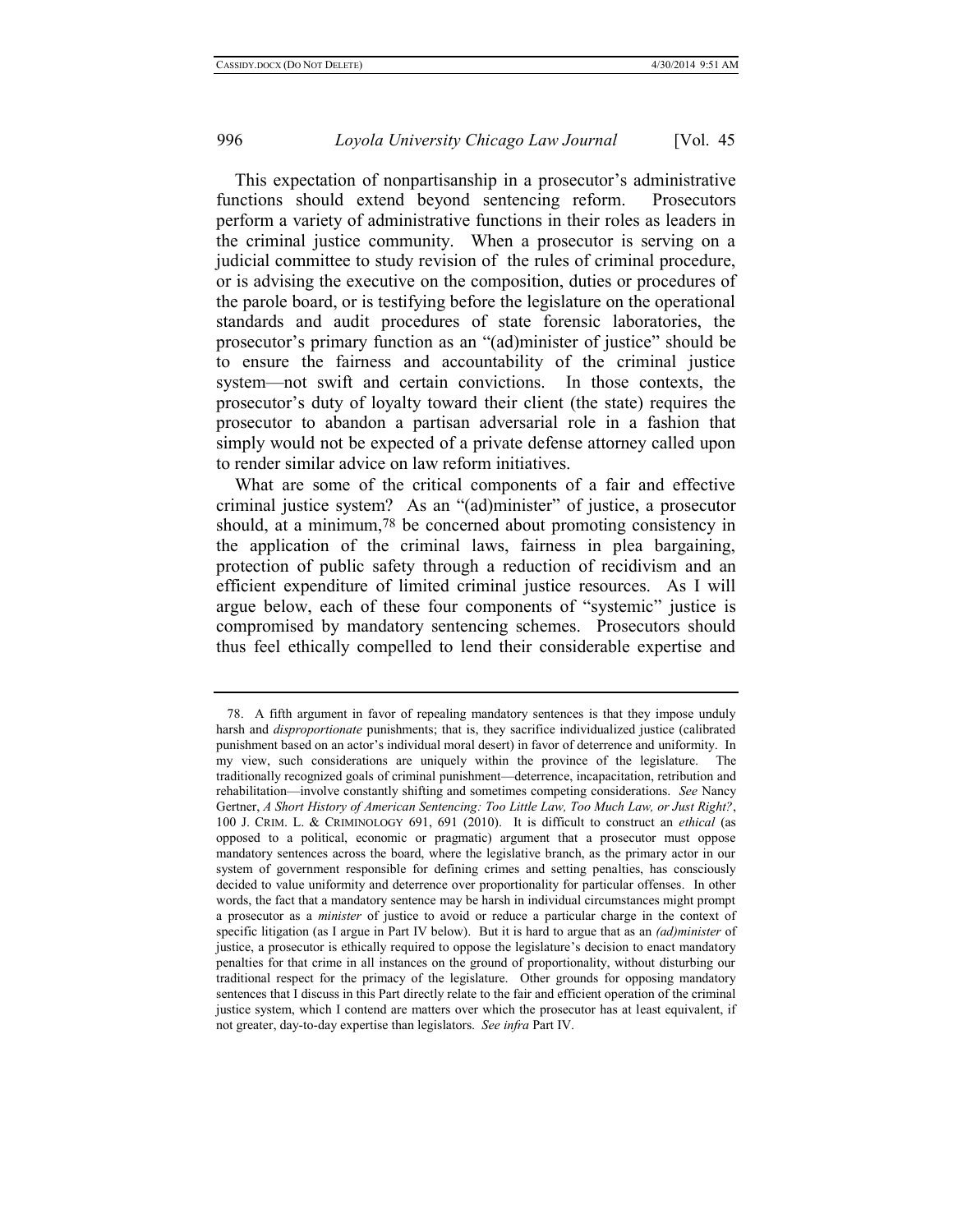political leadership to the emerging movement to repeal mandatory sentences.79

# *A. Promoting Public Safety by Reducing Recidivism*

Prosecutors should support repeal of mandatory sentences because in many instances they do not adequately protect public safety. For certain categories of offenders, extended periods of incarceration actually increase, rather than decrease, the offender's risk of recidivism. Recent studies suggest that for low- and medium-level offenders (such as drug offenders and some property offenders) the longer they are imprisoned, the higher the chance they will reoffend upon release.80 One reason lengthy sentences may lead to an increase in recidivism is the destruction of community ties necessary for successful reintegration. When prison sentences are relatively short, offenders are more likely to maintain their ties to family, employers and other members of their community who will be important sources of physical, emotional and financial support upon release.81 Moreover, incarceration itself has

<sup>79.</sup> A Committee of the American Law Institute ("ALI") has recently taken a very strong position against mandatory minimum penalties in their tentative draft of the Model Penal Code Sentencing Project. Composed of a distinguished and bipartisan group of judges, scholars, government lawyers and defense counsel, the Committee has recommended that the ALI strengthen its 1962 position that mandatory minimums are "unsound" in favor of a firm, blackletter policy prohibiting such penalties. *See* MODEL PENAL CODE: SENTENCING § 6.06 (Tentative Draft No. 2, 2011), *available at* http://www.ali.org/00021333/Model%20Penal%20Code% 20TD%20No%202%20-%20online%20version.pdf. Subsection 6.06(3) of the draft would have "the substantive effect, in adopting jurisdictions with pre-existing mandatory penalties in their criminal codes, of repealing all such provisions." *Id.* In addition to arguments about discriminatory impact, consistency of application and coercive effect, *id.* at 19–25, the ALI Sentencing Project found fundamental flaws with mandatory penalties on the grounds of proportionality. *See id.* at 18 ("The interests of victims, and the community at large, in seeing proportionate penalties visited on criminal offenders, are frustrated by a one-size-fits-all punishment scheme.").

<sup>80.</sup> FORMAN & LARIVEE, *supra* not[e 35,](#page-7-1) at 6; Cassia Spohn & David Holleran, *The Effect of Imprisonment on Recidivism Rates of Felony Offenders: A Focus on Drug Offenders*, 40 CRIMINOLOGY 329, 350 (2002); George Gascon, *The Courage to Change: How Prosecutors Can Lead on Public Safety*, ROSENBERG FOUND.,<http://justiceinca.rosenbergfound.org/gascon.php> (last visited Aug. 23, 2013). *But see* David S. Abrams, Building Criminal Capital vs. Specific Deterrence: The Effect of Incarceration Length on Recidivism 4 (Dec. 2011) (unpublished manuscript), *available at* https://www.law.upenn.edu/cf/faculty/dabrams/workingpapers/Abrams Recidivism.pdf (surveying the empirical studies and finding them mostly inconclusive due to omitted variable bias on the question of whether shortening sentences decreases recidivism, but suggesting that longer sentences lead to an increased *severity* of recidivating crime).

<sup>81.</sup> For a thoughtful critique of mandatory minimum sentences by an experienced federal judge, see United States v. Bannister, 786 F. Supp. 2d 617 *passim* (E.D.N.Y. 2011). Judge Weinstein not only suggests that mandatory sentencing may lead to greater recidivism for the offender, *see id.* at 658, but that the *children* of those incarcerated may be adversely affected due to the impact of antisocial ethics and fatherlessness. *See id.* at 642; John Hagan & Ronit Dinovitzer, *Collateral Consequences of Imprisonment for Children, Communities and Prisoners*,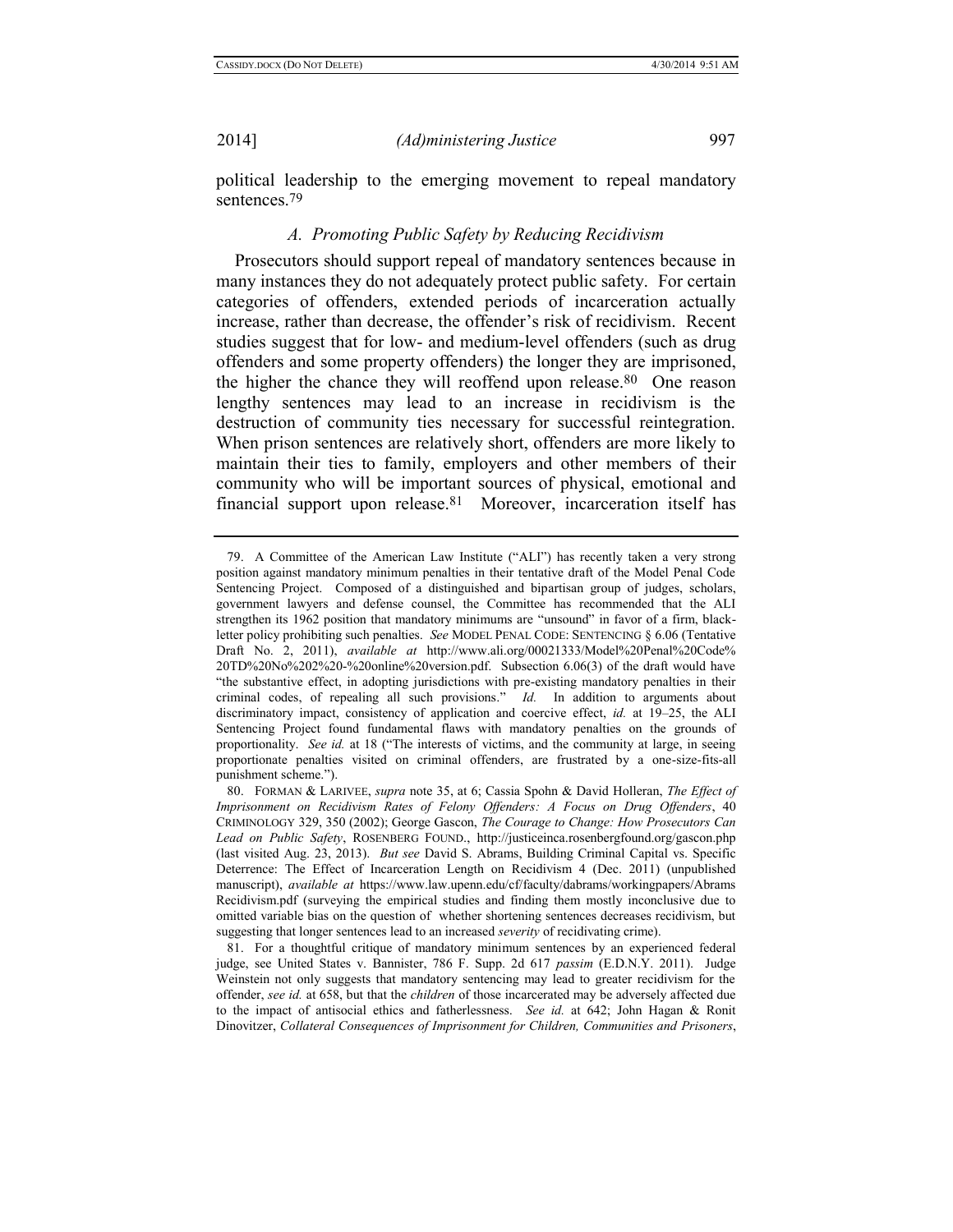criminogenic effects on prisoners by socializing them into an outsider culture and reinforcing criminal behavior; studies have shown that this negative effect increases over the length of incarceration.82 Finally, when crimes carrying mandatory minimum penalties are reclassified so that courts are given a choice between diversion and conviction (such as for first-time narcotics offenses) 83 the choice to *divert* an offender can reduce recidivism by sparing the offender many of the harsh collateral consequences of criminal conviction including the loss of voting rights, public housing and benefits and certain forms of employment licensure, all of which might serve as barriers to successful re-entry.84

<span id="page-17-0"></span>Mandatory minimum sentencing may lead to higher recidivism for reasons unrelated to the criminogenic effect of incarceration. Because sentencing judges often perceive legislatively enacted mandatory minimum sentences as too high, they frequently sentence an offender convicted under such a statute to a "one-day" differential between the minimum and maximum sentence (e.g., "five years to five years and one day"). In states where parole eligibility is calculated off of the minimum sentence, offenders have no incentive to apply for parole, and are often "wrapping" to the street without any monitoring of their behavior by a parole officer.<sup>85</sup> Further, some state correctional practices—either explicitly or functionally—preclude offenders serving mandatory sentences from participating in valuable programming (counseling, education, job training, etc.) while in prison. In many states, for example, a prisoner's "earned good time" is deducted only off of the maximum sentence, so offenders serving a mandatory minimum term (e.g., "five years to five years and one day") are provided with little incentive by the institution to participate in programming.

<sup>26</sup> CRIME & JUST. 121, 122 (noting the effect on children from their parent's incarceration "may be the least understood and the most consequential implication of the high reliance on incarceration in America").

<sup>82.</sup> Martin H. Pritkin, *Is Prison Increasing Crime?*, 2008 WIS. L. REV. 1049, 1089–90 (cataloguing various criminogenic effects of prison).

<sup>83</sup>*. See, e.g.*, OHIO REV. CODE ANN. § 2925.03 (West 2013); S.C. CODE ANN. § 44-53-370 (2013).

<sup>84.</sup> Lorelei Laird, *Ex-Offenders Face Tens of Thousands of Legal Restrictions, Bias and Limits on Their Rights*, A.B.A. J. (June 1, 2013, 4:00 AM), http://www.abajournal.com /magazine/article/ex-offenders face tens of thousands of legal restrictions/.

<sup>85</sup>*. See* GOVERNOR'S COMM'N ON CORR. REFORM, STRENGTHENING PUBLIC SAFETY, INCREASING ACCOUNTABILITY, AND INSTITUTING FISCAL RESPONSIBILITY IN THE DEPARTMENT OF CORRECTION 44 (2004) (explaining that the practice of basing parole eligibility on the minimum sentence precludes "both parole supervision" and "placement in pre-release"); Anne M. Piehl, *From Cell to Street: A Plan to Supervise Inmates After Release* 13–14 (KSG Faculty Research Working Paper Series, Paper No. RWP02-005, 2002), *available at* http://papers.ssrn. com/sol3/papers.cfm?abstract\_id=299135.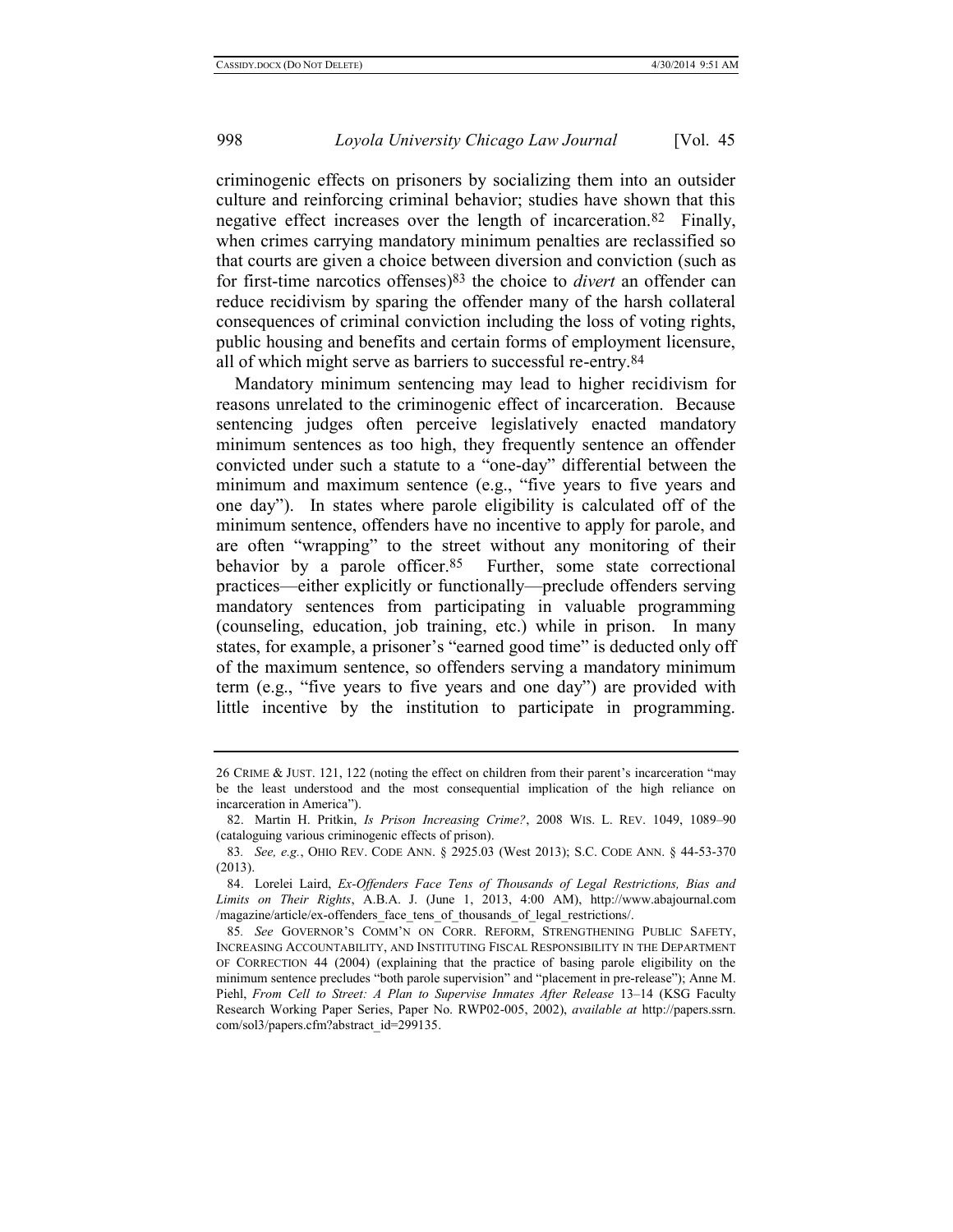Moreover, the length of sentence an offender will be serving affects an evaluation of his escape risk, which in turn may affect his security classification. Offenders serving mandatory minimum sentences are typically classified to higher security prisons, with fewer enrichment programs available to them.86 Especially in states without established correctional reentry programming and post-release supervision,87 mandatory sentencing schemes can become, by their very nature, a barrier to successful re-entry.

Prosecutors should consider public safety their highest priority. Attorney General Eric Holder recently stated in a widely covered public address that "[t]oo many people go to too many prisons for far too long for no good law enforcement reason."88 For some crimes, such as murder, protection of public safety through incapacitation might justifiably be the government's primary objective, regardless of cost or collateral consequences. But for most crimes, public safety is better protected through shorter sentences coupled with re-entry programming and post-release supervision.89 Failure to distinguish between these two types of crime based on thoughtful criteria and objective, data-driven research presents an obstacle to overall crime reduction.

#### <span id="page-18-1"></span><span id="page-18-0"></span>*B. Avoiding Undue Coercion*

Prosecutors should oppose mandatory sentences for all but the most serious, violent offenses, because such sentencing schemes have a chilling effect on a defendant's exercise of her constitutional right to a trial.90 Many judges and former prosecutors now candidly admit that it is common for the government to use mandatory sentences as a

<sup>86</sup>*. See* FORMAN & LARIVEE, *supra* note [35,](#page-7-1) at 15–16. During the height of mandatory sentencing (1990–2012), the percentage of Massachusetts prisoners incarcerated in maximum security prisons rose from 8% to 18%, even though the percentage of prisoners serving time for violent crime remained constant. *Id.* at 15.

<sup>87</sup>*. See* Juliene James, *A View from the States: Evidence Based Public Safety Legislation*, 102 J. CRIM. L. & CRIMINOLOGY 821, 834–48 (2012) (discussing recent legislative developments in these two areas designed to reduce recidivism at a lower cost than incarceration); Piehl, *supra* note [85,](#page-17-0) at 7, 19 (providing statistical data of a study of recidivism for the Massachusetts Department of Correction).

<sup>88.</sup> Eric Holder, U.S. Attorney Gen., Address at the 15th Annual National Action Network Convention (Apr. 4, 2013), *available at* http://www.justice.gov/iso/opa/ag/speeches/2013/agspeech-130404.html.

<sup>89</sup>*. See* PEW CTR. ON THE STATES, TIME SERVED: THE HIGH COST, LOW RETURN OF LONGER PRISON TERMS 35–38 (2012). The Pew Center Report also noted that instituting "comprehensive pre-release planning" and proper levels of supervision alongside early release can help further reduce the risk of recidivism. *Id.* at 38; *see also* Roger A. Fairfax, Jr., *From "Overcriminalization" to "Smart on Crime": American Criminal Justice Reform—Legacy and Prospects*, 7 J.L. ECON. & POL'Y 597, 610–11 (2011).

<sup>90.</sup> U.S. CONST. amend. VI.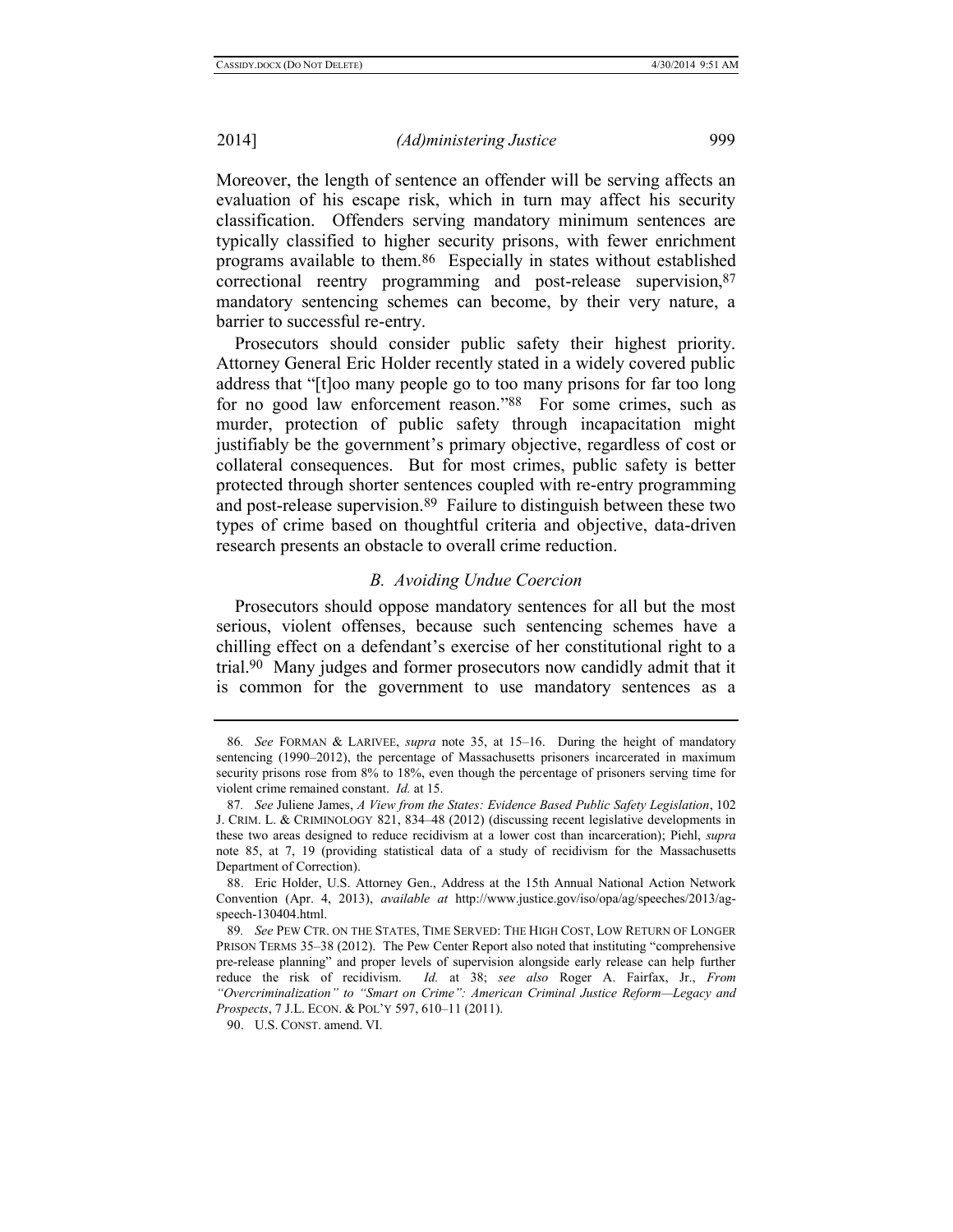<span id="page-19-0"></span>bargaining chip to coerce guilty pleas.<sup>91</sup> When prosecutors have discretion to charge a defendant with a crime carrying a harsh mandatory penalty and then allow the defendant to plead guilty to a lesser crime carrying a discretionary and lower penalty, this disparity may exert unconscionable pressure on the defendant.<sup>92</sup> The threat of a mandatory penalty might coerce even an innocent defendant to plead guilty to a crime that she did not commit, or at least to forfeit an otherwise colorable defense.93

Imagine a defendant charged with trafficking in cocaine following an undercover sale to a government agent. The defendant faces a mandatory minimum term of ten years imprisonment under state law. The defendant's sole role in the transaction was driving the principal to the scene of the meeting, which occurred outside of the car the defendant was driving. Imagine further that the government's proof that the defendant intentionally and knowingly assisted the principal in the drug transaction is very thin and there is no direct evidence that the defendant handled the cocaine or participated in any prior negotiations leading up to its sale. Notwithstanding an eminently triable case, the defendant may experience irresistible pressure to plead guilty to a lesser crime that does not carry a mandatory penalty, such as conspiracy to distribute cocaine or possession of cocaine, simply to avoid the draconian ten-year trafficking penalty.

As "(ad)ministers" of justice responsible for promoting and safeguarding a fair system of criminal adjudication, prosecutors should have grave concerns about this level of coercion. Comment [1] to ABA Model Rule 3.8 states that a prosecutor's responsibility as a "minister of justice" "carries with it specific obligations to see that . . . *special precautions are taken to prevent and to rectify the conviction of innocent persons*."94 One "special precaution" that prosecutors could take to prevent the conviction of innocent persons is to advocate for

<sup>91.</sup> Richard A. Oppel, Jr., *Sentencing Shift Gives New Clout to Prosecutors*, N.Y. TIMES, Sept. 26, 2011, at A1 (quoting experiences of U.S. District Court Judge John L. Kane and National District Attorneys Association Executive Director Scott Burns).

<sup>92</sup>*. See* Stephanos Bibas, *Plea Bargaining Outside the Shadow of Trial*, 117 HARV. L. REV. 2463, 2486–87 (2004).

<sup>93</sup>*. See* Stephen Schulhofer, *Plea Bargaining as Disaster*, 101 YALE L.J. 1979, 1987 (1992) (discussing distortions in plea bargaining due to pervasive conflicts of interest); *see also* Lafler v. Cooper, 132 S. Ct. 1376, 1397 (2012) (Scalia, J., dissenting) ("[Plea bargaining] presents grave risks of prosecutorial overcharging that effectively compel[] an innocent defendant to avoid massive risk by pleading guilty to a lesser offense . . . ."); HUMAN RIGHTS WATCH, AN OFFER YOU CAN'T REFUSE: HOW U.S. PROSECUTORS FORCE DEFENDANTS TO PLEAD GUILTY 7 (Dec. 2013), *available at* http://www.hrw.org/sites/default/files/reports/us1213\_ForUpload\_0\_0.pdf (discussing how federal prosecutors use narcotics and weapons statutes to coerce guilty pleas).

<sup>94.</sup> MODEL RULES OF PROF'L CONDUCT R. 3.8 cmt.[1] (2013) (emphasis added).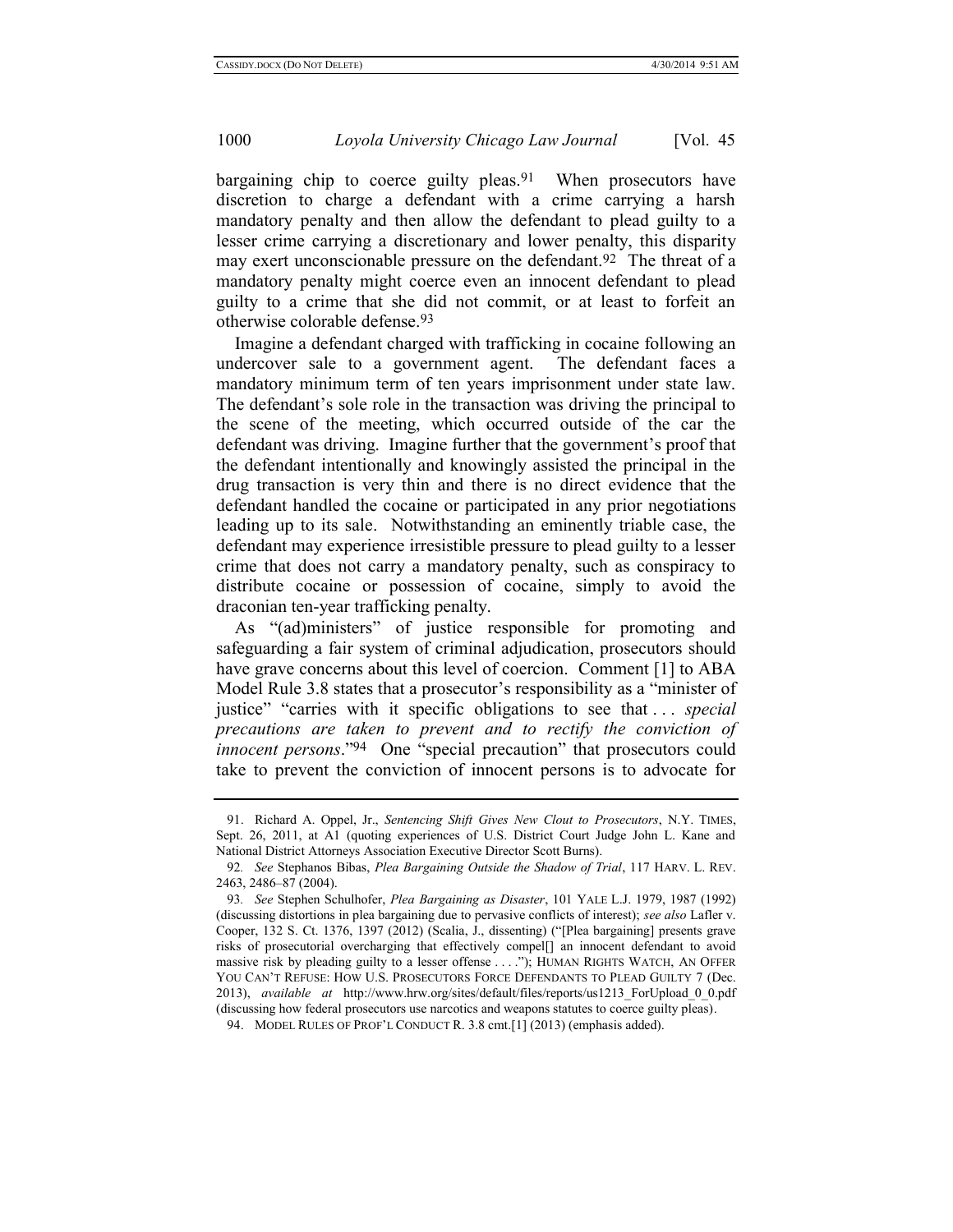repeal of most mandatory sentences.

Certainly, mandatory sentences are not the only source of pressure on defendants to plead guilty in the absence of strong evidence. Defendants may plead guilty due to information deficits in discovery, imbalance of resources in representation and investigation or pressure from family and criminal associates.95 But mandatory sentences are now clearly playing a prominent, if not paramount, role in coercing guilty pleas. Since the advent of mandatory sentencing in the 1980s, the percentage of felony cases proceeding to trial in state and federal court has dropped dramatically.<sup>96</sup> The greater the "trial penalty"—the difference between the sentence the defendant is being offered during plea bargaining before trial and the sentence she will receive after trial—the greater the pressure to plead guilty.97 That is why the coercive effect of mandatory penalties for narcotics, property and habitual nonviolent offenses should concern prosecutors the most: the disparity between the sentence as charged and the sentence the defendant will likely face upon a guilty plea may be so great that even innocent defendants might take the deal.<sup>98</sup>

# <span id="page-20-0"></span>*C. Reducing Discriminatory Impact*

Following the public controversy surrounding George Zimmerman's acquittal in Florida in July 2013, President Barack Obama called on this country to begin an honest conversation about race relations in America. In his comments, the President candidly acknowledged that young African-American men are more likely to be both the perpetrators and victims of violence in our society.99 But he also poignantly described how innocent African-American men share in this stigma because they

<sup>95</sup>*. See* Fred C. Zacharias, *Justice in Plea Bargaining*, 39 WM. & MARY L. REV. 1121, 1175– 76 (1998); *see also* Janet Moore, *Democracy and Criminal Discovery Reform after* Connick *and*  Garcetti, 77 BROOK. L. REV. 1329, 1346–49 (2012) (highlighting weak enforceability of prosecutors' due process discovery obligations); William J. Stuntz, *The Uneasy Relationship Between Criminal Procedure and Criminal Justice*, 107 YALE L.J. 1, 34–35 (1997) (arguing that defendants with retained rather than appointed counsel have greater resources and incentive to investigate and litigate criminal cases).

<sup>96.</sup> Oppel, *supra* note [91,](#page-19-0) at A1. According to the National Center for State Courts, the percentage of felonies taken to trial in a study of nine states fell from 8% in 1976 to 2.3% in 2009. *Id.* According to a SUNY Albany study, the percentage of criminal cases taken to trial in federal district courts fell from 15% in 1980 to less than 3% in 2010. *Id.*

<sup>97.</sup> Russell D. Covey, *Fixed Justice: Reforming Plea Bargaining with Plea-Based Ceilings*, 82 TUL. L. REV. 1237, 1239–40 (2008).

<sup>98.</sup> For crimes such as murder, for example, it may be less likely that a completely innocent person would plead guilty to a twenty-year sentence for manslaughter, given the substantial time and social stigma they would face even for the lesser included offense.

<sup>99.</sup> Matt Viser, *In Words Revealing and Rare, Obama Speaks on Martin Case*, BOS. GLOBE, July 20, 2013, at A5.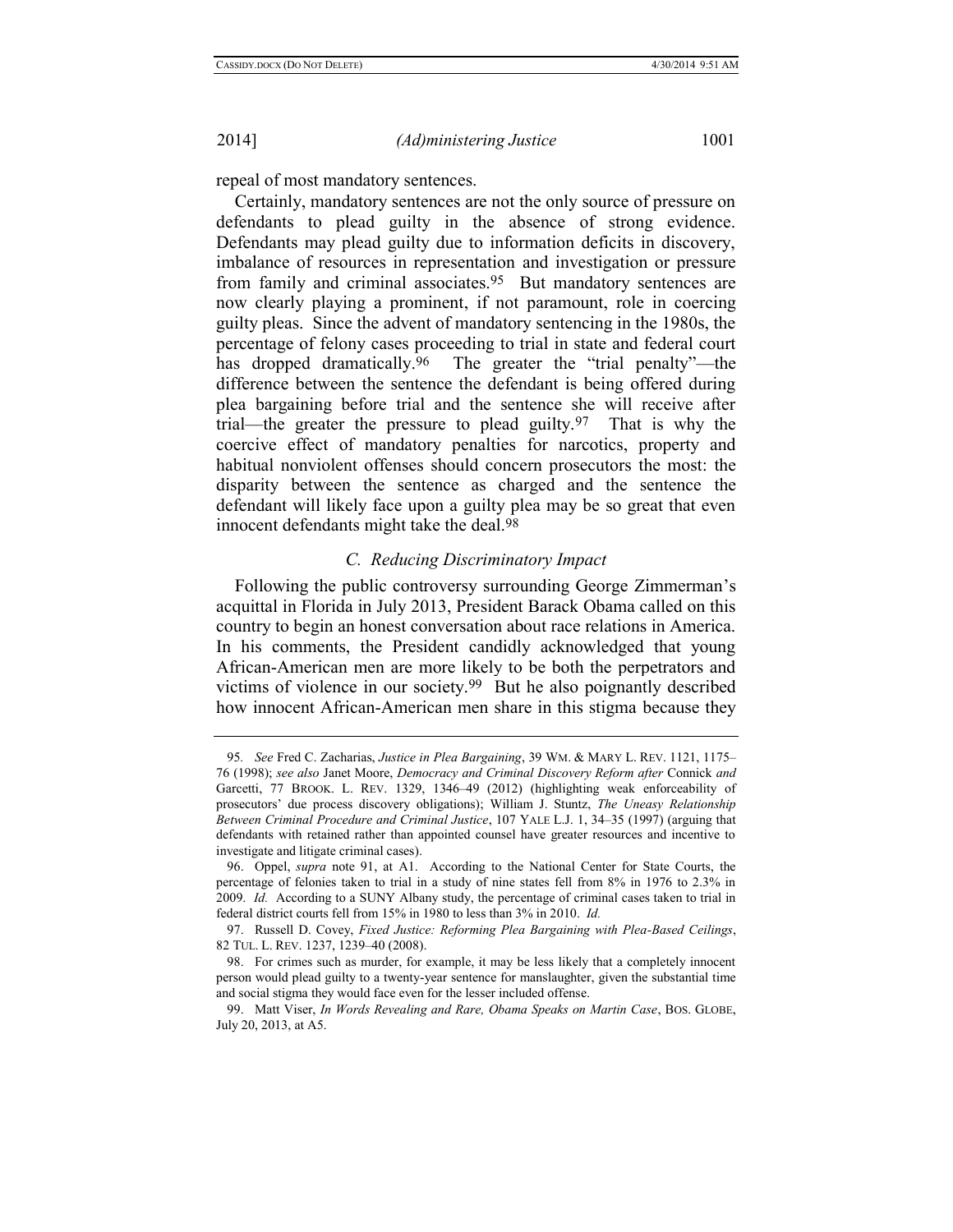<span id="page-21-0"></span>are more likely than other racial groups to be the target of suspicion and differential treatment by the community.100 African-American men in this country who are subject to profile stops by the police,  $101$  or who are routinely followed through department stores by security personnel,<sup>102</sup> or who regularly hear the "click" of car doors being locked when they pass by on the street, $103$  certainly would not find it surprising that gross racial disparities exist in the enforcement of this nation's mandatory minimum sentences.

<span id="page-21-1"></span>A prosecutor's decision to reduce charges is not subject to any meaningful judicial review104 and is inadequately checked by the political process.105This discretion is subject to whim, caprice, arbitrary and irrational considerations,106 and, perhaps most dangerous and corrosive of all, *bias*. 107 "[T]he power to be lenient is the power to

105*. See* Ronald F. Wright, *How Prosecutor Elections Fail Us*, 6 OHIO ST. J. CRIM. L. 581, 591 (2009) [hereinafter *How Prosecutor Elections Fail Us*] (discussing the ways in which the democratic process fails to create prosecutor accountability).

106*. See* Bjerk, supra note [11,](#page-5-1) at 622–23 (studying enforcement decisions under three-strikes laws in twenty-four states and finding that prosecutors tend to circumvent mandatory minimum laws due to their own preferences or constraints, rather than due to any predictions about what judges, juries or defense attorneys will do).

107*. See* ANGELA DAVIS, ARBITRARY JUSTICE: THE POWER OF THE AMERICAN PROSECUTOR 4–5 (2007) (discussing prosecutors' disparate treatment of similarly situated defendants). Dean

<sup>100.</sup> "The African American community is also knowledgeable that there is a history of racial disparities in the application of our criminal laws—everything from the death penalty to enforcement of our drug laws." For a full transcript of the July 19, 2013 remarks, see *Obama Trayvon Martin Speech Transcript: President Comments on George Zimmerman Verdict*, HUFFINGTON POST (July 19, 2013), [http://www.huffingtonpost.com/2013/07/19/obama-trayvon](http://www.huffingtonpost.com/2013/07/19/obama-trayvon-martin-speech-transcript_n_3624884.html)[martin-speech-transcript\\_n\\_3624884.html](http://www.huffingtonpost.com/2013/07/19/obama-trayvon-martin-speech-transcript_n_3624884.html) [hereinafter *Obama Transcript*].

<sup>101</sup>*. See* Floyd v. City of New York, Nos. 08 Civ. 1034, 12 Civ. 2274, 2013 WL 4046217 (S.D.N.Y. Aug. 12, 2013) (issuing a permanent injunction against the New York Police Department's stop and frisk policy in a section 1983 action, and finding that the policy violated the equal protection clause in how the N.Y.P.D. applied it to African Americans and Hispanics), *stayed pending appeal sub nom.* Ligon v. City of New York, Nos. 13-3123, 13-3088, 2013 WL 5835441 (2d Cir. Oct. 31, 2013).

<sup>102</sup>*. Obama Transcript*, *supra* not[e 100.](#page-21-0)

<sup>103</sup>*. Id.*

<sup>104.</sup> The decision whether to prosecute and what charges to bring generally rests in the discretion of the prosecutor, and to succeed on an equal protection claim alleging impermissibly selective prosecution the defendant must demonstrate not only discriminatory effect, but also discriminatory purpose. Wayte v. United States, 470 U.S. 598, 608 (1985); *see also* McCleskey v. Kemp, 481 U.S. 279, 297, 313 (1987) (holding that a Georgia study showing racial disparity in prosecutors' and jurors' invocation of the death penalty was not enough to demonstrate an equal protection violation absent evidence of discriminatory purpose: "[w]here the discretion that is fundamental to our criminal process is involved, we decline to assume that what is unexplained is invidious"). Moreover, the Supreme Court has made it practically impossible for a defendant to succeed on a claim of selective prosecution, because the defendant is not entitled to discovery regarding decisions the prosecutor made in other cases unless and until he is able to make a threshold showing of discriminatory treatment. *See* United States v. Armstrong, 517 U.S. 456, 468 (1996).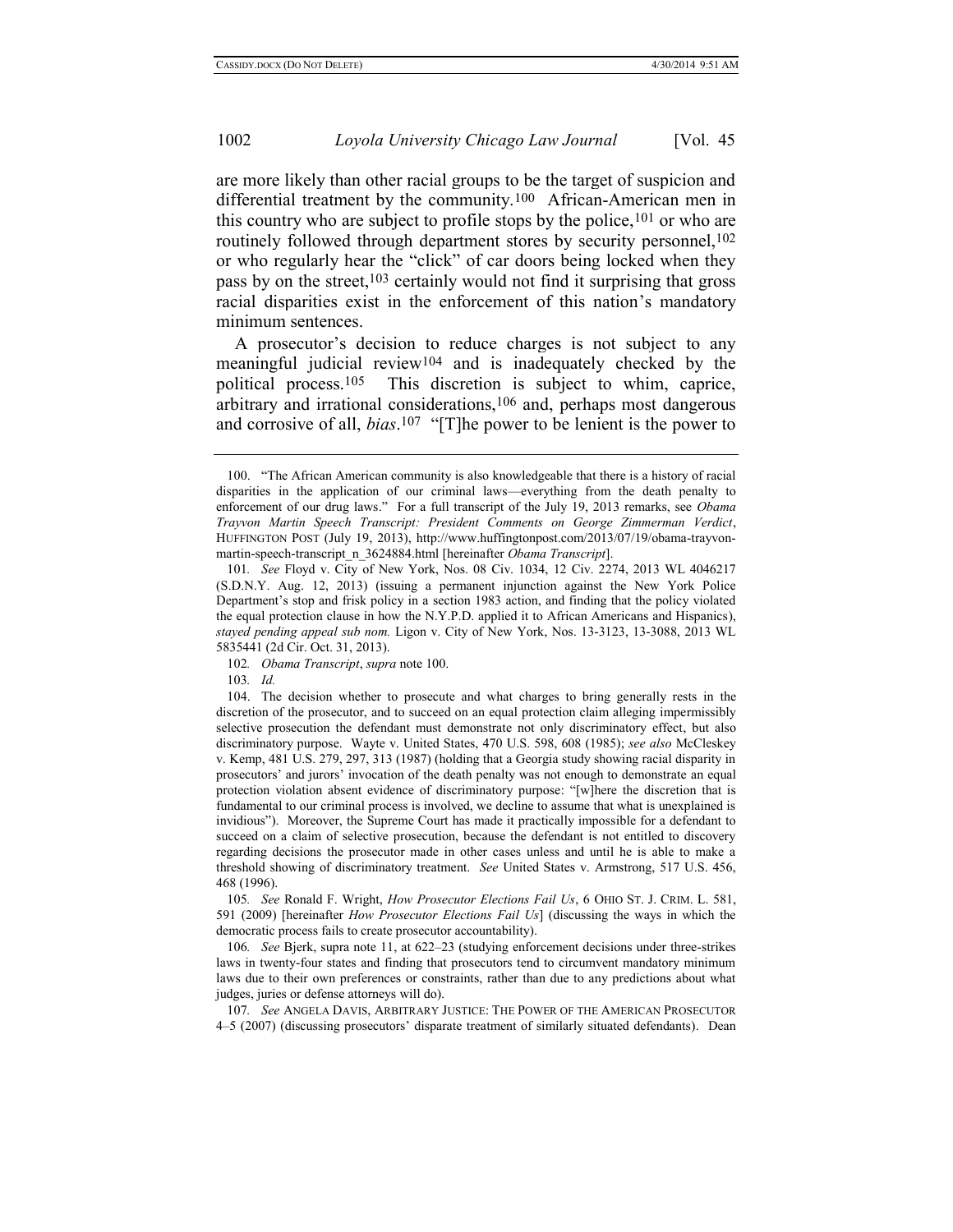discriminate."108 As one former prosecutor courageously acknowledged regarding the decision whether to seek the death penalty, "[t]he impact of racism, when present in a district attorney's decision as to whom to charge, at what level to charge, whether to seek capital punishment, and whether to negotiate a plea to a lower charge and avoid capital punishment cannot be exaggerated."109 After nearly thirty years of experimentation with mandatory sentencing, the question for leaders in law enforcement is whether the possible benefits of these penalties outweigh the real and pernicious risk that they will be discriminatorily applied.

The Vera Institute of Justice has been studying racial disparities in charging and plea bargaining practices as part of their Prosecution and Racial Justice Program. Several district attorneys' offices across the country are participating in this pilot study, including chief prosecutors in Milwaukee, Wisconsin, San Diego, California and Mecklenburg, North Carolina. Some of the initial findings<sup>110</sup> by the Vera Institute are disturbing, and certainly support claims of racial disparity in the exercise of prosecutorial discretion in charge reductions with regard to crimes carrying mandatory minimum penalties. A 2012 meta-study by the Vera Institute cited five independent empirical studies examining the impact of race and ethnicity on charge reduction.111 One study of drug offenses found that Hispanic defendants were significantly less likely to have felony charges reduced to a misdemeanor than white defendants, while African-American defendants were somewhat less likely than white defendants to benefit from such a charge reduction.<sup>112</sup>

<span id="page-22-0"></span>James Vorenberg described a prosecutor's discretion in plea bargaining as "a powerful weapon that he may use at his pleasure." James Vorenberg, *Decent Restraint of Prosecutorial Power*, 94 HARV. L. REV. 1521, 1552 (1981).

<sup>108.</sup> KENNETH CULP DAVIS, DISCRETIONARY JUSTICE 170 (1980), *cited in McCleskey*, 481 U.S. at 312. The majority opinion in *McCleskey* went on to observe, however, that "a capital punishment system that did not allow for discretionary acts of leniency 'would be totally alien to our notions of criminal justice.'" 481 U.S. at 312 (quoting Gregg v. Georgia, 428 U.S. 153, 199 n.50 (1976)).

<sup>109.</sup> E. Michael McCann, *Opposing Capital Punishment: A Prosecutor's Perspective*, 79 MARQ. L. REV. 649, 675 (1996).

<sup>110.</sup> Generalizations about the presence or absence of bias in prosecution are difficult because racial disparities vary by type of crime and level of court, and between case declinations at the screening stage and case disparities at the time of plea bargaining.

<sup>111.</sup> BESIKI KUTATELADZE ET AL., VERA INST. OF JUSTICE, DO RACE AND ETHNICITY MATTER IN PROSECUTION? A REVIEW OF EMPIRICAL STUDIES 13–14 (2012), *available at* http://www.vera.org/sites/default/files/resources/downloads/race-and-ethnicity-in-prosecutionfirst-edition.pdf.

<sup>112</sup>*. Id.* at 13; *see also* Margaret Farnsworth et al., *Ethnic, Racial, and Minority Disparity in Felony Court Processing*, *in* RACE AND CRIMINAL JUSTICE 54, 67 (Michael J. Lynch & E. Britt Patterson eds., 1991) (reporting results of a study showing a significant disparity in charge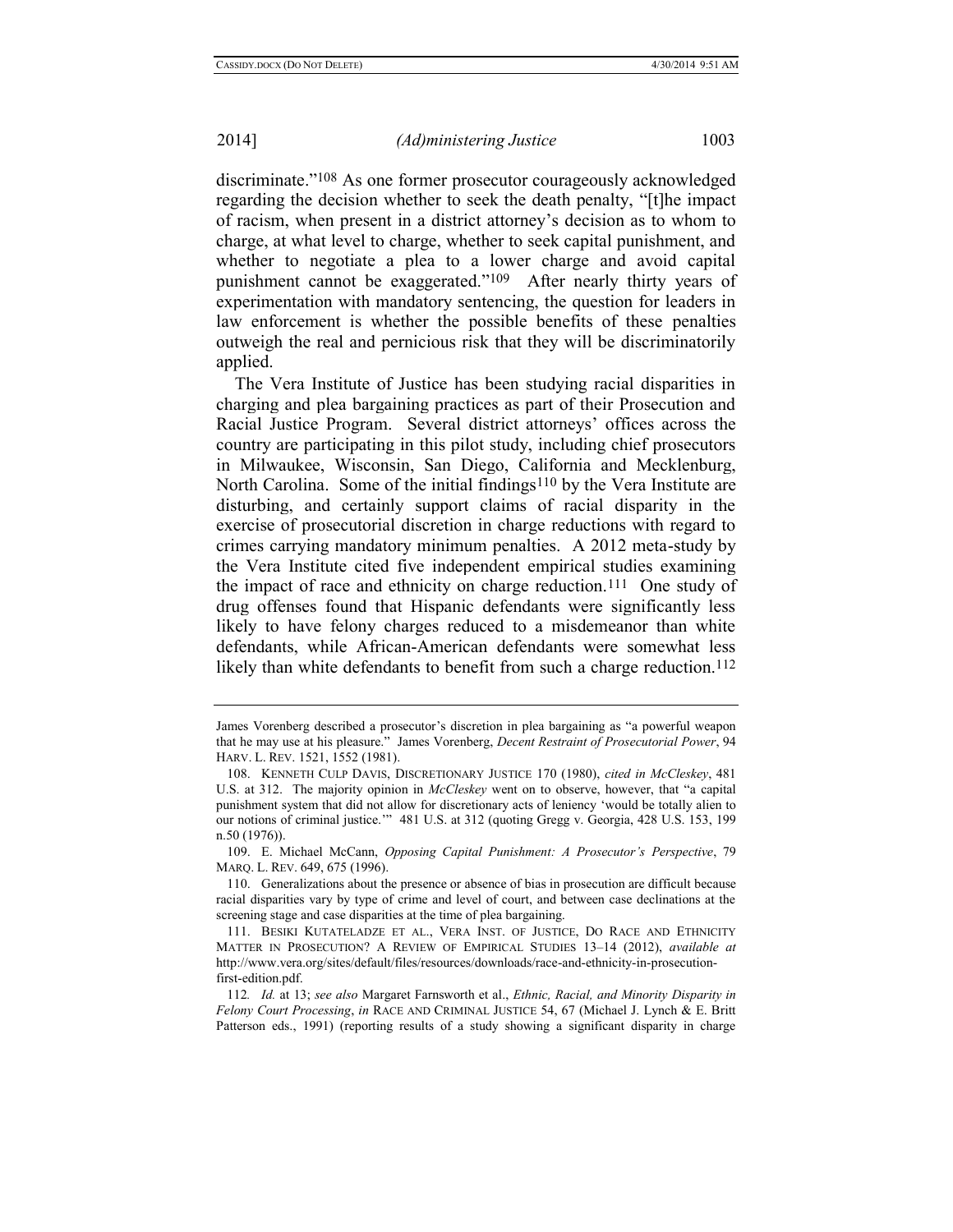Another study of weapons charges in federal court found that, in general, African-Americans and Hispanics were less likely than whites to have gun charges against them reduced.113 In Milwaukee, white defendants received much more favorable outcomes at the district court level than African-Americans or Hispanics, in terms of both case declinations and reductions in charges.114

A 2007 study of charging practices by prosecutors in Pennsylvania found that Hispanics arrested for a qualifying offense were significantly more likely than whites to be charged under the applicable mandatory minimum law, and females were significantly less likely to be charged than males.115 Interestingly, this study found that the relatively modest African-American/white difference in the application of the mandatory minimum law *increased* in counties with higher African-American populations, possibly due to the presence of a "racial threat" perception by whites.116

Georgia has one of the harshest mandatory penalties in effect in this country for second-offense drug distribution. In 1990, the legislature gave prosecutors the power to move for a mandatory sentencing enhancement of *life in prison* for any defendant convicted a second time of distributing, or possessing with intent to distribute, a Schedule I or Schedule II narcotic.<sup>117</sup> After four years of experience with this statute, data provided by state officials revealed that 98.4% of the prisoners serving life sentences under this statute were African Americans, and that, of the convicted suspects eligible for this enhancement,

reductions for minority defendants compared to their white counterparts). The authors of the study noted that "[s]ince the defendant's prior record may affect sanctioning decisions, the analyses focus on convicted defendants with a previous court record." *Id.* at 60.

<sup>113.</sup> KUTATELADZE ET AL., *supra* not[e 111,](#page-22-0) at 13; *see, e.g.*, Lauren O'Neill Shermer & Brian D. Johnson, *Criminal Prosecutions: Examining Prosecutorial Discretion and Charge Reductions in U.S. Federal District Courts*, 27 JUST. Q. 394, 416–17 tbl.3 (2010) (presenting statistical data showing the disparity in charge reduction occurrences between Hispanic and African-American individuals). In conducting their analysis, Shermer and Johnson controlled for other potentially relevant variables, including the offender's criminal history, offense severity, number of charges filed against the defendant and differences among federal district courts. *Id.* at 410–11.

<sup>114</sup>*. Racial Disparities in the Criminal Justice System: Hearing Before the Subcomm. On Crime, Terrorism, & Homeland Security of the H. Comm. on the Judiciary*, 111th Cong. 38–39 (2009) (statement of Wayne S. McKenzie, Director, Prosecution and Racial Justice Program), *available at* http://judiciary.house.gov/\_files/hearings/printers/111th/111-78\_53093.PDF.

<sup>115.</sup> Jeffery T. Ulmer et al., *Prosecutorial Discretion and the Imposition of Mandatory Minimum Sentences*, 44 J. RES. CRIME & DELINQ. 427, 450 (2007). In conducting his analysis, Ulmer controlled for other potentially relevant variables, including: the severity of the current offense, mandatory eligible offense type and prior criminality of the offender. *See id.* at 437.

<sup>116</sup>*. Id.* at 451.

<sup>117</sup>*. See* Stephens v. Georgia, 456 S.E.2d 560, 561 (Ga. 1995) (describing the then-in-effect GA. CODE ANN. § 16-13-30(d)).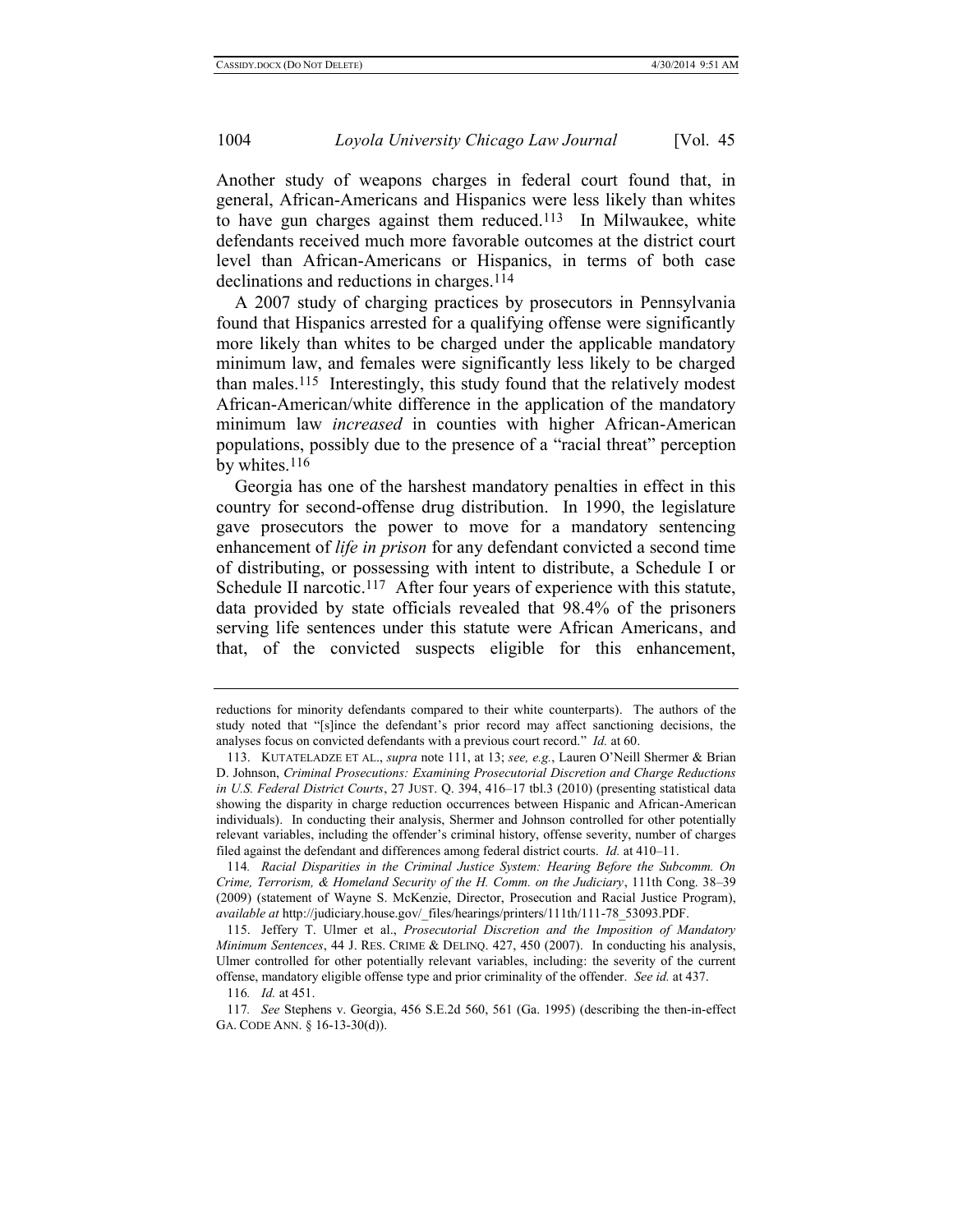enhancement was applied for African-Americans in 16.6% of the cases but applied for white defendants in less than 1% of the cases.<sup>118</sup> Notwithstanding this shocking disparity, the Georgia Supreme Court denied an equal protection challenge to the statute on both federal and state constitutional grounds, and ruled that the defendant had failed to prove under *McCleskey v. Kemp*119 that either the legislature had a discriminatory intent in enacting the statute, or that the government harbored a discriminatory motive in selecting those cases in which to seek the enhancement.<sup>120</sup> This unrestrained prosecutorial power in Georgia to select which habitual drug offenders would be subjected to life imprisonment continued for another year until, in 1996, the state legislature amended the statute to reduce the mandatory penalty to ten years.121

Prosecutors should feel ethically compelled to support legislative reform122 of mandatory minimum penalties because such sentencing schemes lay the seeds for discriminatory application. According to Pew Center studies, one in nine African-American men between the ages of twenty to thirty-four are behind bars,<sup>123</sup> and one in eleven African-American adults of all ages are under some form of correctional control either through incarceration, probation supervision or parole.124 African-Americans comprise only 12% of the U.S population, but they make up nearly 50% of its prisoners.<sup>125</sup> This shocking statistic is potentially misleading because African-Americans offend at disproportionately higher rates for crimes of violence. 126 Nonetheless, most knowledgeable observers believe that African-American citizens are still overrepresented in our country's prison population, even if not as much as the 12%–50% comparison would suggest.127 While implicit

123. PEW CTR. ON THE STATES, ONE IN 100: BEHIND BARS IN AMERICA 2008, at 6 (2008).

124. PEW CTR. ON THE STATES, ONE IN 31: THE LONG REACH OF AMERICAN CORRECTIONS 5 (2009).

125. Pfaff, *supra* not[e 9,](#page-5-0) at 1109.

126*. Id.*; *see* James Foreman, Jr., *Racial Critiques of Mass Incarceration: Beyond the New Jim Crow*, 87 N.Y.U. L. REV. 21, 46 (2012) ([T]he African American arrest rate for murder is seven to eight times higher than the white arrest rate; and the black arrest rate for robbery is ten times higher than the white arrest rate.").

127. Pfaff, *supra* not[e 9,](#page-5-0) at 1109.

<sup>118</sup>*. Id.*

<sup>119.</sup> 481 U.S. 279 (1987).

<sup>120</sup>*. Stephens*, 456 S.E.2d at 561–62.

<sup>121</sup>*. See* Act of Apr. 15, 1996, No. 932, § 1.1, 1996 Ga. Laws 1023.

<sup>122.</sup> After setting a high bar for proving discriminatory motive for purposes of equal protection claims in *McCleskey*, Justice Powell acknowledged that the legislature, not the courts, is the appropriate forum for addressing more implicit forms of bias in the criminal justice system. *McCleskey*, 481 U.S. at 319.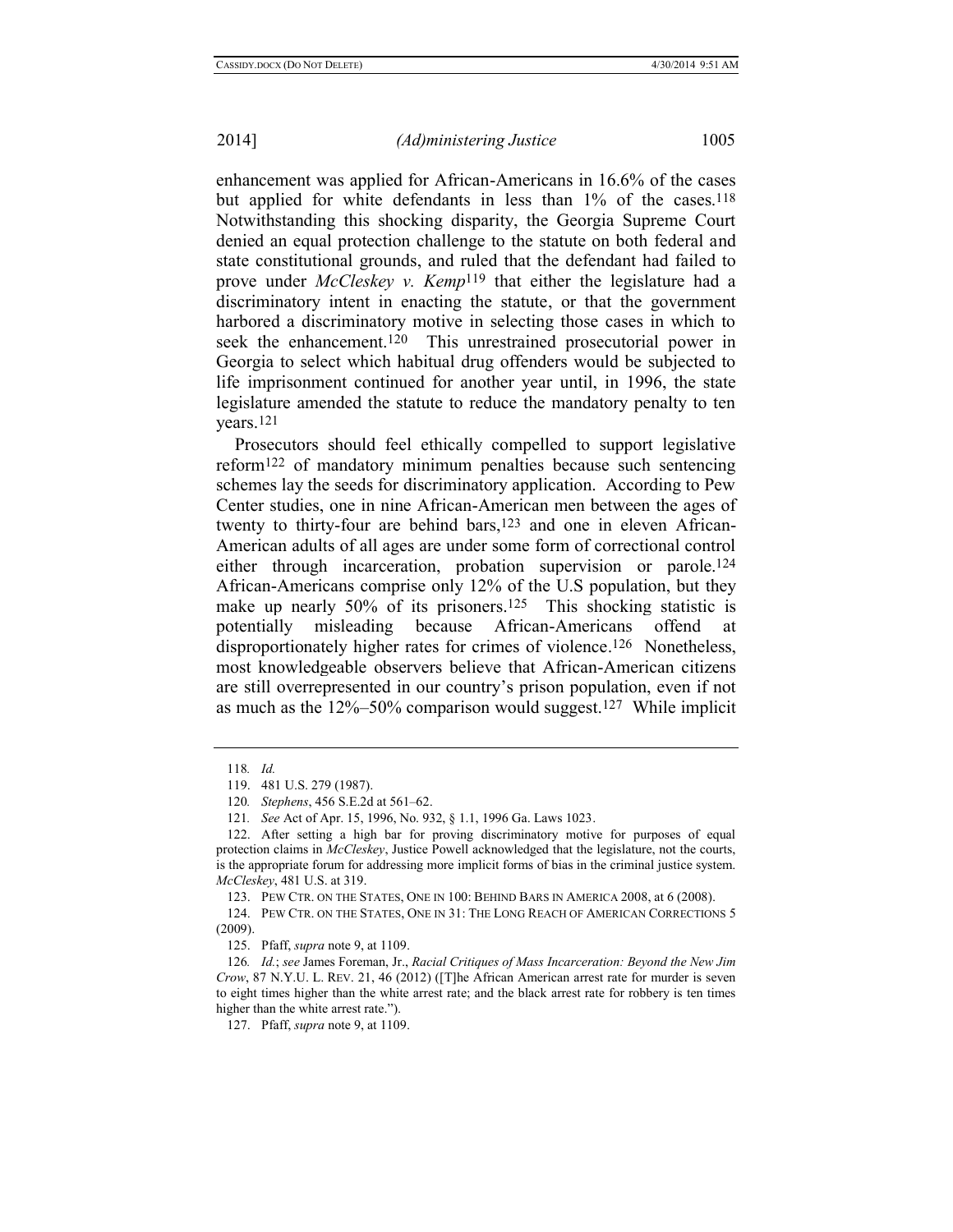bias exists at multiple points in the criminal justice system—from police investigation, through arrest, plea bargaining and jury selection<sup>128—the</sup> studies recounted above suggest that the transfer of unreviewable sentencing discretion to prosecutors has exacerbated the problem.

#### *D. Redirecting Financial Resources*

Mandatory sentencing policies have proven to be prohibitively expensive, which has led even some high-profile fiscal conservatives to join in the so-called "Right on Crime" movement.129 The annual cost of incarcerating a state offender ranges from less than \$15,000 (Kentucky), to over \$60,000 (New York).130 The rise of mandatory minimum penalties has naturally led to longer prison terms: the average length of stay for state convicts has increased by one-third since 1990.131 Over a similar period, state prison expenditures have grown from \$2.8 billion to \$50 billion.132 Prison systems are now the second-fastest growing area of state budgets, trailing only Medicaid expenditures.133

While it might seem natural to assume that longer prison terms have significantly increased public safety, there is little direct evidence to support that view. It is true that crime rates began to fall nationally for all classes of crime in the 1990s, shortly after the tidal wave of mandatory sentences hit our nation's shores.<sup>134</sup> Yet, experts have suggested that only about one-fourth to one-third of that decline is attributable to the incapacitation of persons who otherwise would be

<sup>128.</sup> For example, the peremptory challenge has persisted in state and federal courts notwithstanding pervasive evidence that prosecutors routinely employ implicit racial biases in the jury selection process. Miller-El v. Dretke, 545 U.S. 231, 269–70 (2005) (Breyer, J. concurring) (urging reconsideration of the peremptory challenge because "the use of race- and gender-based stereotypes in the jury-selection process seems better organized and more systematized than ever before"); Mark W. Bennett, *Unravelling the Gordian Knot of Implicit Bias in Jury Selection: The Problems of Judge-Dominated Voir Dire, the Failed Promise of* Batson*, and Proposed Solutions*, 4 HARV. L. & POL'Y REV. 149, 150 (2010) ("[J]udge-dominated voir dire and the *Batson* challenge process are well-intentioned methods of attempting to eradicate bias from the judicial process, but they actually perpetuate legal fictions that allow implicit bias to flourish." (citation omitted)).

<sup>129</sup>*. See, e.g.*, Norquist, *supra* not[e 45](#page-8-0) ("Viewed through the skeptical eye I train on all other government programs, I have concluded that mandatory minimum sentencing policies are not worth the high cost to America's taxpayers.").

<sup>130.</sup> CHRISTIAN HENRICHSON & RUTH DELANEY, VERA INST. OF JUSTICE, THE PRICE OF PRISONS: WHAT INCARCERATION COSTS TAXPAYERS 10 (2012).

<sup>131.</sup> FORMAN & LARIVEE, *supra* not[e 35,](#page-7-1) at 5.

<sup>132.</sup> Caren Myers Morrison, *Criminal Justice Responses to the Economic Crisis*, 28 GA. ST. U. L. REV. 953, 953 (2012) (foreword).

<sup>133.</sup> Viguerie, *supra* not[e 9,](#page-5-0) at A23.

<sup>134</sup>*. See* DON STEMEN, VERA INST. OF JUSTICE, RECONSIDERING INCARCERATION: NEW DIRECTIONS FOR REDUCING CRIME 2 (2007).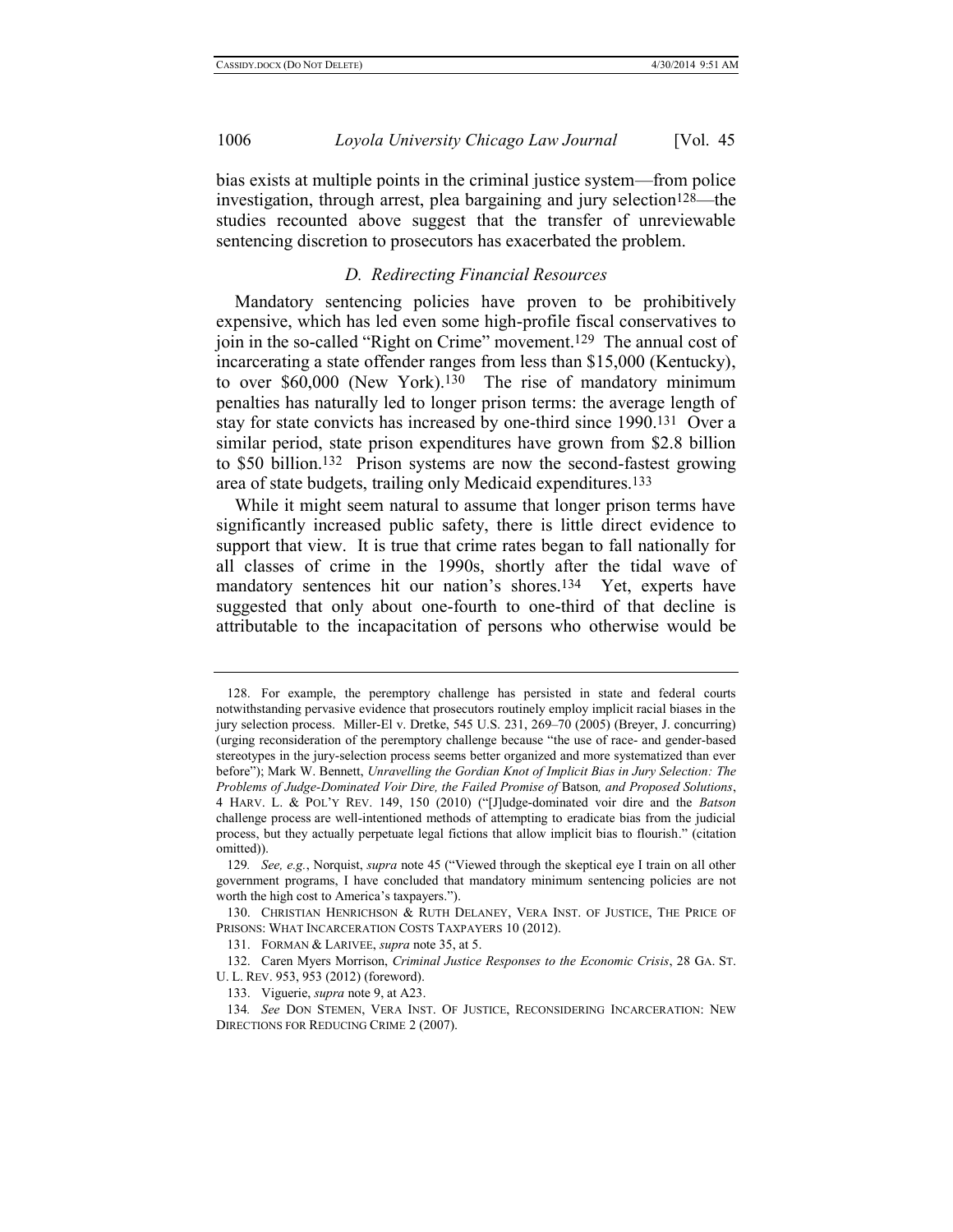<span id="page-26-1"></span><span id="page-26-0"></span>engaged in criminal activity.135 Other factors contributing to the drop in crime over the past dozen years include the aging of the baby boom generation, having more police officers on the streets and the waning of our nation's crack epidemic.136 Moreover, in the past ten years, seventeen states have reduced their incarceration rates and also reduced their crime rates, proving that it is possible for states simultaneously to become safer and reduce their prison populations.<sup>137</sup>

Why should the high financial cost of incarceration be considered an "ethical" problem for prosecutors? After all, state legislatures control both the tax rate and departmental budgets. If legislators choose to spend money unwisely on the prison-industrial complex,<sup>138</sup> why should state prosecutors have any ethical duty to object? Perhaps if the only expenditures being sacrificed to support the high cost of prisons were public transportation, education, health care and state infrastructure needs, this might be a valid argument. But in the era of harsh fiscal austerity that has plagued states since the recession of 2008, many important criminal justice initiatives have fallen victim to the state budget axe.139 The more money that states spend on prisons, the less money they will have to spend on other law enforcement initiatives that *more effectively prevent crime* such as juvenile intervention, mental health services, community policing, probation, re-entry programming and parole supervision.

As "(ad)ministers of justice," prosecutors must construe their roles broadly to include crime prevention, detection and enforcement, and they must strive for the most effective balance of all three of these important functions. Even if (as some critics have argued) mandatory minimum sentences make the actual prosecution of crime less expensive because they force pleas and decrease the number of trials,140 they do so at a prohibitively high price and to the detriment of other very

140*. See* Barkow, *supra* not[e 11,](#page-5-1) at 728.

<sup>135</sup>*. Id.*; *see also* Steven D. Levitt, *Understanding Why Crime Fell in the 1990s: Four Factors That Explain the Decline and Six That Do Not*, 18 J. ECON. PERSP. 163, 179 (2004).

<sup>136</sup>*. See* Levitt, *supra* not[e 135,](#page-26-0) at 179.

<sup>137.</sup> PEW CTR. ON THE STATES, *supra* note [89,](#page-18-0) at 7. The states are Alaska, California, Connecticut, Delaware, Georgia, Maryland, Massachusetts, Michigan, Mississippi, Nevada, New Jersey, New York, Oklahoma, South Carolina, Texas, Utah and Wisconsin. *Id.* at 61 n.5.

<sup>138.</sup> Steven Donziger, *The Prison-Industrial Complex: What's Really Driving the Rush to Lock 'Em Up*, WASH. POST, Mar. 17, 1996, at C3.

<sup>139</sup>*. See* Lanny Breuer, Assistant Attorney Gen., Prepared Remarks at the National District Attorneys Association Summer Conference (July 23, 2012), *available at* http://fednews.com/tran script.html?item=20140327t5321&op=&addr=HG1-DF1-JU1-BB1 ("[Increasing numbers of prisoners] ha[ve] resulted in prison and detention spending crowding out other criminal justice investments, including aid to state and local law enforcement and spending on prevention and intervention programs.").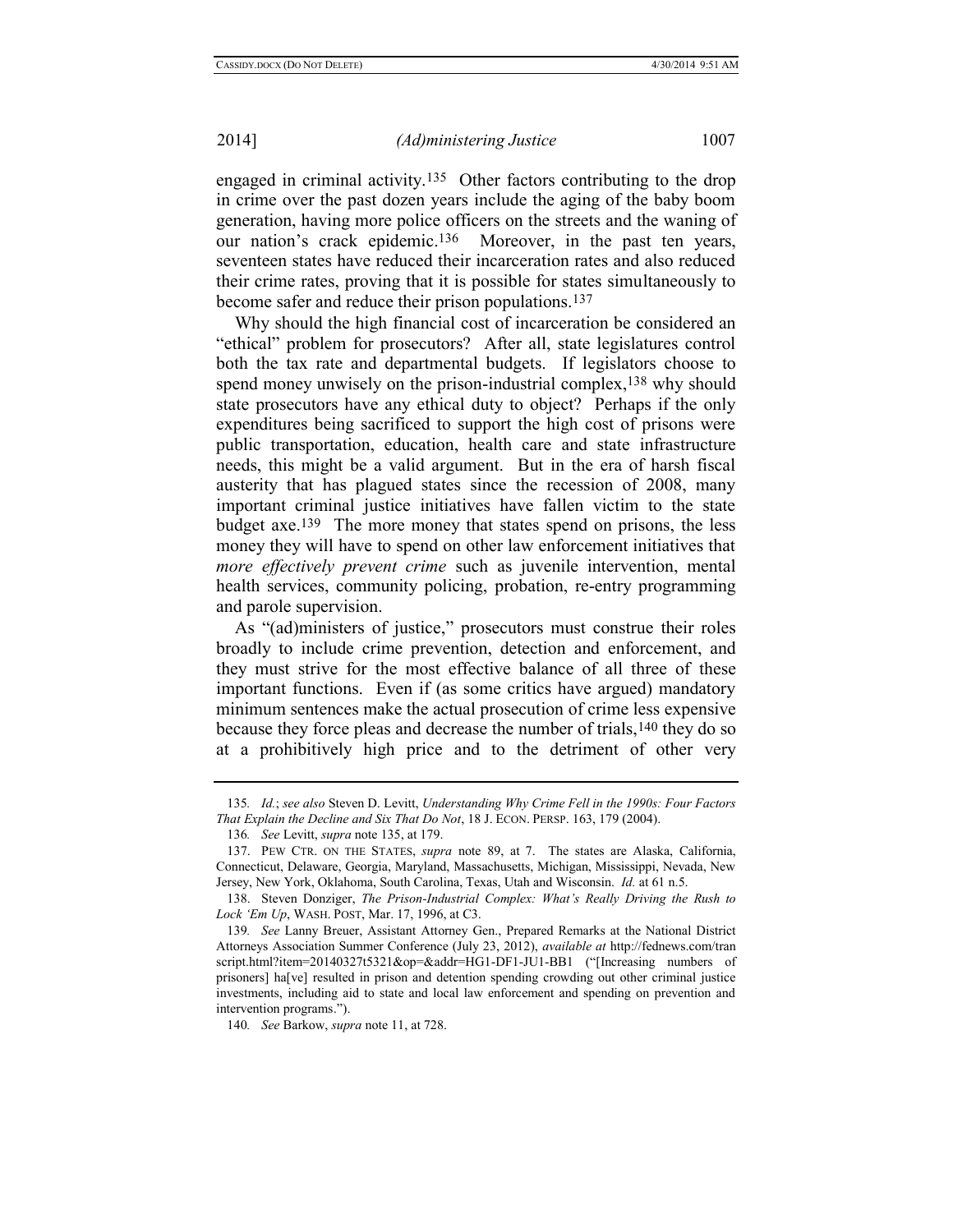compelling budgetary needs of the criminal justice community. This is why the Department of Justice has launched the Justice Reinvestment Initiative which encourages states to take a data-driven approach to criminal justice policy, and to simultaneously reduce corrections spending while allocating the resulting cost savings to public safety strategies more likely to decrease crime and strengthen neighborhoods.141

<span id="page-27-0"></span>In light of the four very serious indictments of mandatory minimum sentences identified above, why do so few chief prosecutors have the courage to support their repeal? Some examples from recent state reform efforts might shed light on prosecutorial motivations. In many states, prosecutors routinely and reflexively oppose amendments to mandatory minimum sentences: New York, California and Florida provide good examples of this phenomenon. New York passed changes to the harsh Rockefeller Drug laws in 2009142 over the opposition of the state's district attorneys.143 California voters passed Proposition 36 in 2012 and restricted application of the state's harsh twenty-five-years-tolife "three strikes" law to a third serious or violent felony,144 also over the opposition of the California District Attorneys Association.145 In Florida, bills have been filed to cut back on mandatory minimum sentences for the past three legislative sessions,<sup>146</sup> and the Florida Prosecuting Attorneys Association has successfully opposed these measures each term.147 The reason most frequently cited by prosecutors

<span id="page-27-1"></span><sup>141</sup>*. See Justice Reinvestment Initiative (JRI)*, BUREAU JUST. ASSISTANCE, https://www.bja. gov/ProgramDetails.aspx?Program\_ID=92 (last visited Aug. 25, 2013). So far, seventeen states have adopted the JRI model, and those states are predicted to save \$3.3 billion over the next ten years.

<sup>142.</sup> The New York legislation eliminated mandatory minimum sentences for first-time, lowlevel drug felonies, gave judges discretion to send offenders to treatment instead of prison and allowed for the early release of drug offenders previously sentenced to mandatory minimum terms. *See* N.Y. PENAL LAW § 70.70 (McKinney 2012).

<sup>143.</sup> Jeremy W. Peters, *Albany Reaches Deal to Repeal '70s Drug Laws*, N.Y. TIMES, Mar. 26, 2009, at A1.

<sup>144.</sup> CAL. PENAL CODE § 667 (West 2013); *see* Michael J. Mishak, *Election 2012: Voters' Reactions Mixed on Raft of Ballot Initiatives*, L.A. TIMES, Nov. 7, 2012, at 1. The ballot initiative approved by voters also allowed felons previously sentenced under section 667 for a third nonqualifying felony to petition for resentencing. Mishak, *supra*.

<sup>145.</sup> Jack Leonard, *Prop. 36 Seeks to Ease California's Three-Strikes Law*, L.A. TIMES, Oct. 12, 2012, http://articles.latimes.com/2012/oct/27/local/la-me-prop36-3strikes-20121028.

<sup>146</sup>*. See* H.B. 501, 2013 Leg., Reg. Sess. (Fla. 2013) (establishing judicial safety valve for state's ten-twenty-life enhancement for use of firearm in course of felony); H.B. 561, 2012 Leg., Reg. Sess. (Fla. 2012) (adjusting threshold quantities for mandatory drug sentences); H.B. 917, 2011 Leg., Reg. Sess. (Fla. 2011) (eliminating mandatory sentences for narcotics offenses).

<sup>147.</sup> Greg Newburn, *Why is Anyone Still Listening to Prosecutors on Mandatory-Minimums?*, SENTENCE SPEAK (Apr. 3, 2013), [http://sentencespeak.blogspot.com/2013/04/why-is-anyone](http://sentencespeak.blogspot.com/2013/04/why-is-anyone-still-listening-to.html)[still-listening-to.html.](http://sentencespeak.blogspot.com/2013/04/why-is-anyone-still-listening-to.html)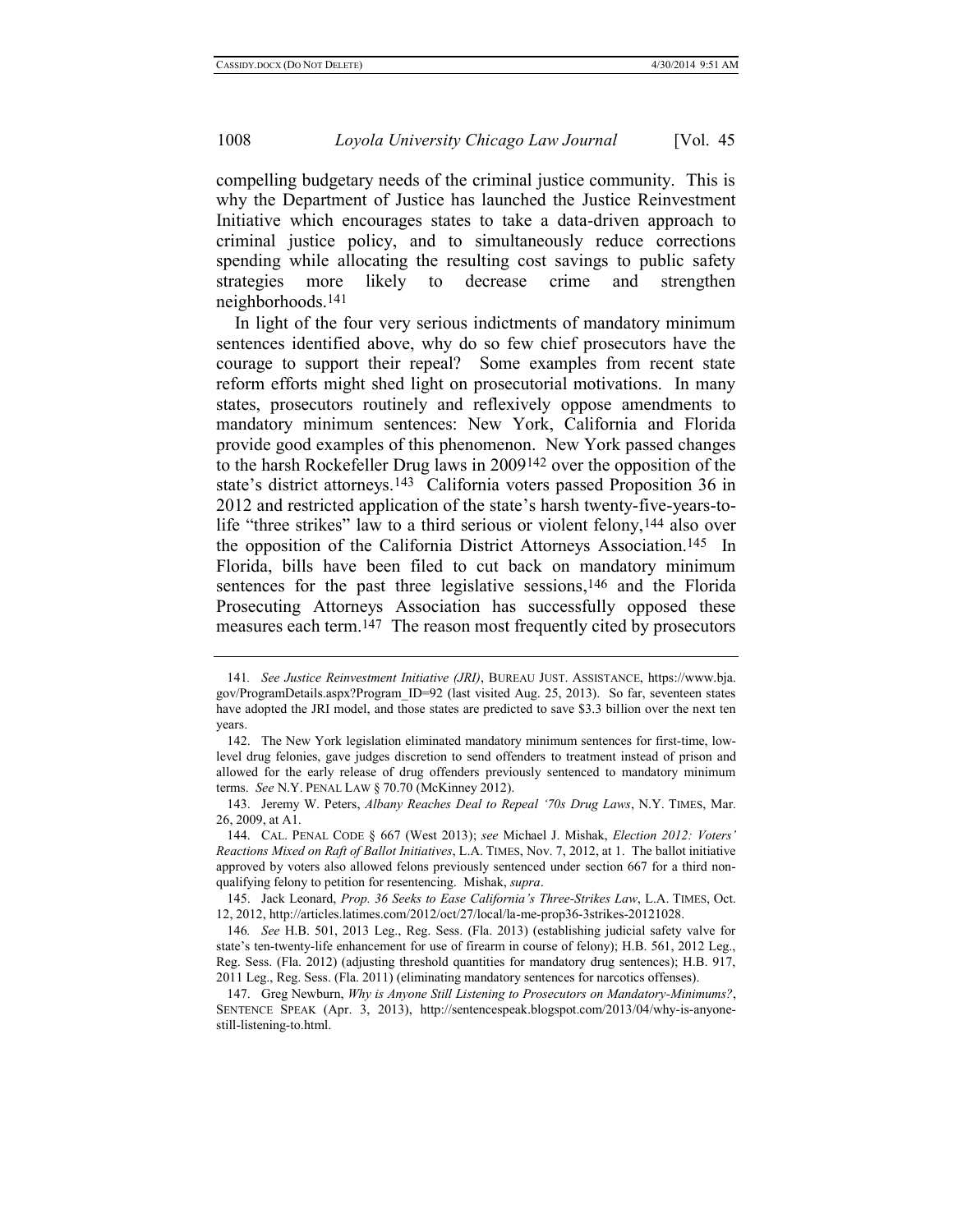for opposing repeal of mandatory sentences is the declining crime rate since the 1990s: prosecutors typically point to the drop in crime as evidence that harsh sentencing laws are working,148 notwithstanding evidence from several studies that our nation's declining crime rate has more to do with demographic shifts and changes in police practices than with incapacitation.<sup>149</sup> But what may really be motivating this reflexive opposition is either an unstated recognition that mandatory minimum sentences make the prosecutor's job easier by forcing guilty pleas,<sup>150</sup> and/or a concern that a return of sentencing discretion to judges might once again lead to unduly lenient sentences.

The experience in other states suggests that even when prosecutors support limited reform of mandatory minimums, they do so as a result of interest convergence151 rather than any principled opposition to such harsh sentencing schemes. Massachusetts,<sup>152</sup> Ohio<sup>153</sup> and South Carolina154 have all passed limited reforms to their drug-related mandatory minimum penalties in the past four years. But these amendments were all part of larger criminal justice packages that contained additional tools for prosecutors unrelated to narcotics enforcement. Prosecutors in these states seem to have been engaged in horse trading—taking advantage of the political climate and declining crime rates to strike a deal in order to gain other needed concessions

<sup>148</sup>*. See id.* (summarizing opposition of Florida State's Attorney Brad King); *see also* Peters, *supra* not[e 143,](#page-27-0) at A1 (summarizing argument of New York District Attorney Michael Green).

<sup>149</sup>*. See supra* not[e 136](#page-26-1) and accompanying text (discussing the various factors responsible for the drop in crime in the 1990s, and the effectiveness of each factor).

<sup>150</sup>*. See* Barkow, *supra* not[e 11,](#page-5-1) at 728; Oppel, *supra* not[e 91,](#page-19-0) at A1.

<sup>151.</sup> The interest convergence thesis posits that, historically, some social movements have been successful when the interests of groups with different psychological motivations for supporting the change coincide. *See* Stephen M. Feldman, *Do the Right Thing: Understanding the Interest-Convergence Thesis*, 106 NW. U. L. REV. ONLINE 248, 252 (2012) (explaining and defending Derek Bell's interest convergence theory of school desegregation cases).

<sup>152.</sup> The Massachusetts Act reduced the school zone distance from 1000 feet to 300 feet, reduced mandatory minimum terms for certain drug offenses by approximately 33% and reduced the weight thresholds required for trafficking certain controlled substances. Act of Aug. 2, 2012, ch. 192, 2012 Mass. Legis. Serv. (West).

<sup>153.</sup> The Ohio legislation eliminated the mandatory prison term for certain third-degree drug felonies except where the offender had previously been convicted of a drug felony two or more times, and substituted in its place a rebuttable presumption of incarceration. It also allowed offenders previously sentenced to a mandatory prison term for drug offenses to apply for judicial release upon expiration of 80% of their term. Act of June 29, 2011, file 29, 2011 Ohio Legis. Serv. Ann. (West) (amending OHIO REV. CODE ANN. § 2925.03(C)).

<sup>154.</sup> The South Carolina legislation eliminated mandatory sentences for first or second drug offenses other than trafficking, amended the school-zone offense to require intent to commit the offense within proximity of a school, park or playground and allowed for compassionate parole for terminally ill or geriatric prisoners. Omnibus Crime Reduction and Sentencing Reform Act of 2010, act 273, 2010 S.C. Acts 1937.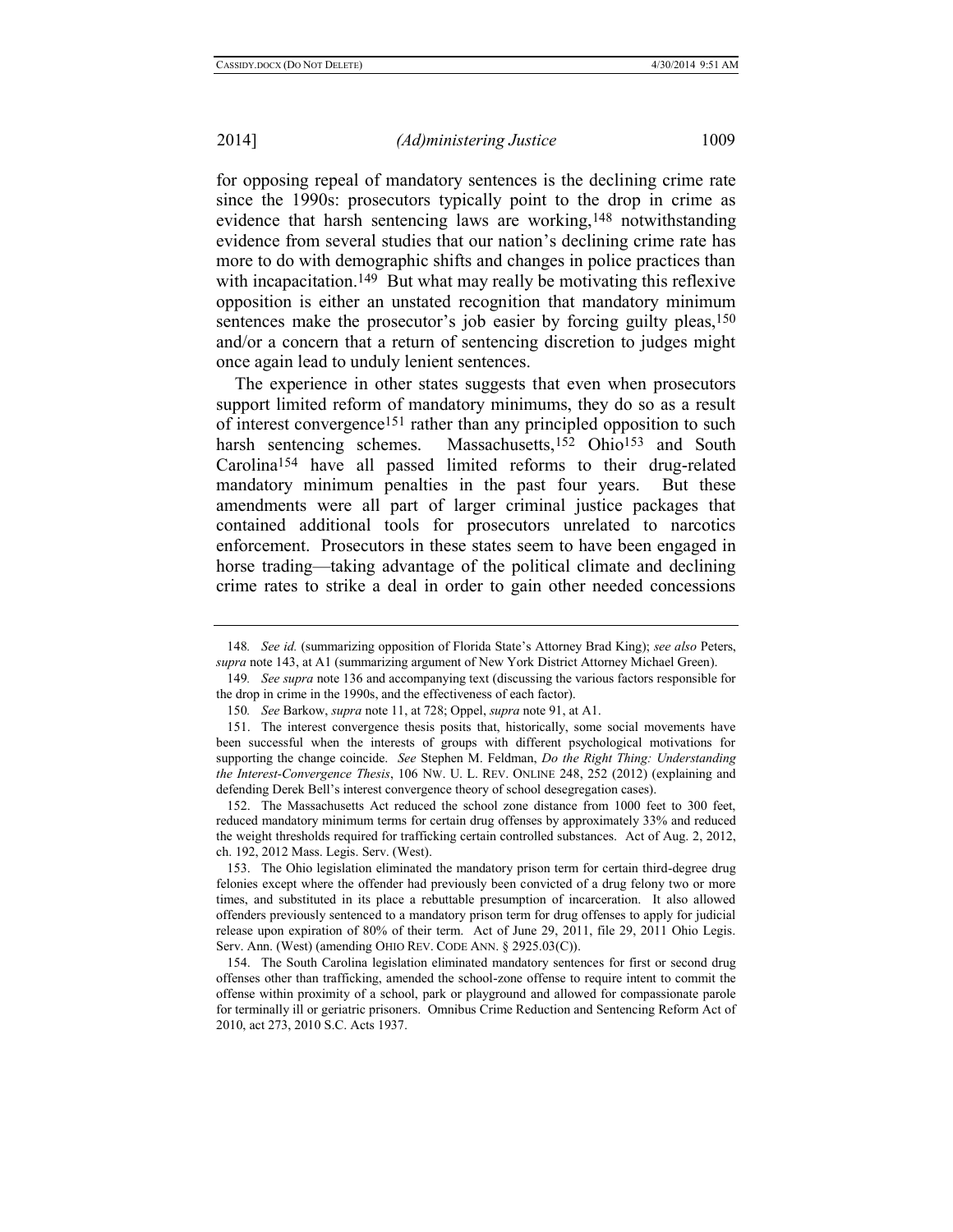from the legislature.155 Even in California, where three district attorneys broke ranks from the California District Attorneys Association and publicly supported Proposition 36,156 the primary factor motivating their support appeared to be that state prisons were severely overcrowded and subject to a mandatory release order just recently affirmed by the United States Supreme Court.157 My research has failed to uncover a single prosecutor who has publicly supported reform of mandatory minimum penalties because she believed it was her ethical responsibility to do so. The convergence of other interests and concerns has provoked modest reforms in certain states, but it would be refreshing if prosecutors spoke publicly about their ethical duty to enhance the efficacy and fairness of the criminal justice system.

## III. MITIGATING MANDATORY MINIMUMS: A PROSECUTOR'S ETHICAL CONDUCT IN CHARGE BARGAINING

Ethical prosecutors striving for systemic fairness in punishment will need to do more than advocate for sentencing reform. No matter how successful their leadership and advocacy in this area, the political reality is that some mandatory sentences—particularly for violent offenses will remain on the books.<sup>158</sup> Legislators are unlikely to have the

158. For example, 18 U.S.C. § 924(c)(1) (2012) prescribes a mandatory sentencing enhancement for possession, brandishing or discharge of a firearm during certain designated

<sup>155.</sup> Massachusetts may be a prime example of interest convergence at work. While the Massachusetts District Attorneys Association ("MDAA") reflexively opposed the reform of that state's narcotics penalties, District Attorney Gerry Leone of Middlesex County broke ranks with the MDAA and supported Chapter 192 of the Acts of 2012. Matt Murphy, *Prosecutors Knock Patrick, Urge His Help to Pass 'True Anti-Crime Bill*,*'* LOWELL SUN, July 24, 2012, http://www.lowellsun.com/local/ci\_21142760/prosecutors-knock-patrick-urge-his-help-pass-true. Not coincidentally, Leone's jurisdiction included the town of Woburn, where a career criminal with multiple prior incarcerations had a year earlier shot a police officer while on parole. Jonathan Saltzman, *DA Not Notified of Parole Hearing: Freed Lifer Killed Woburn Officer*, BOS. GLOBE, Dec. 30, 2011, http://www.boston.com/news/local/massachusetts/articles/2010/12/30/ da not notified of parole hearing/?page=1. The sentencing reform bill supported by Leone contained a tough new habitual offender provision and revisions to the state parole board. *See*  Murphy, *supra*.

<sup>156.</sup> Leonard, *supra* not[e 145.](#page-27-1)

<sup>157.</sup> In a television advertisement, the District Attorneys for Los Angeles, San Francisco and Santa Clara counties argued that Prop. 36 would reduce prison overcrowding and save the state millions of dollars. *Id.*; *see also* Brown v. Plata, 131 S. Ct. 1910 (2011) (affirming an order of a 9th Circuit Prison Litigation Reform Act panel that California must reduce its prison population to 137.5% of the designed capacity within two years because overcrowded conditions violated the Eighth Amendment rights of prisoners with medical conditions and mental health problems). Even Attorney General Eric Holder's recent commitment to stop seeking federal charges that carry mandatory minimum sentences in routine drug cases, discussed *supra* note [88](#page-18-1) and accompanying text, can be viewed as a form of interest convergence because the population of federal prisons is presently 40% over capacity. *See* Charlie Savage, *Dept. of Justice Seeks to Curtail Strict Drug Terms*, N.Y. TIMES, Aug. 12, 2013, at A1.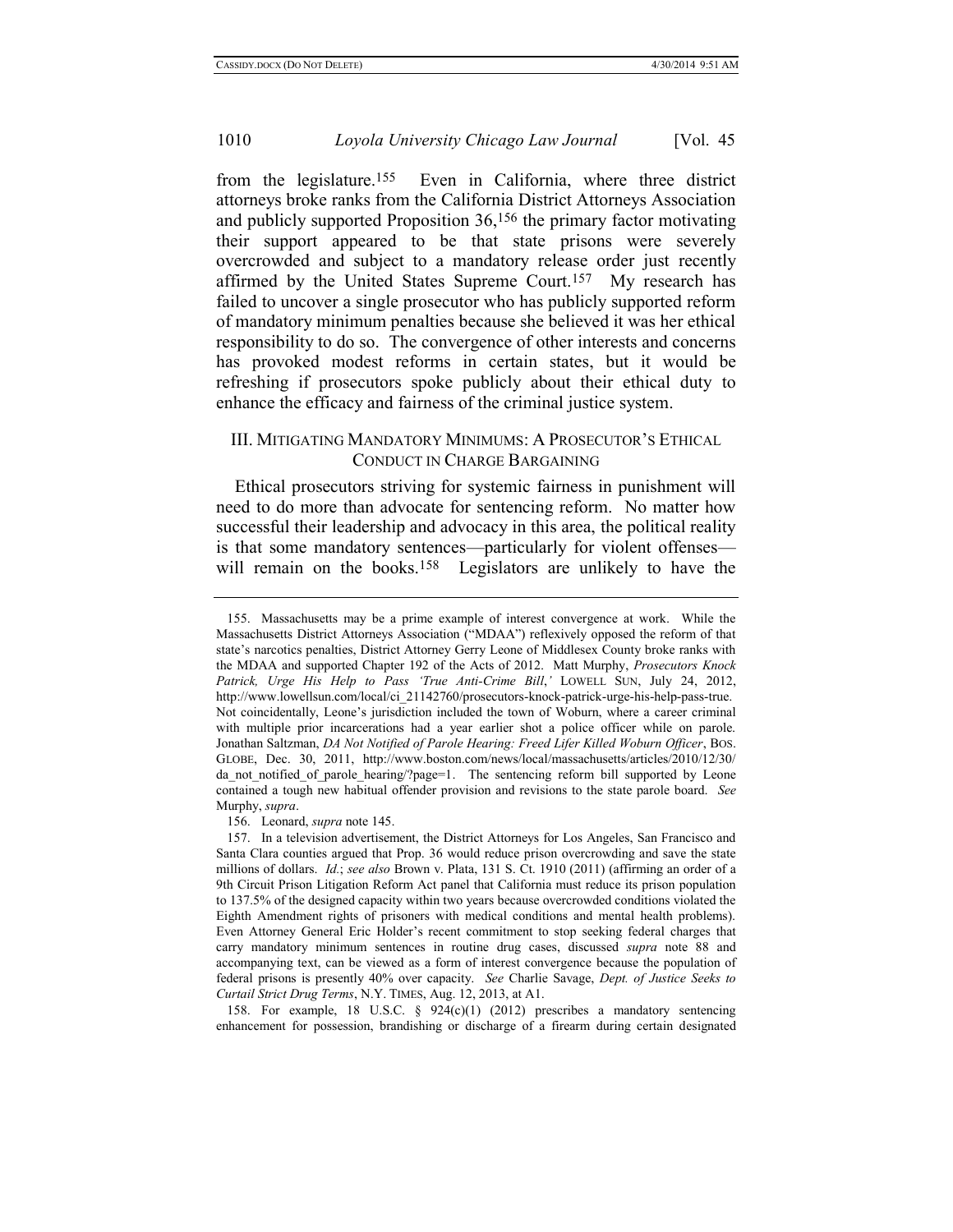motivation, courage or political will to repeal mandatory sentences for highly dangerous crimes like homicide, repeat offender OUI or aggravated sexual assault.159 The challenge for chief prosecutors is to establish systems within their offices to help ensure that the substantial discretion prosecutors retain with respect to these offenses is exercised fairly, consistently and transparently. I propose an administrative check on prosecutorial discretion with respect to charge bargaining of mandatory minimum penalties, and I lay the groundwork below for an internal regulatory structure that may be refined and adopted by state prosecutors who are serious about fulfilling their obligations as "ministers of justice."

<span id="page-30-0"></span>Because we rarely rely on trials and the assessment of evidence to mete out criminal justice in the United States, many scholars have observed that our nation has moved from an adversarial criminal justice system to an administrative criminal justice system.<sup>160</sup> This school of scholarship has begun to examine how internal office structures and policies can be an important source of constraint on prosecutorial discretion. Marc Miller and Ronald Wright, for example, have done excellent work challenging us to think about internal regulation as a source of meaningful constraint on prosecutorial discretion.<sup>161</sup> They argue that "internal executive regulation is an important and largely unexplored path for legal reform" because it can lead to more consistency and transparency in charging and plea bargaining practices.162 Daniel Medwed has similarly challenged chief prosecutors to guard against wrongful convictions by creating internal review committees within their offices to approve key prosecutorial decisions that may be affected by cognitive biases such as the decision whether to oppose a motion for post-conviction relief claiming actual innocence, or the decision to prosecute solely on the testimony of a single eyewitness.163 Building on some of this great work, I propose a specific

felonies (five, seven and ten years, respectively). For a discussion of how frequently (and inconsistently) this enhancement is charge-bargained away by federal prosecutors, see Ilene H. Nagel & Stephen J Schulhofer, *A Tale of Three Cities*, 66 S. CAL. L. REV. 501, 551 (1992).

<sup>159</sup>*. See* Barkow, *supra* note [11,](#page-5-1) at 748 (describing effect of "outrage dynamic" in criminal law); Stuntz, *supra* note [40,](#page-7-0) at 509, 553 (describing legislative enactments in the criminal law area as a "one-way ratchet," because organized interest group pressure to narrow criminal liability or punishment is exceptionally rare).

<sup>160</sup>*. See, e.g.*, Barkow, *supra* note [11,](#page-5-1) at 721–22.

<sup>161.</sup> Marc. L. Miller & Ronald F. Wright, *The Black Box*, 94 IOWA L. REV. 125, 129 (2008) [hereinafter *The Black Box*].

<sup>162</sup>*. Id.* at 196.

<sup>163.</sup> DANIEL S. MEDWED, PROSECUTION COMPLEX: AMERICA'S RACE TO CONVICT AND ITS IMPACT ON THE INNOCENT 22–24 (2012).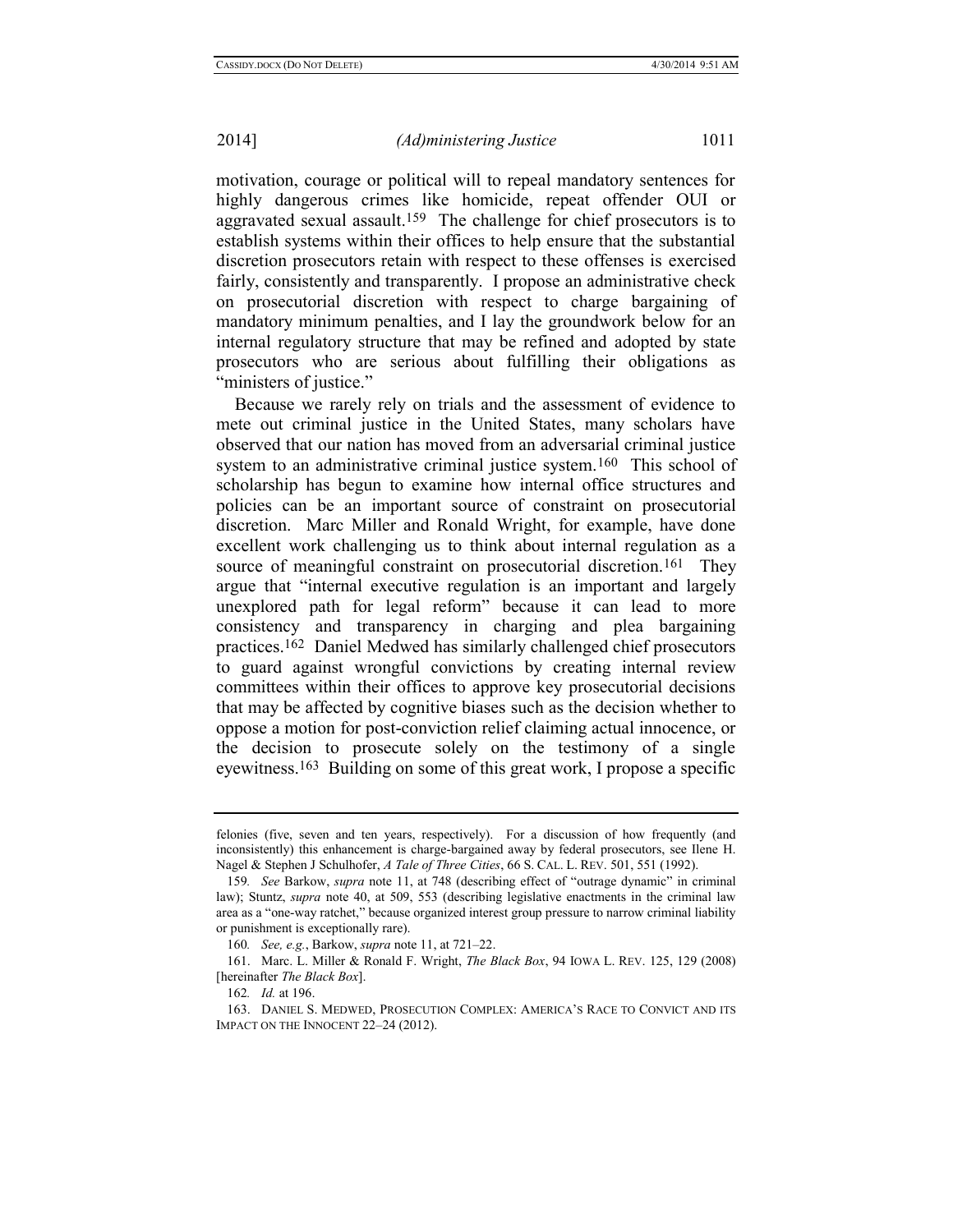and detailed form of internal self-regulation that could be successful in constraining a prosecutor's charge bargaining decisions for crimes carrying mandatory minimum sentences.

Attorney General Eric Holder's recent announcement that federal prosecutors should now circumvent mandatory sentences for certain drug traffickers by charging them without reference to the weight of the drug distributed illustrates the importance of implementing internal administrative checks on prosecutorial discretion.164 The Attorney General did *not* commit to putting the full resources and credibility of the Department of Justice behind efforts to repeal these draconian federal drug laws. What the Attorney General committed to do was essentially *sidestep* these statutes by issuing a directive to federal prosecutors that they should use them only in certain aggravating situations, such as where the narcotics distribution was part of highlevel organized criminal activity or involved the use, or threatened use, of violence.165 This development on the federal level illustrates two crucial points I have emphasized in this Article: (1) notwithstanding the reform efforts I encourage, prosecutors are likely to continue to have discretion to invoke mandatory minimum penalties for certain crimes going forward, and (2) it is critical to adopt some form of transparent guidelines to ensure that this substantial discretion is exercised in a manner consistent with the public interest.

Although the ABA *Criminal Justice Standards* strongly encourage chief prosecutors to establish internal guidelines and office policies to guide the exercise of prosecutorial discretion,166 few prosecutors' offices presently do so.167 Supervision in most district attorneys' offices is informal and ad hoc; while approvals may be required within the office before certain charges may be dismissed or reduced, there is typically no official system in place to ensure that these decisions are made in a consistent and principled fashion over time.<sup>168</sup> Given the size

167. ALEXANDER, *supra* note [32,](#page-6-0) at 115 ("Most prosecutor's offices lack any manual or guidebook advising prosecutors how to make discretionary decisions.").

168. Jonathan DeMay, *A District Attorney's Decision Whether to Seek the Death Penalty:* 

<span id="page-31-0"></span><sup>164.</sup> For a full text of the Attorney General's remarks on August 12, 2013, see Eric Holder, U.S. Attorney Gen., Remarks at the Annual Meeting of the American Bar Association's House of Delegates (Aug. 12, 2013), *available at* http://www.justice.gov/iso/opa/ag/speeches/2013/agspeech-130812.html.

<sup>165.</sup> Todd Ruger, *Holder Announces Shift against Mandatory Sentencing Laws*, NAT'L L.J., Aug. 12, 2013, http://www.nationallawjournal.com/id=1202615175110/Holder-Announces-Shift-Against-Mandatory-Sentencing-Laws?slreturn=20140207155856.

<sup>166.</sup> AM. BAR ASS'N, STANDARDS FOR CRIMINAL JUSTICE: PROSECUTION & DEF. FUNCTION § 3-2.5(a) (3d ed. 1993) (in order to "achieve a fair, efficient, and effective enforcement of the criminal law," each prosecutor's office should develop statements of general policies to guide the exercise of prosecutorial discretion and procedures of the office).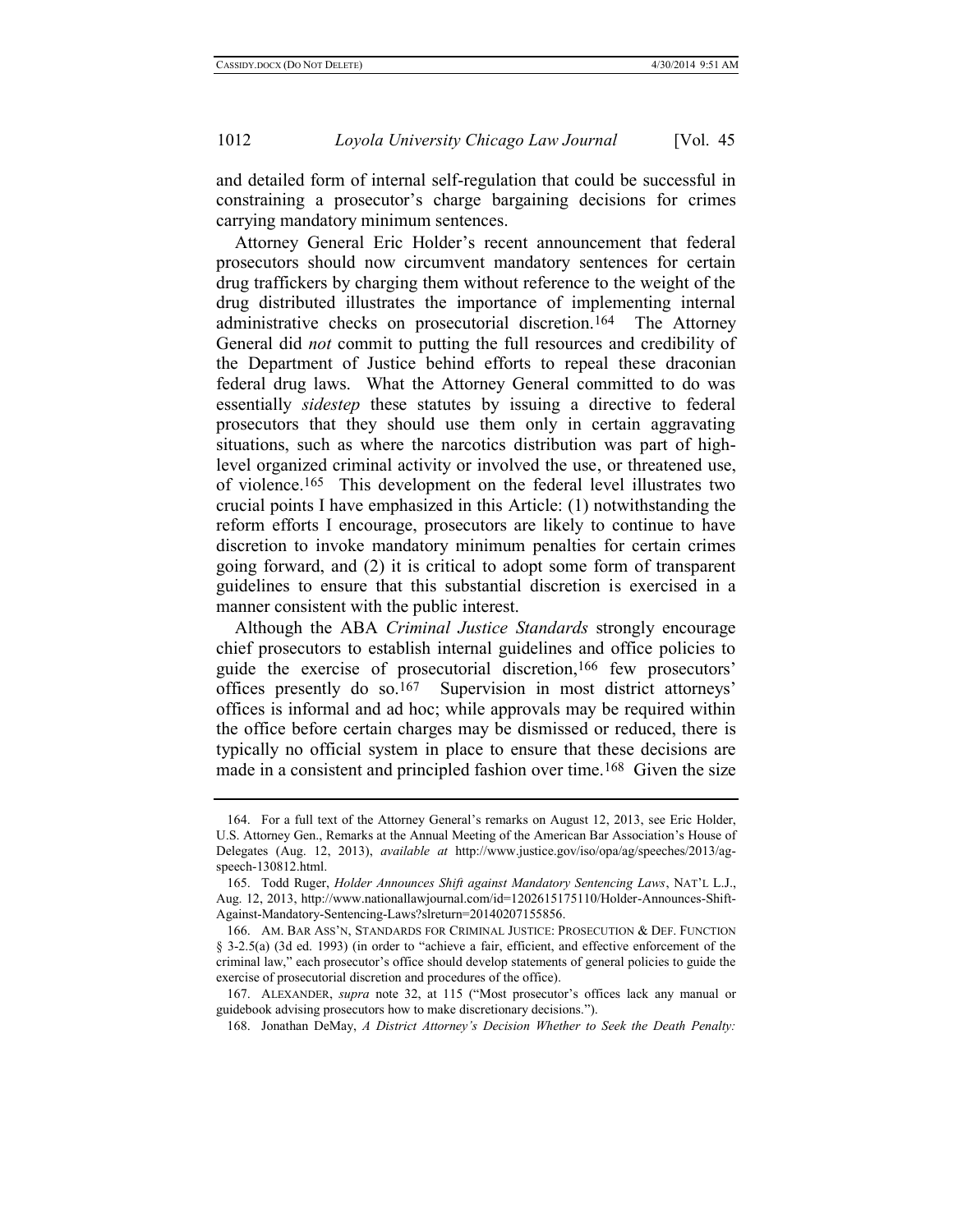of many prosecutorial units, the frequent turnover in supervisory positions within these offices and the limitations of human memory, reliance on informal mechanisms of supervision is insufficient to assure consistency and proportionality with regard to charge bargaining decisions.169

While prosecutors typically perceive themselves as acting in the public interest and exercising reasoned discretion,170 failure to identify *in writing* the considerations that are guiding their choices promotes inconsistency as well as idiosyncratic and seat-of-the-pants decisionmaking. For this reason, I recommend that chief prosecutors adopt written guidelines setting forth the factors that line prosecutors must consider before recommending the reduction of any felony charge carrying a mandatory minimum sentence. I also recommend that these guidelines be published on the district attorney's website so that they are available for inspection by the public and, most importantly, the defense bar. Finally, and crucially, I recommend that prosecutors establish small committees within their offices to consider and approve requests to reduce any charges involving mandatory minimum sentences. Line prosecutors would not be authorized to reduce such charges unless they submitted a written request to the committee setting forth their reasons for the charge reduction and obtained committee approval. Defense attorneys should be allowed to petition the office committee in writing for a charge reduction where the assigned line prosecutor opposes it during plea negotiations. These relatively straightforward steps would ensure that prosecutors make charge reduction decisions based on articulable, readily identifiable principles rather than based on caprice or personal bias.171

It may seem counterintuitive to suggest that prosecutors should seek permission to *reduce* a crime carrying a mandatory minimum penalty. If such penalties are overly harsh in particular applications, why would

*Toward an Improved Process*, 26 FORDHAM. URB. L.J. 767, 788 (1999).

<sup>169</sup>*. See Accountability Deficit for Prosecutors*, *supra* note [42,](#page-8-1) at 1614. Elsewhere, Miller and Wright explored prosecutors' declination decisions in four jurisdictions and concluded that while such decisions are not truly "lawless" in the sense that they fail to comply with sound or articulable legal or policy justifications, they are a form of reasoned discretion that now operates "in the shadow of the law." *The Black Box*, *supra* not[e 161,](#page-30-0) at 131.

<sup>170</sup>*. Id.* at 168 (concluding after studying declination decisions that most prosecutors "feel obliged to justify their choices based on public-regarding reasons").

<sup>171</sup>*. See* Green & Zacharias, *supra* note [70,](#page-13-0) at 886 ("[A]rticulating principles and subprinciples of prosecution has value. It can make the exercise of discretion more thoughtful and systematic, enable well-intentioned prosecutors to reach decisions with reference to impersonal norms, narrow inconsistency within a prosecutor's office, and facilitate review by supervisory prosecutors.").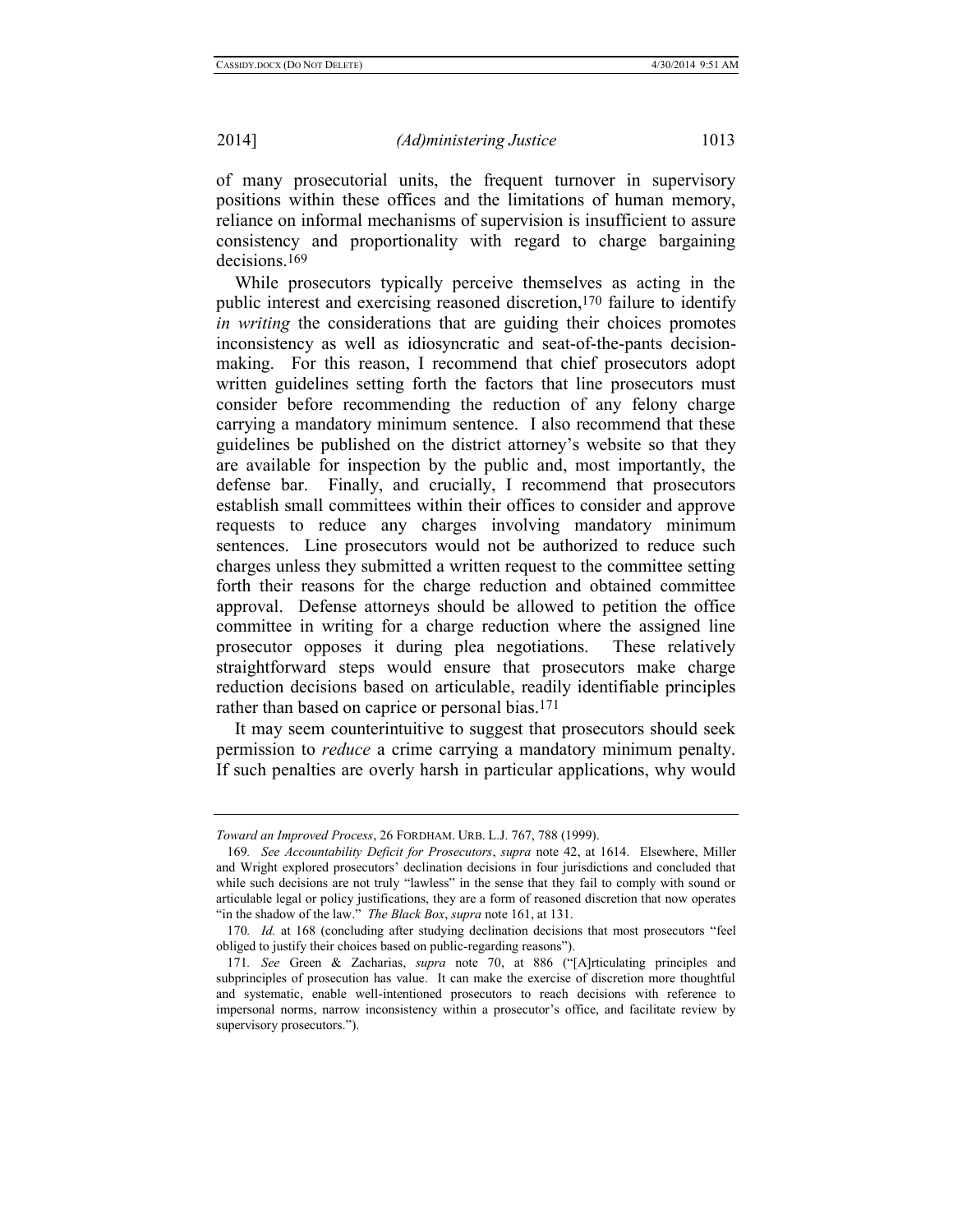we want to create any barriers to the government's exercise of leniency? Might such an approval process boomerang, and dissuade line prosecutors from reducing charges? My hope and expectation is that setting up an approval process to dismiss will cause prosecutors to be more thoughtful and conscientious in making their charging decisions. Due to the legislature's tendency to create overlapping crimes with differing penalties, "a single criminal incident typically violates a half dozen or more prohibitions" from which the prosecutor may choose in fashioning criminal charges. 172 If prosecutors know that they will need to obtain permission to dismiss an offense carrying a mandatory minimum sentence, they will think twice before charging it in the first place, thereby reducing the tendency of some prosecutors to overcharge solely to create leverage for a plea.<sup>173</sup> By enacting a dismissal policy, chief prosecutors would encourage prosecutors to be more realistic and proportional in their charging decisions ab initio by constraining what they will have the authority to do unilaterally down the road if they are not. When prosecutors know that their conduct has consequences that will later constrain their discretion, they are more likely to pay close attention to the propriety of their initial charging decisions, rather than reflexively charging the highest possible crimes.

My proposal borrows from the practice presently used by some United States Attorneys' offices to authorize substantial assistance departures in federal court. Federal law allows a judge to depart from a mandatory sentencing provision of the United States Criminal Code if the government files a motion averring that the defendant has provided substantial assistance in the investigation and prosecution of others.<sup>174</sup> Substantial assistance motions in federal court, often known as "5K1.1 motions," are uniquely within the discretion of the government.<sup>175</sup>

<span id="page-33-0"></span><sup>172.</sup> Stuntz, *supra* note [40,](#page-7-0) at 507. "The history of American criminal law is a history of haphazard addition, with new offenses joined piecemeal to existing criminal codes." *Id.* at 583.

<sup>173</sup>*. See* Covey, *supra* note [97,](#page-20-0) at 1254–55 (distinguishing between charging unnecessarily numerous offenses (horizontal overcharging), and charging crimes at a higher level than may be warranted by the facts (vertical overcharging)). While Model Rule 3.8 ("Special Responsibilities of a Prosecutor") does not explicitly condemn or prohibit the practice of either form of overcharging so long as the prosecutor has probable cause to believe that the offense was committed, MODEL RULES OF PROF'L CONDUCT R. 3.8 (2013), the ABA *Criminal Justice Standards* § 3-3.9 states that a prosecutor should not bring more or greater charges "than are necessary to fairly reflect the gravity of the offense," AM. BAR ASS'N, STANDARDS FOR CRIMINAL JUSTICE: PROSECUTION & DEF. FUNCTION § 3-3.9 (3d. ed. 1993).

<sup>174.</sup> 18 U.S.C. § 3553(e) (2012).

<sup>175.</sup> Cynthia Kwei Yung Lee, *Prosecutorial Discretion, Substantial Assistance, and the Federal Sentencing Guidelines*, 42 UCLA L. REV. 105, 109 (1994) ("While theoretically the judge has the last word on whether the defendant receives a downward departure for substantial assistance, in practice, the government motion requirement of section 5K1.1 gives the prosecutor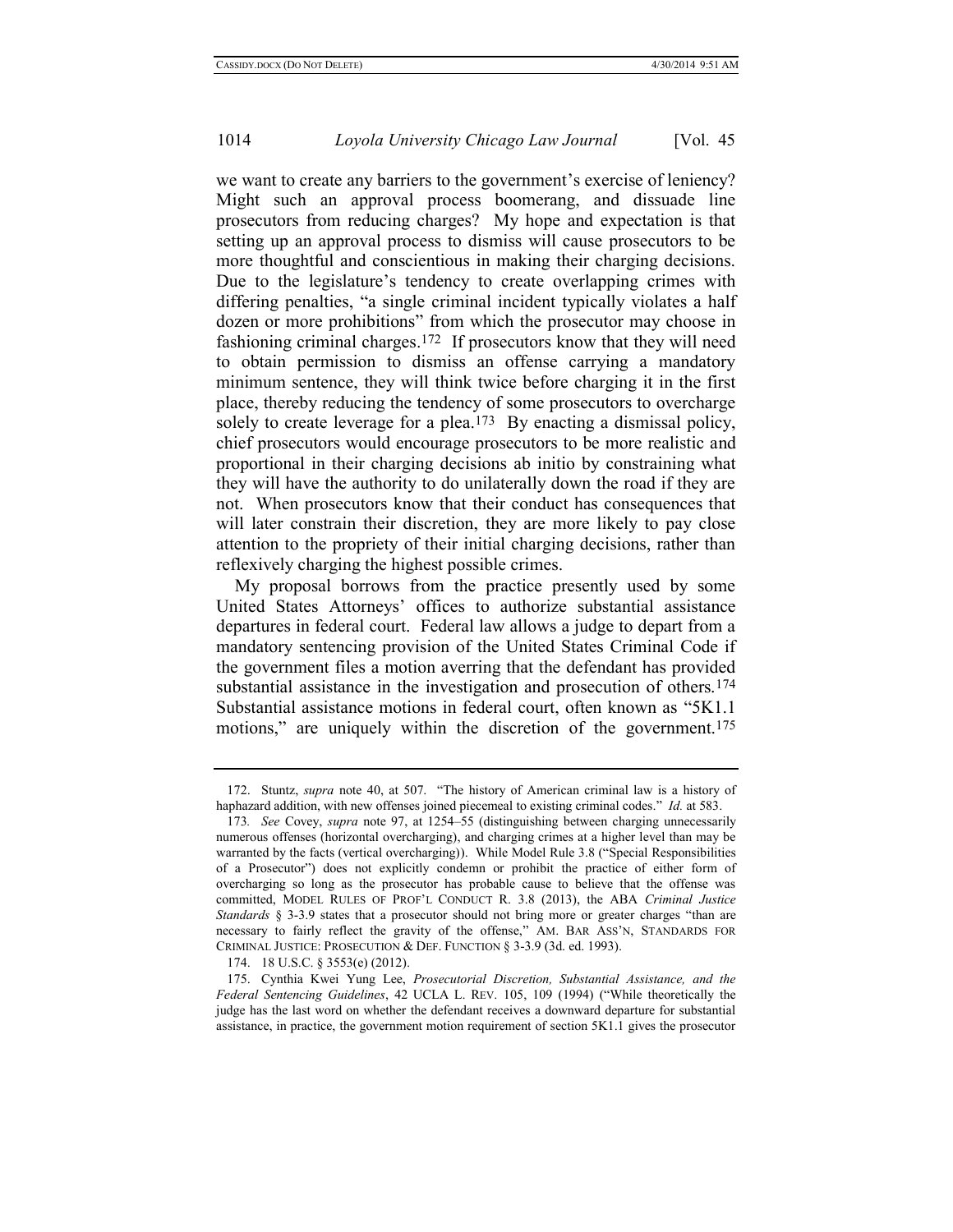<span id="page-34-0"></span>Section 5K1.1 of the U.S. Sentencing Guidelines requires a motion by the government, but it does not set forth any standards for what constitutes "substantial" assistance, or how a prosecutor should exercise discretion in making such a determination. 176 As a procedural matter, the *United States Attorneys' Manual* requires that all substantial assistance motions be approved in advance by either the jurisdiction's U.S. Attorney, its Chief Assistant U.S. Attorney, a supervisory criminal Assistant U.S. Attorney or "a committee including at least one of those individuals."177 Many, but not all, U.S. Attorneys' offices across the country are now utilizing intra-office "substantial assistance" or "downward departure" committees to approve such motions, in an attempt to achieve some consistency regarding what level and type of cooperation will suffice to warrant a departure.178

<span id="page-34-1"></span>My proposed framework with regard to state charge bargaining practices goes beyond this federal experience under 5K1.1 in three important respects: (1) it applies to *all* decisions to reduce a felony charge carrying a mandatory minimum penalty, not just those based on cooperation; (2) it encourages prosecutors to adopt and publish written *standards* to guide the committee's determinations;179 and (3) it allows a defense attorney to make a submission to the committee in writing if he or she believes that a prosecutor is acting unreasonably in refusing to reduce a charge.

the ultimate authority to decide whether a defendant will receive such a departure."); *see* Wade v. United States, 504 U.S. 181, 186 (1992) (holding that the government's decision not to file a substantial assistance motion was not subject to review by the court at request of the defendant unless the defendant makes a "substantial threshold showing" that it was motivated by an unconstitutional consideration, such as race or religion); United States v. Zingsheim, 384 F.3d 867, 872–73 (7th Cir. 2004) (holding that the court was without authority to issue a standing order requiring prosecutors in the district office to utilize a committee to make substantial assistance determinations and to require 5K1.1 motions to be accompanied by a written report from the committee containing the signatures of the committee members and the reasons for their decisions).

<sup>176</sup>*. See* U.S. SENTENCING GUIDELINES § 5K1.1 (2013); *see also* LINDA DRAZGA MAXFIELD & JOHN H. KRAMER, U.S. SENTENCING COMM'N, SUBSTANTIAL ASSISTANCE: AN EMPIRICAL YARDSTICK GAUGING EQUITY IN CURRENT FEDERAL POLICY AND PRACTICE 3 (1998) (noting that there is "scant instruction" regarding the terms and policies contained within the substantial assistance statement).

<sup>177.</sup> U.S. DEP'T OF JUSTICE, UNITED STATES ATTORNEYS' MANUAL § 9-27-400 (1997) [hereinafter U.S. ATTORNEYS' MANUAL].

<sup>178.</sup> MAXFIELD & KRAMER, *supra* note [176,](#page-34-0) at 7; Lee, *supra* note [175,](#page-33-0) at 126; *see also*  Michael Simon, *Departing Ways: Uniformity, Disparity and Cooperation in Federal Drug Sentences*, 47 VILL. L. REV. 921, 944–51 (2002) (documenting disparity among districts).

<sup>179.</sup> While a survey of U.S. Attorneys' offices revealed that many jurisdictions now have internal written policies describing what conduct by the defendant will and will not be considered as rising to the level of substantial assistance, MAXFIELD & KRAMER, *supra* not[e 176,](#page-34-0) at 24, these policies typically are not published and are not available to the defense.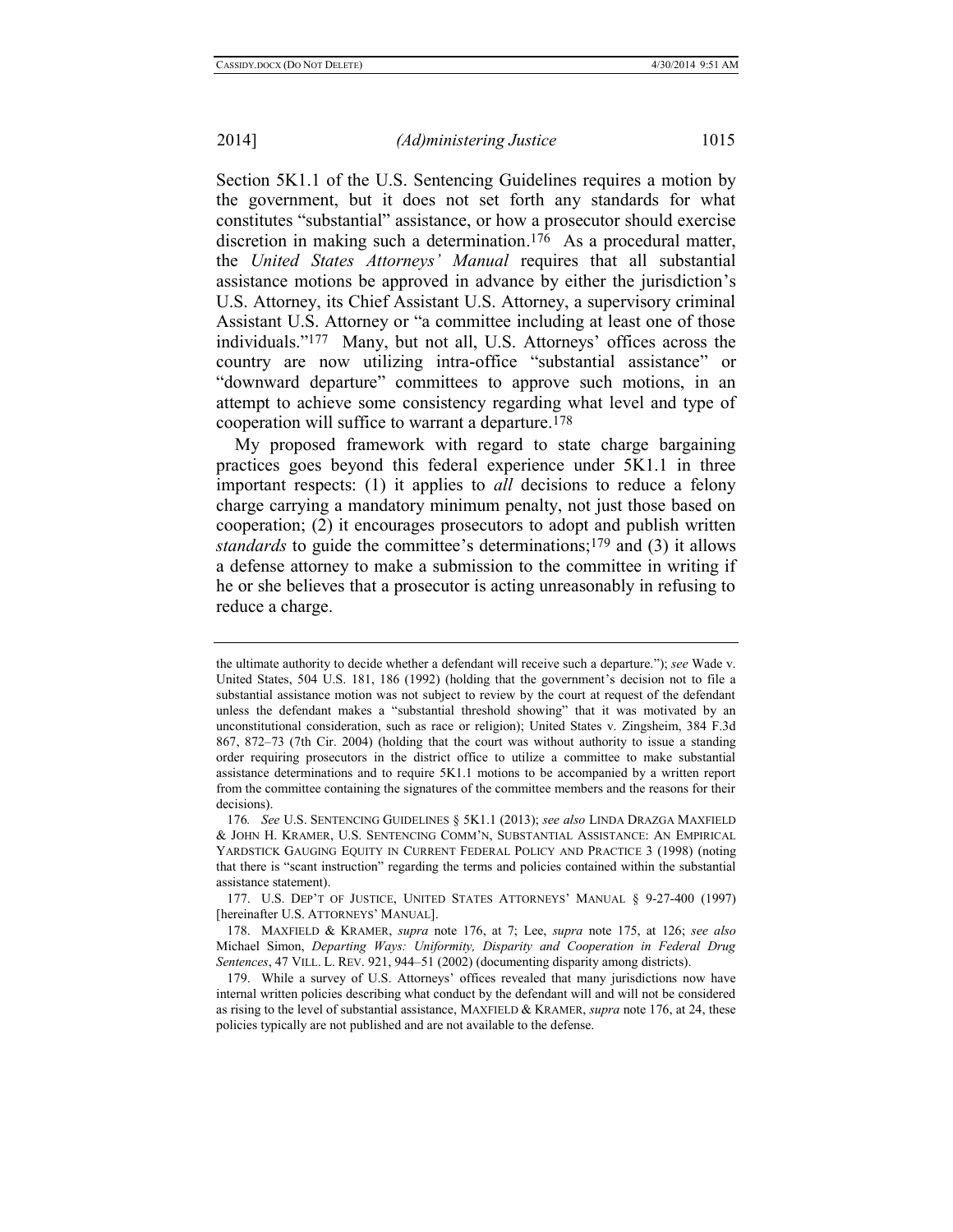I also recommend that chief prosecutors include on their mandatory departure committees a retired judge, lay citizen or a member of their staff who has previous experience representing criminal defendants. Many scholars have justifiably lamented that prosecutors often become entrenched in their adversarial roles, and fail to perceive or credit contrary viewpoints.180 "A veneer of toughness, even cynicism" can be characteristic of long-term players in a district attorney's office.181 The more seniority a supervising prosecutor has, the more likely her perspective might become both insular and jaded. Having fresh voices at the table when charge reduction decisions are made can discourage "groupthink," and can help to assure that the public interest broadly conceived is being adequately advanced in these important discretionary decisions.182

Guidelines regarding charge bargaining need not be overly long and complex. At a minimum, I would suggest that chief prosecutors recognize the following factors as grounds for reducing felony charges carrying mandatory penalties:

(1) Anticipated problems of proof at trial;

(2) Substantial cooperation by the defendant in the investigation or prosecution of other serious criminal offenders;

(3) The chance that the mandatory sentence would frustrate rehabilitation of the offender and/or increase her risk of reoffending;

(4) Whether the defendant is a youthful offender between the ages of seventeen and twenty-one;

(5) Whether the mandatory sentence would be grossly disproportionate to the gravity of the offense as committed, 183 for one or more of the following reasons:

• There was no physical injury to others;

<sup>180</sup>*. See, e.g.*, Abbe Smith, *Can You Be a Good Person and a Good Prosecutor?*, 14 GEO. J. LEGAL ETHICS 355, 378 (2001) ("Too often prosecutors believe that because it is their *job* to do justice, they have extraordinary in-born wisdom and insight. Too often prosecutors believe that they *and only they* know what justice is."); Stuntz, *supra* note [40,](#page-7-0) at 581 (describing a culture where prosecutors see themselves as "czars of their dockets, dispensing justice as they see fit").

<sup>181.</sup> Daniel S. Medwed, *The Zeal Deal: Prosecutorial Resistance to Post-Conviction Claims of Innocence*, 84 B.U. L. REV. 125, 140 (2004).

<sup>182.</sup> Burke, *supra* not[e 67,](#page-12-0) at 709–11.

<sup>183.</sup> At first blush, these considerations of proportionality might seem contrary to my earlier argument that calibrating appropriate punishment in light of the multiple aims of criminal sentencing is primarily a legislative concern. *See supra* note [78.](#page-15-0) But it shows no disrespect for legislative primacy in the criminal law to recognize that there could be situations where the legislature, if it had been able to envision an outlier situation presented by the unique circumstances of an individual case, would likely *not* have chosen to impose a harsh mandatory sentence.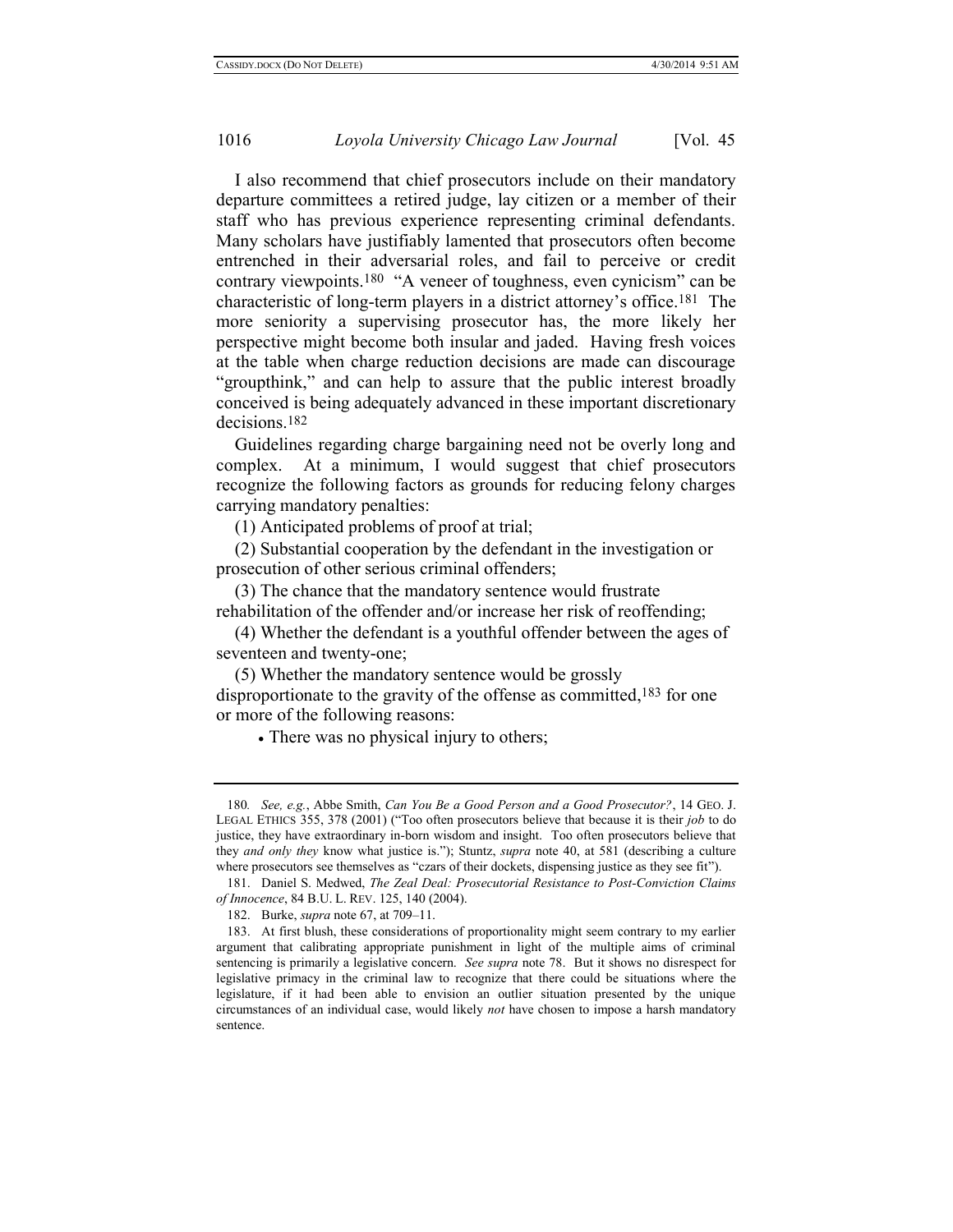The defendant did not carry, brandish or use a weapon;

The defendant has no prior record of felony conviction;

 The defendant played a very minor role in a joint criminal enterprise;

 The defendant's mental capacity was impaired at the time of the crime;

 The defendant is charged as a habitual offender, and there was a substantial time lapse (e.g., seven or more years) between one or more of the predicate offenses.

Offices should develop an approval form containing a checklist of these factors (as well as any other factors that the chief prosecutor may identify) along with a narrative section requiring that line prosecutors provide a brief factual description of the case and any additional reasons supporting the proposed charge reduction.

The factors I have identified above are not novel. In my experience, many prosecutors already consider them, or some constellation of them, in determining when to dismiss or reduce charges carrying mandatory minimum penalties.<sup>184</sup> Yet they do so in an informal, ad hoc and nontransparent fashion. The challenge for chief prosecutors is to *formally* identify the factors that will justify treating certain cases as outliers, and then to leave a trail in their wake explaining to others why

That *does not adversely affect the investigation or prosecution of others*.

<sup>184.</sup> Charge bargaining around mandatory sentences is prevalent in federal practice. *See* Albert W. Alschuler, Lafler *and* Frye*: Two Small Band-Aids for a Festering Wound*, 51 DUQ. L. REV. 673, 703 (2013). In 2003, then-Attorney General John Ashcroft issued a guideline requiring federal prosecutors to charge and pursue the highest, most readily proven offense supported by the evidence. *See* Amie N. Ely, *Prosecutorial Discretion as an Ethical Necessity: The Ashcroft Memorandum's Curtailment of the Prosecutor's Duty to "Seek Justice*,*"* 90 CORNELL L. REV. 237, 252 (2004). However, that mandate has been softened somewhat by subsequent directives. The current Justice Department policy, as reflected in the *U.S. Attorneys' Manual*, provides:

If a prosecution is to be concluded pursuant to a plea agreement, the defendant should be required to plead to a charge or charges: That is the most serious readily provable charge *consistent with the nature and extent of his/her criminal conduct*; That has an adequate factual basis;

That makes likely the *imposition of an appropriate sentence* and order of restitution, if appropriate, under all the circumstances of the case; and

U.S ATTORNEYS' MANUAL, *supra* note [177,](#page-34-1) § 9-27.430 (emphasis added). The italicized language above suggests that proportionality of the sentence, the extent of the defendant's participation in a joint criminal enterprise and the defendant's cooperation in investigation of others, are all appropriate considerations for a federal prosecutor to weigh in determining whether to reduce a charge carrying a mandatory sentence. Comment 1 to this section of the *U.S. Attorneys' Manual* further provides that "[e]xcept in unusual circumstances, this charge [to which the defendant pleads guilty] will be the most serious one" but "[t]he requirement that a defendant plead to a charge, that is consistent with the nature and extent of his/her conduct is not inflexible." *Id.* cmt.1.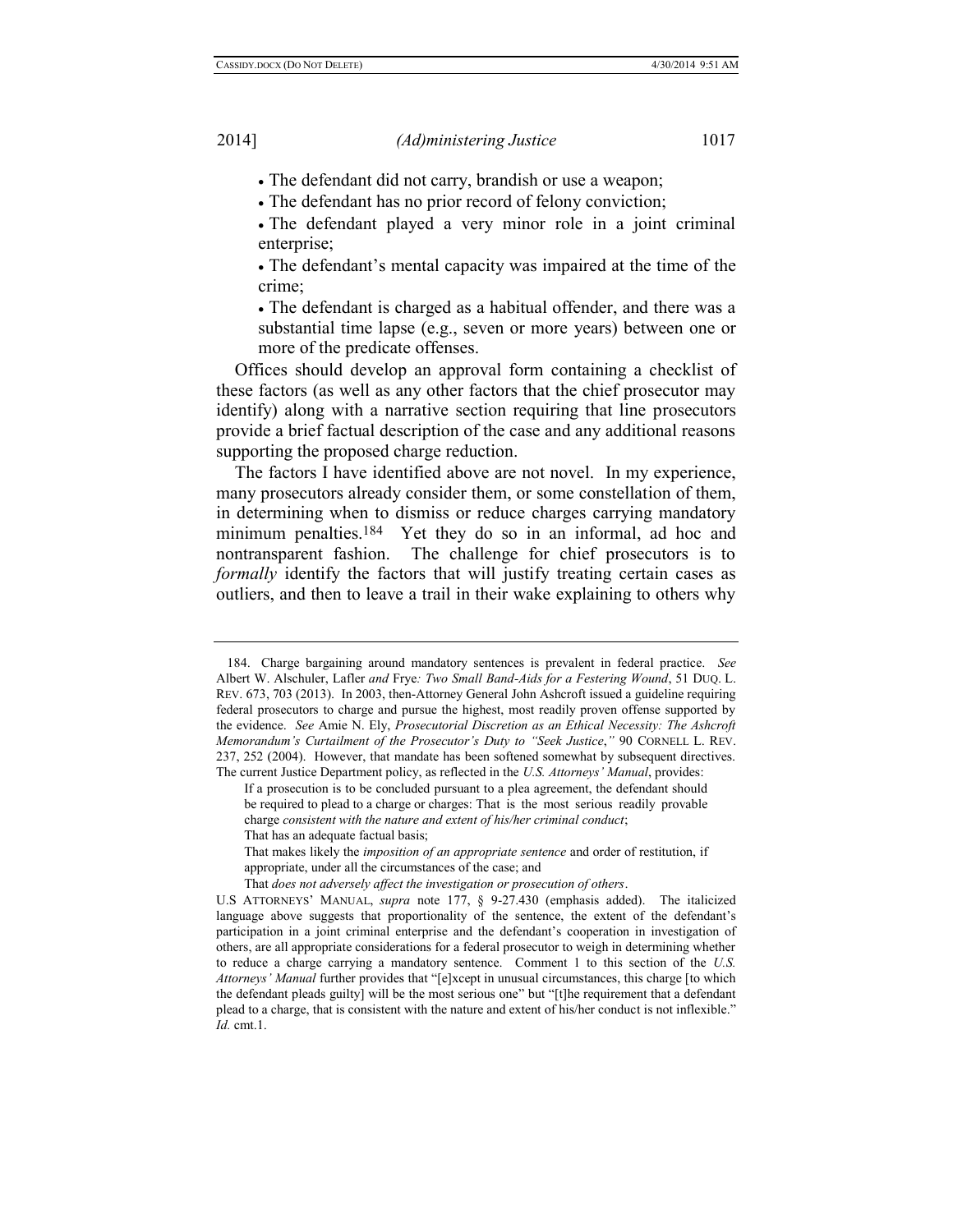<span id="page-37-0"></span>those cases were considered outliers in the first place. While mercy is an important consideration for public prosecutors in fulfilling their role as "ministers of justice,"185 the factors that call for mercy should not be left to the individual discretion of line prosecutors.<sup>186</sup>

Many of the factors I have identified above are presently recognized as grounds for *judicial* departure from mandatory sentences under certain limited federal and state safety valve statutes.187 But judicial safety valves are insufficient to eradicate the harshness and inequities of mandatory sentencing schemes for at least two reasons: first, not all states have adopted them;<sup>188</sup> second, in the federal system and those states that have safety valves, the judiciary is usually provided discretion to deviate from a mandatory minimum sentence only for a very narrow class of crimes.189 Self-regulation by prosecutors to constrain and justify the exercise of their discretion will continue to be necessary for crimes in the majority of states that have not enacted judicial safety valves, and even in minority states for those crimes that are not subject to safety valve treatment.

In addition to promoting consistency, this proposed internal administrative process would also promote transparency and accountability. Prosecutors in the United States earn very low grades for any kind of transparency, internal or external.190 Although prosecutors are now widely recognized as the most powerful players in the criminal justice system,191 there is very little public awareness of

<sup>185.</sup> Stephanos Bibas, *Prosecutorial Regulation Versus Prosecutorial Accountability*, 157 U. PA. L. REV. 959, 994 (2009) (arguing that justice requires the prosecutor to view the defendant as a human being sometimes deserving of mercy).

<sup>186</sup>*. See* Rachel E. Barkow, *The Ascent of the Administrative State and the Demise of Mercy*, 121 HARV. L. REV. 1332, 1354 (2008) (explaining that prosecutorial power to be lenient has not undergone the same level of scrutiny as other pockets of mercy—such as executive clemency and jury nullification—because of deference to prosecutorial expertise).

<sup>187</sup>*. See, e.g.*, 18 U.S.C. § 3553(f) (2012); CONN. GEN. STAT. § 21a-283a (2013); MONT. CODE ANN. § 46-18-222 (2013).

<sup>188</sup>*. See Safety Valve Fact Sheet*, FAMILIES AGAINST MANDATORY MINIMUMS (July 17, 2012), http://www.famm.org/Repository/Files/FS%20Safety%20valves%20in%20a%20nutshell %206.27.12.pdf (enumerating the small number of states with safety valve provisions and detailing their contents).

<sup>189</sup>*. See, e.g.*, 18 U.S.C. § 3553(f) (federal safety valve applies only to possession, distribution or conspiracy to distribute certain controlled substances); CONN. GEN. STAT. § 21a-283a (safety valve applies to designated narcotics offenses); ME. REV. STAT. tit. 17-A, § 1252(5- A) (2013) (safety valve applies to designated narcotics offenses); MINN. STAT. § 609.11 subdiv.8 (2013) (safety valve applies to employing a dangerous weapon in the commission of enumerated offenses).

<sup>190</sup>*. The Black Box*, *supra* note [161,](#page-30-0) at 194.

<sup>191</sup>*. See* ALEXANDER, *supra* not[e 32,](#page-6-0) at 115; Bibas, *supra* note [185,](#page-37-0) at 959 ("No government official has as much unreviewable power or discretion as the prosecutor."); Stuntz, *supra* not[e 40,](#page-7-0) at 577.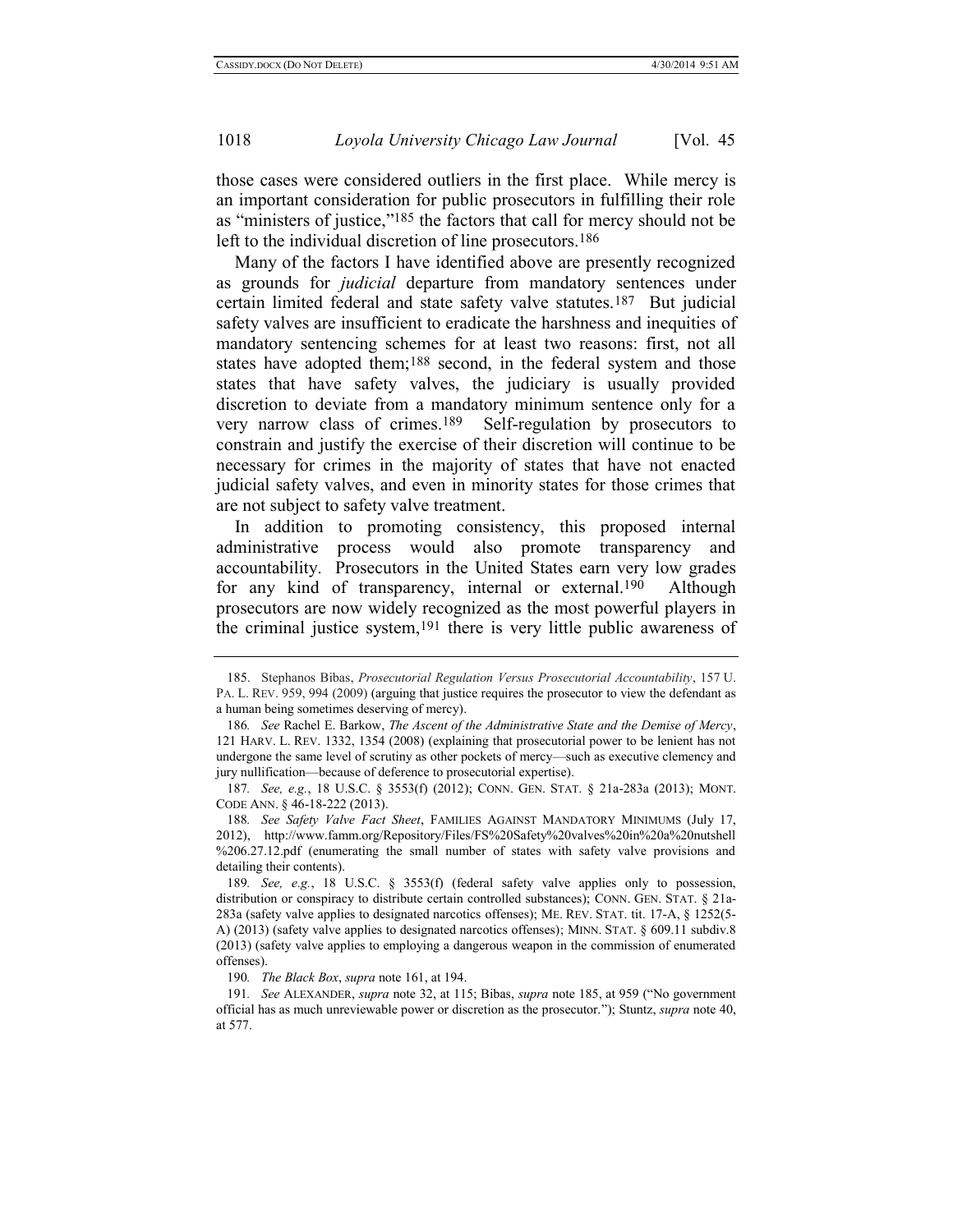(and debate about) the principles that guide their substantial discretion.192 Establishing guidelines regarding when charges carrying mandatory sentences will be dismissed, and collecting data about how often such dismissals are agreed to and for what reasons, would allow voters to assess in a meaningful way whether the performance of the district attorney is in line with public values.<sup>193</sup>

To date, very few state prosecutors have established written standards for their offices with regard to charge bargaining. Prosecutors in this country prefer to operate under an unofficial and subterranean system of internal controls, so that deviation from office policy cannot be scrutinized by judges, defense attorneys or the public. Moreover, they resist adopting charge reduction guidelines—or guidelines of any sort out of fear that such standards will be used as "litigation weapons."194 But this fear is misplaced. The *United States Attorneys' Manual*, which contains detailed charging and plea bargaining guidelines for federal prosecutors, contains a clear disclaimer that those guidelines are advisory only, and confer no substantive or procedural rights on a defendant.195 Federal courts have balked at any attempt by defense

194. DeMay, *supra* note [168,](#page-31-0) at 789–90.

<sup>192.</sup> Roger Fairfax, *Prosecutorial Nullification*, 52 B.C. L. REV. 1243, 1269 (2010).

<sup>193</sup>*. See How Prosecutor Elections Fail Us*, *supra* not[e 105,](#page-21-1) at 606–07. The vast majority of prosecutors are directly elected, usually at the local level. *See* STEVEN W. PERRY & DUREN BANKS, BUREAU OF JUST. STAT., PROSECUTORS IN STATE COURTS, 2007 – STATISTICAL TABLES 2 (2011) (noting that Alaska, Delaware, Connecticut and Rhode Island have a single prosecutor's office for the entire state); STEVEN W. PERRY, BUREAU OF JUST. STAT., PROSECUTORS IN STATE COURTS, 2005, at 2 (2006) (noting that chief prosecutors are directly elected in all states except for Alaska, Connecticut, the District of Columbia and New Jersey). This holds out the promise that a prosecutor's discretionary power will be checked at the voting booth. However, the available data suggests that prosecutor elections do not effectively ensure that the power of the office is exercised consistently with the will of the public. *See* Bibas, *supra* note [185,](#page-37-0) at 984; *How Prosecutor Elections Fail Us*, *supra* note [105,](#page-21-1) at 591. In the first place, incumbent prosecutors rarely lose elections, winning 95% of the time when they run for reelection. *How Prosecutor Elections Fail Us*, *supra* note [105,](#page-21-1) at 592. In part, this is driven by a paucity of challengers: 85% of incumbent prosecutors run for reelection unopposed. *Id.* at 593. By comparison, state legislators run unopposed only 35% of the time. *Id.* at 594. Even in those races where a challenger does appear, the rhetoric of the campaign tends to focus on a few sensational high-profile cases or the personal qualities of the chief prosecutor generally, rather than on more useful measures of competence and policy. Bibas, *supra* note [185,](#page-37-0) at 987 (characterizing prosecutor elections as "driven by unreliable anecdotes and scandals rather than more meaningful statistics and policies"); *How Prosecutor Elections Fail Us*, *supra* note [105,](#page-21-1) at 597 (citing a lack of debate in prosecutor elections over the values that set the priorities and policies of the office). This focus prevents the voting public from realistically assessing the performance of the prosecutor's office to determine if prosecutorial discretion is being used in line with public values. *See* Bibas, *supra* not[e 185,](#page-37-0) at 987; *How Prosecutor Elections Fail Us*, *supra* not[e 105,](#page-21-1) at 597. Prosecutors are rarely called to account for their performance, and when they are, the indicia presented to voters do not accurately reflect the operation of the office.

<sup>195.</sup> "The principles set forth herein, and internal office procedures adopted pursuant hereto,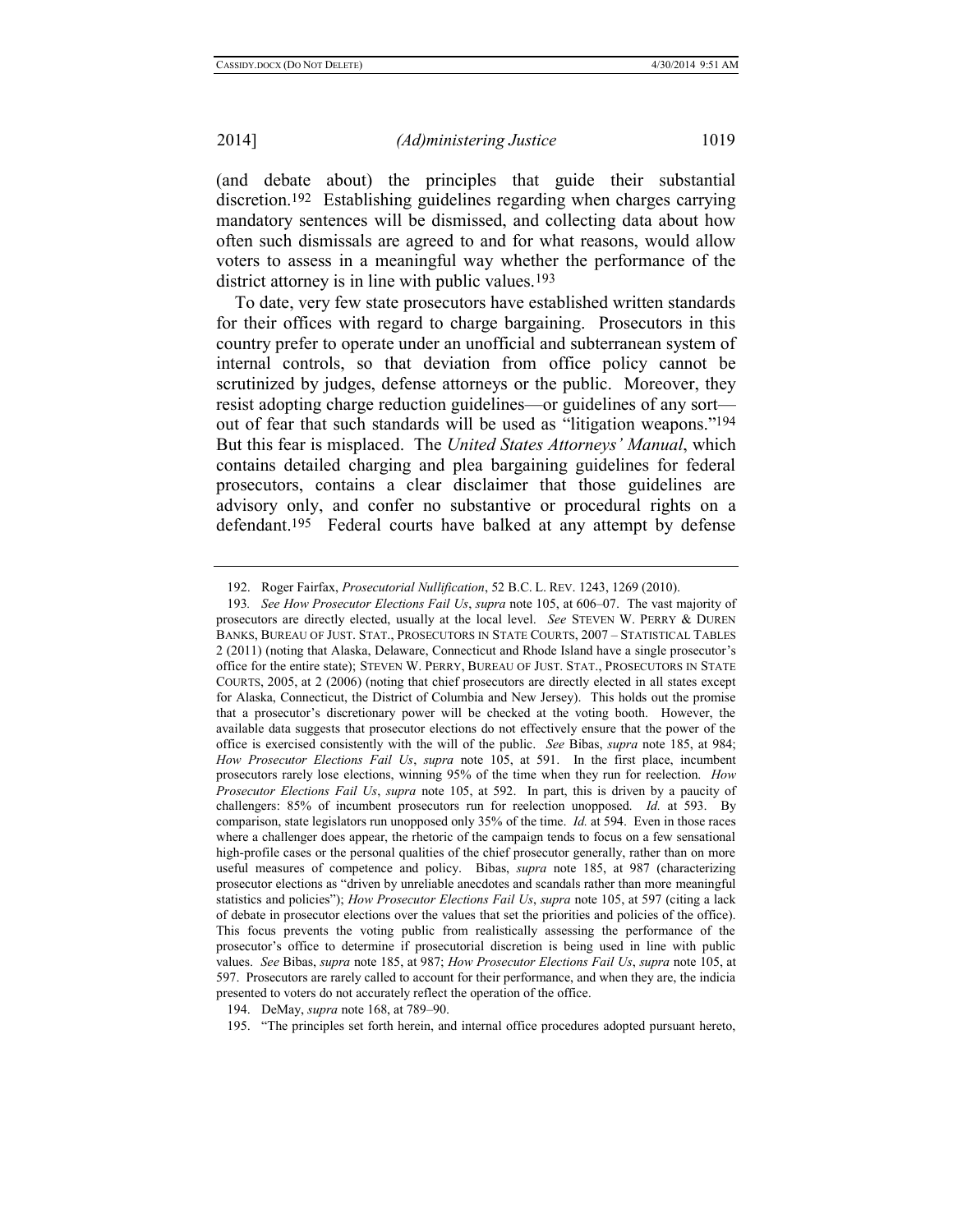attorneys to use the *Manual* to force or prohibit prosecutorial action otherwise meeting statutory and constitutional requirements.196 In the State of Washington, the Kitsap County Prosecuting Attorney has published "Standards and Guidelines" that govern the discretion of prosecutors in his district. These guidelines cover charging, sentencing recommendations, pretrial diversion and statements to the press.197 The Introductory Note to the guidelines similarly states that:

[T]hese Standards and Guidelines are advisory only. The only right or entitlement they are intended to create is the right to a careful review by this office. They are specifically not intended to, nor do they, confer any other substantive or procedural rights or entitlements on any person or persons.198

Such disclaimers are not only sensible, but also eminently enforceable should unique or unforeseeable circumstances warrant a departure from office policy.

In addition to promoting consistency, transparency and accountability, an internal approach to regulating prosecutorial discretion has the added advantage of giving chief prosecutors the data they need to see how their subordinates utilize discretion over time, and to manage that discretion in a more proactive manner.199 When managers in a prosecutor's office can analyze data on charge reductions across crimes and across time, they can track and detect disparities in charge bargaining with respect to race, gender and age. They can also identify prosecutors who either too frequently request authority to

are intended solely for the guidance of attorneys for the government. They are not intended to, do not, and may not be relied upon to create a right or benefit, substantive or procedural, enforceable at law by a party to litigation with the United States." U.S. ATTORNEYS' MANUAL, *supra* note [177,](#page-34-1) § 9-27.150.

<sup>196</sup>*. See* United States v. Wilson, 413 F.3d 382, 389 (3d Cir. 2005); United States v. Blackley, 167 F.3d 543, 548–49 (D.C. Cir. 1999) (explaining that the *Manual* does not give rise to any "cause of action or remedies" when a prosecutor has deviated from it).

<sup>197.</sup> RUSSELL D. HAUGE, KITSAP CNTY. PROSECUTING ATTORNEY, MISSION STATEMENT AND STANDARDS AND GUIDELINES *passim* (2007), *available at* http://www.kitsapgov.com/pros/ StandardsGuidelines2007.pdf. While the Kitsap County guidelines on charge reductions are not as complete or detailed as I recommend above, they do echo many of the same themes. A Kitsap County prosecutor may agree to allow a defendant to plead guilty to a lesser charge: in order to correct an error in the initial charging decision; in order to obviate anticipated evidentiary problems at trial; in light of facts discovered after charging that mitigate the seriousness of the defendant's conduct; or after reconsidering the charging factors described elsewhere in the guidelines. *Id.* at 9.

<sup>198</sup>*. Id.* at 5.

<sup>199</sup>*. See The Black Box*, *supra* note [161,](#page-30-0) at 187 (identifying the benefits a prosecutor's office could receive by compiling data); *see also* Bibas, *supra* note [185,](#page-37-0) at 989–90 (arguing that for stakeholder pressure to succeed, chief prosecutors need to find a way to align the interests of line prosecutors with their boss's priorities).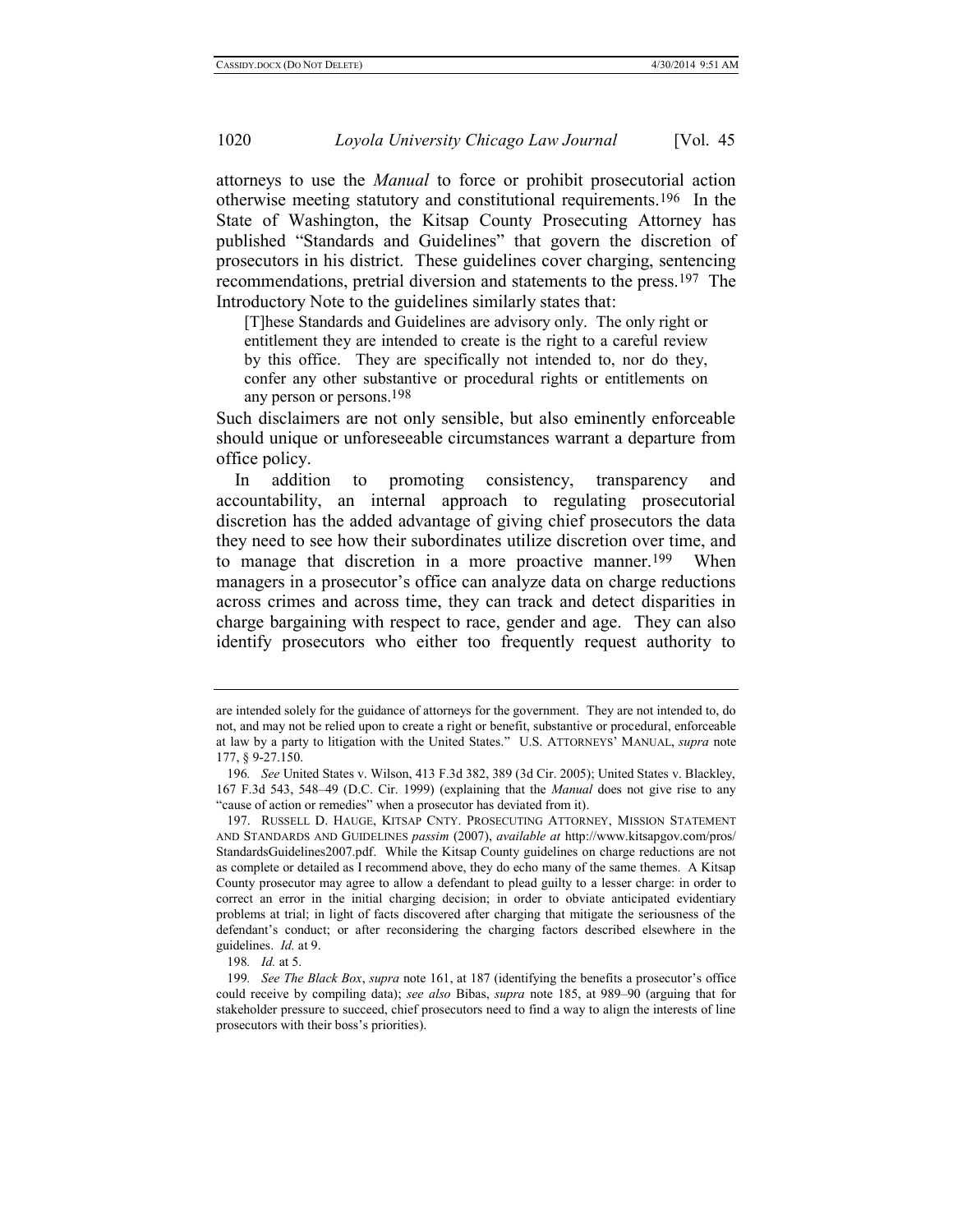charge bargain away mandatory minimum sentences (perhaps identifying patterns of overcharging), or who very seldom do so (perhaps identifying undue rigidness in plea bargaining). Finally, they can identify those crimes that carry mandatory minimum sentences that their offices most routinely reduce, and use this information to fulfill their responsibility as agents of law reform200 to support legislative change.201 Implementing explicit guidelines and approval mechanisms would thus set the stage for an internal sentencing information system that would allow managers to better track decisions and monitor them for consistency and efficacy.202

<span id="page-40-0"></span>Some commentators have argued that guidelines are ineffective; that is, guidelines inevitably will be either too specific to be helpful given the wide variety of factual circumstances presented by criminal conduct, or they will be too general to bind a line prosecutor's discretion in any meaningful fashion.203 But the recent experience in two states, Florida and New Jersey, suggests an opposite conclusion. In Florida, the Prosecuting Attorneys Association ("FPAA") adopted voluntary standards to guide prosecutors' discretion in charging offenders under the state's extremely broad habitual offender statute. 204 After the Florida legislature began to consider amending the habitual offender statute in response to claims that it was being utilized in a racially biased fashion, the FPAA drafted and implemented statewide guidelines setting forth criteria prosecutors would follow for determining whether to charge an arrested suspect as a habitual offender.<sup>205</sup> Under the guidelines, an indictment not meeting the express criteria must be accompanied by a written statement of reasons signed by the designated Assistant Attorney General and the elected State's Attorney explaining why the prosecutor considered deviation from the guidelines appropriate, and that statement must be filed not only with the court but

<sup>200</sup>*. See supra* Part II.

<sup>201.</sup> Describing criminal justice initiatives in North Carolina such as the Racial Justice Act and the State Sentencing Commission, Professor Janet Moore has argued that the collection of, and access to, hard data about criminal prosecutions is essential to politically effective action to promote law reform. Janet Moore, *Oppositional Politics in Criminal Law and Procedure*, UTAH L. REV. (forthcoming 2014), *available at* http://ssrn.com/abstract=2214637.

<sup>202</sup>*. Cf.* Marc L. Miller, *A Map of Sentencing and a Compass for Judges: Sentencing Information Systems, Transparency, and the Next Generation of Reform*, 105 COLUM. L. REV. 1351, 1370 (2005) (arguing that transparency and searchability of data should be a priority for the next generation of sentencing reforms).

<sup>203</sup>*. See* Ronald F. Wright, *Prosecutorial Guidelines and the New Terrain in New Jersey*, 109 PENN. ST. L. REV. 1087, 1102 n.67 (2005) [hereinafter *Prosecutorial Guidelines in New Jersey*] (collecting sources).

<sup>204.</sup> FLA. STAT. § 775.084 (2013).

<sup>205</sup>*. The Black Box*, *supra* note [161,](#page-30-0) at 192–93**.**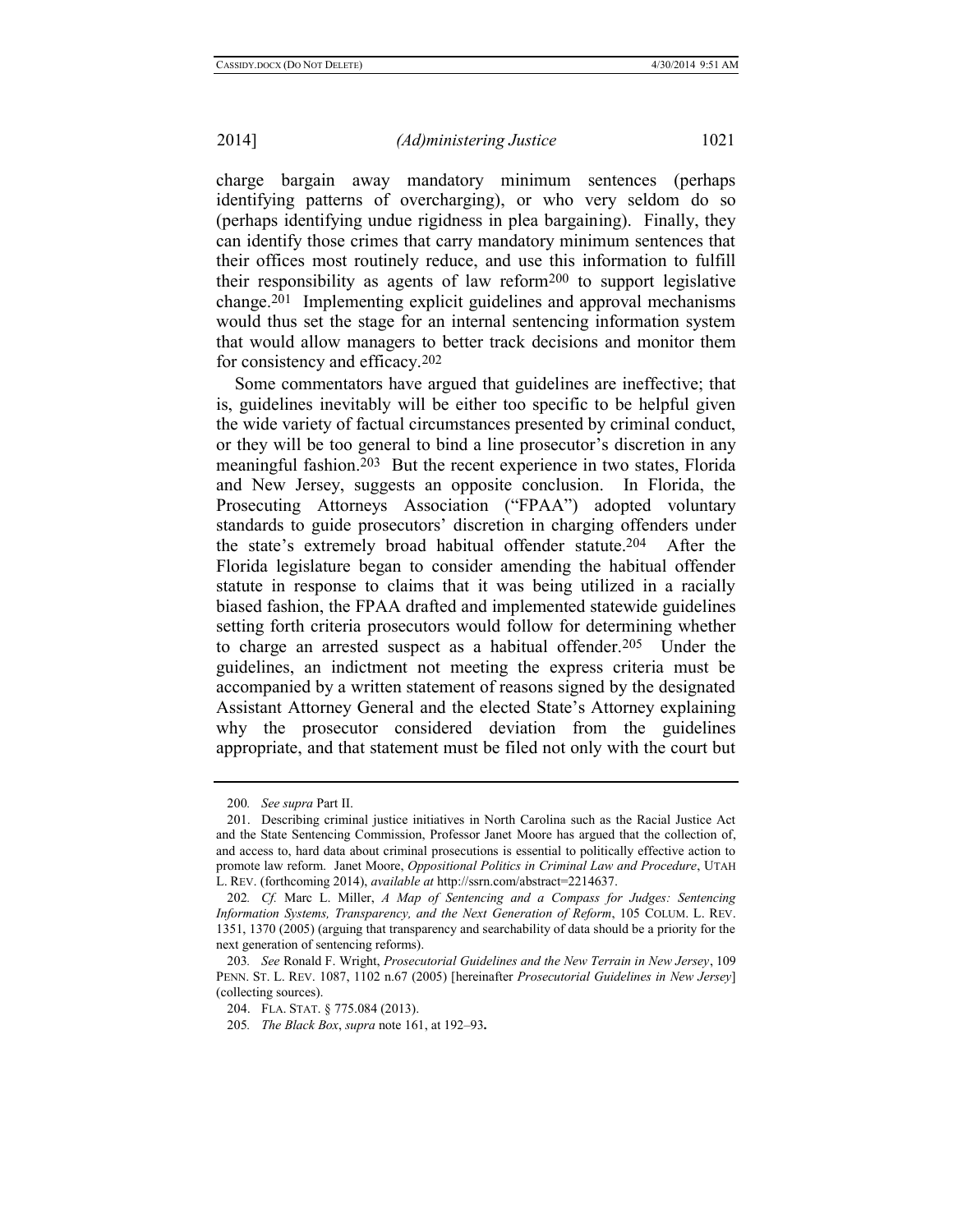also with the FPAA.206 These guidelines are very specific, and require consideration of such factors as the nature and grade level of the current and predicate offenses, the number of prior convictions required for various level felonies and the intervening time period between convictions. 207

In New Jersey, the state supreme court has required prosecutors to articulate guidelines on prosecutorial prerogatives that affect mandatory sentencing.208 In *State v. Lagares*, the defendant was charged with possession with intent to distribute cocaine after previously having been convicted of marijuana possession.209 The New Jersey repeat offender drug law allowed a prosecutor to apply for an extended mandatory term—at her sole discretion—for a second-time drug offender. The court noted that sentencing is traditionally a function of the judiciary, and that the statute's goal of uniformity would be undermined if a prosecutor had unfettered authority to select which defendants would be subject to the increased sentence and which ones would get favorable treatment. 210 In order to save the statute from constitutional infirmity, the court construed the statute to require articulation of written guidelines by the prosecutor's office, a statement of reasons on the record at the time of a plea for the waiver or dismissal of the mandatory drug term and an "arbitrary and capricious" standard of review by the trial judge.211 While *Lagares* and its progeny allowed individual county prosecutors to adopt different policies based on an Attorney General

<sup>206.</sup> FLA. PROSECUTING ATTORNEYS' ASS'N, STATEMENT CONCERNING IMPLEMENTING OF HABITUAL OFFENDER LAWS § I(D) (1993), *reprinted in* MARC MILLER & RONALD F. WRIGHT, CRIMINAL PROCEDURES 181–82 (3d ed. 2007).

<sup>207</sup>*. Id.*

<sup>208</sup>*. See Prosecutorial Guidelines in New Jersey*, *supra* note [203,](#page-40-0) at 1103.

<sup>209.</sup> State v. Lagares, 601 A.2d 698, 700 (N.J. 1992).

<sup>210</sup>*. Id.* at 704.

<sup>211</sup>*. Id.* at 704–05.

Because we are not familiar with all of the factors that law-enforcement agencies might consider significant in determining whether a defendant should be exempted from an extended sentence, we request that the Attorney General, in consultation with the various county prosecutors, adopt guidelines for use throughout the state. Such guidelines will promote uniformity and provide a means for prosecutors to avoid arbitrary or abusive exercises of discretionary power. Moreover, to permit effective review of prosecutorial sentencing decisions, prosecutors must state on the trial court record the reasons for seeking an extended sentence. Such a statement will provide for effective judicial review and will help to insure that prosecutors follow the guidelines in each case.

*Id.* at 704. In *State v. Vasquez*, the New Jersey Supreme Court applied the *Lagares* rationale to a prosecutor's refusal to waive a mandatory parole disqualifier in a drug statute. State v. Vasquez, 609 A.2d 29, 32 (N.J. 1992) (similar considerations for judicial oversight are "mandated to protect against arbitrary and capricious prosecutorial decisions.").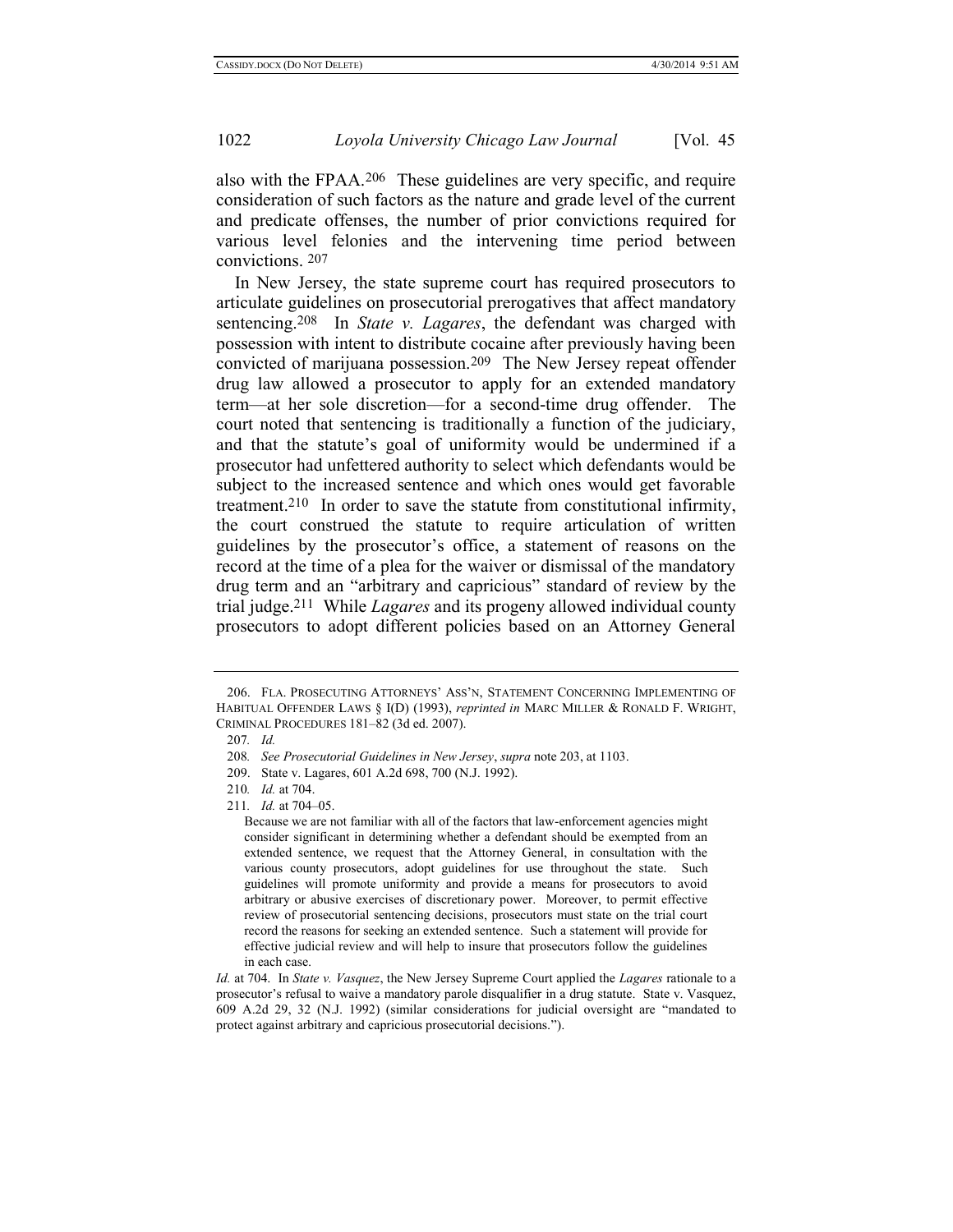model, two years after these decisions, the New Jersey Supreme Court mandated that charging and plea bargaining standards with respect to mandatory drug sentences be issued and enforced statewide.212 These guidelines in New Jersey that govern when a prosecutor may waive or reduce an otherwise mandatory term of imprisonment are now known as the "*Brimage* Guidelines."213 Although these guidelines are highly specific regarding when a mandatory drug sentence may be waived and the degree of sentencing concession that may be awarded, they permit general consideration of the defendant's cooperation with the government, lack of use of a weapon, lack of threatened injury, lack of direct connection to school property in a school zone case and the prosecutor's assessment of the likelihood of obtaining a conviction following trial.

The New Jersey experience with the *Brimage* Guidelines provides a useful lesson in the role that the judiciary can play in promoting selfregulation by prosecutors. Courts in the United States typically operate within a tradition of deference to executive discretion in charging and charge reduction decisions.214 To reduce charges carrying a mandatory sentence, prosecutors either need to dismiss the charge outright, or partially dismiss the charge by deleting the factual allegation of an element of the crime that triggers the mandatory sentencing provision (e.g., deleting an allegation that a drug sale occurred within a school zone). Courts typically steer clear of reviewing such dismissal decisions for fear of interfering with core executive functions.215 But in most states, prosecutors must seek leave of court to dismiss or partially dismiss a complaint or indictment, and it is within the court's discretion to require a statement of the prosecutor's reasons for doing so.216

<sup>212.</sup> State v. Brimage, 706 A.2d 1096, 1107 (N.J. 1998) ("Any flexibility on the basis of resources or local differences must be provided for and explicitly detailed within uniform, statewide guidelines.").

<sup>213.</sup> N.J. OFFICE OF THE ATTORNEY GEN., BRIMAGE GUIDELINES 2 (2004), *available at* http://www.nj.gov/lps/dcj/agguide/directives/brimagerevision.htm.

<sup>214</sup>*. Accountability Deficit for Prosecutors*, *supra* not[e 42,](#page-8-1) at 1607.

<sup>215</sup>*. Prosecutorial Guidelines in New Jersey*, *supra* not[e 203,](#page-40-0) at 1103.

<sup>216.</sup> An extensive discussion of the difference between a *nolle prosequi* and a motion to dismiss is beyond the scope of this Article. The modern analogue to the "nolle pros" is the dismissal of an indictment, information or complaint without prejudice upon leave of the trial court. Some states and the federal system have explicitly abolished the common law nolle pros, and a motion to dismiss is the prosecutor's exclusive avenue for terminating a prosecution short of trial or plea. *See, e.g.*, CAL. PENAL CODE § 1386 (West 2013); IDAHO CODE ANN. § 19-3505 (2013); OKLA. STAT. tit. 22, § 816 (2013); OR. REV. STAT. § 135.757 (2013). In those jurisdictions, the governing statute or rule of criminal procedure will dictate whether the prosecutor is required to state reasons for the motion, and whether those reasons may be given orally or must be in writing. *See* FED. R. CRIM. P. 48(a) (allowing an attorney for the government to file a dismissal of the indictment "with leave of court"); United States v. Ammidown, 497 F.2d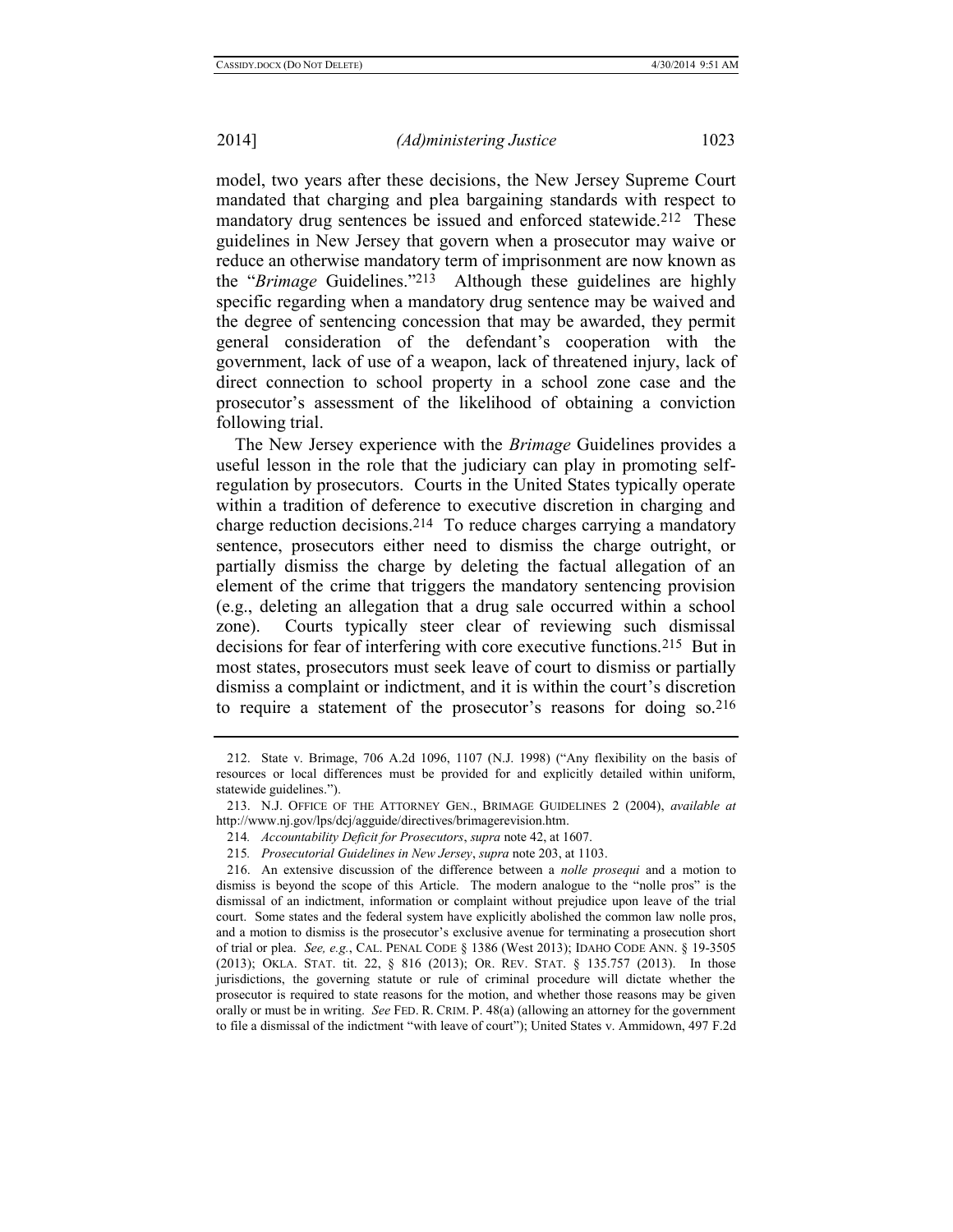Courts interested in promoting prosecutors' transparency and accountability can require a statement of reasons for dismissals,217 preferably in writing, beyond the generic, overused and highly uninformative, "such dismissal would be in the best interests of justice." If it is necessary to protect the safety of a witness or the integrity of an ongoing investigation, prosecutors can be allowed to submit their statement of reasons under seal.<sup>218</sup>

Requiring prosecutors to articulate more detailed reasons for their dismissal decisions would have two salutary effects. First, such conduct by judges is likely to prompt a prosecutor's office to develop a written set of permissible criteria for charge reductions so as to avoid having line prosecutors embarrass the office by stating on the record justifications not reasonably supported by legitimate considerations of public safety.219 Second, this practice would allow defense attorneys to

217. The ABA *Criminal Justice Standards* suggest that "whenever felony charges are dismissed by way of nolle prosequi (or its equivalent) the prosecutor should make a record of the reasons for the action." AM. BAR ASS'N, STANDARDS FOR CRIMINAL JUSTICE: PROSECUTION & DEF. FUNCTION § 3-4.3 (3d ed. 1993).

218. Many federal district courts have enacted local rules that permit a 5K1.1 motion (substantial assistance) to be filed under seal. *See, e.g.*, N.D. IND. LOCAL R. 5–3, *available at*  www.innd.uscourts.gov/docs/localrules/lr.pdf; E.D.N.C., ELECTRONIC CASE FILING ADMINISTRATIVE POLICIES AND PROCEDURES MANUAL 28 (2010), *available at* www.nced. uscourts.gov/pdfs/cmecfPolicyManual.pdf. Other jurisdictions do this as a matter of routine practice. Raymond Dearie, *Panel Five*: *Cooperation and Plea Agreements - Judges' Roundtable*, 79 FORDHAM L. REV. 85, 85–86 (2010).

219. The experience in New Jersey provides a useful lesson in this interplay between judicial and executive power over mandatory sentencing, and the role that judges can play in encouraging self-regulation by prosecutors in this area. In the trio of cases from *Lagares* to *Brimage*, the New Jersey Supreme Court ruled that, since sentencing is a core judicial function, it would violate separation of powers principles under the state constitution to allow prosecutors unfettered and unreviewable discretion to reduce or dismiss drug charges carrying a mandatory minimum

<sup>615, 620 (</sup>D.C. Cir. 1973) (interpreting "leave of court" requirement in FED. R. CRIM. P. 48(a) to require "exposure of the reasons for dismissal;" the court generally "will not be content with a mere conclusory statement by the prosecutor that dismissal is in the public interest, but will require a statement of reasons and underlying factual basis"); 21 AM. JUR. 2d CRIMINAL LAW § 725 ("[S]ome such rules require the prosecutor to state on the record the reasons for the dismissal."). Other states that have retained the common law power of a prosecutor to enter a nolle pros have modified that power by statute to require "leave of court" "upon good cause shown," which implicitly requires a statement of reasons by the prosecutor for dismissal. *See* VA. CODE ANN. § 19.2-265.3 (2013) ("Nolle prosequi shall be entered only in the discretion of the court, upon motion of the Commonwealth *with good cause therefor shown*." (emphasis added)); State v. Mucci, 782 N.E.2d 133, 139 (Ohio Ct. App. 2002) ("The prosecuting attorney shall not enter a nolle prosequi in any cause without leave of the court, *on good cause shown*, in open court. A nolle prosequi entered contrary to this section is invalid." (emphasis added)); *see also* HAW. REV. STAT. § 806-56 (2013) ("No nolle prosequi shall be entered in a criminal case in a court of record except by consent of the court upon written motion of the prosecuting attorney *stating the reasons therefor*." (emphasis added)); WASH. SUP. CT. CRIM. R. 8.3(a) ("The court may, in its discretion, upon written motion of the prosecuting attorney *setting forth the reasons therefor*, dismiss an indictment, information or complaint." (emphasis added)).